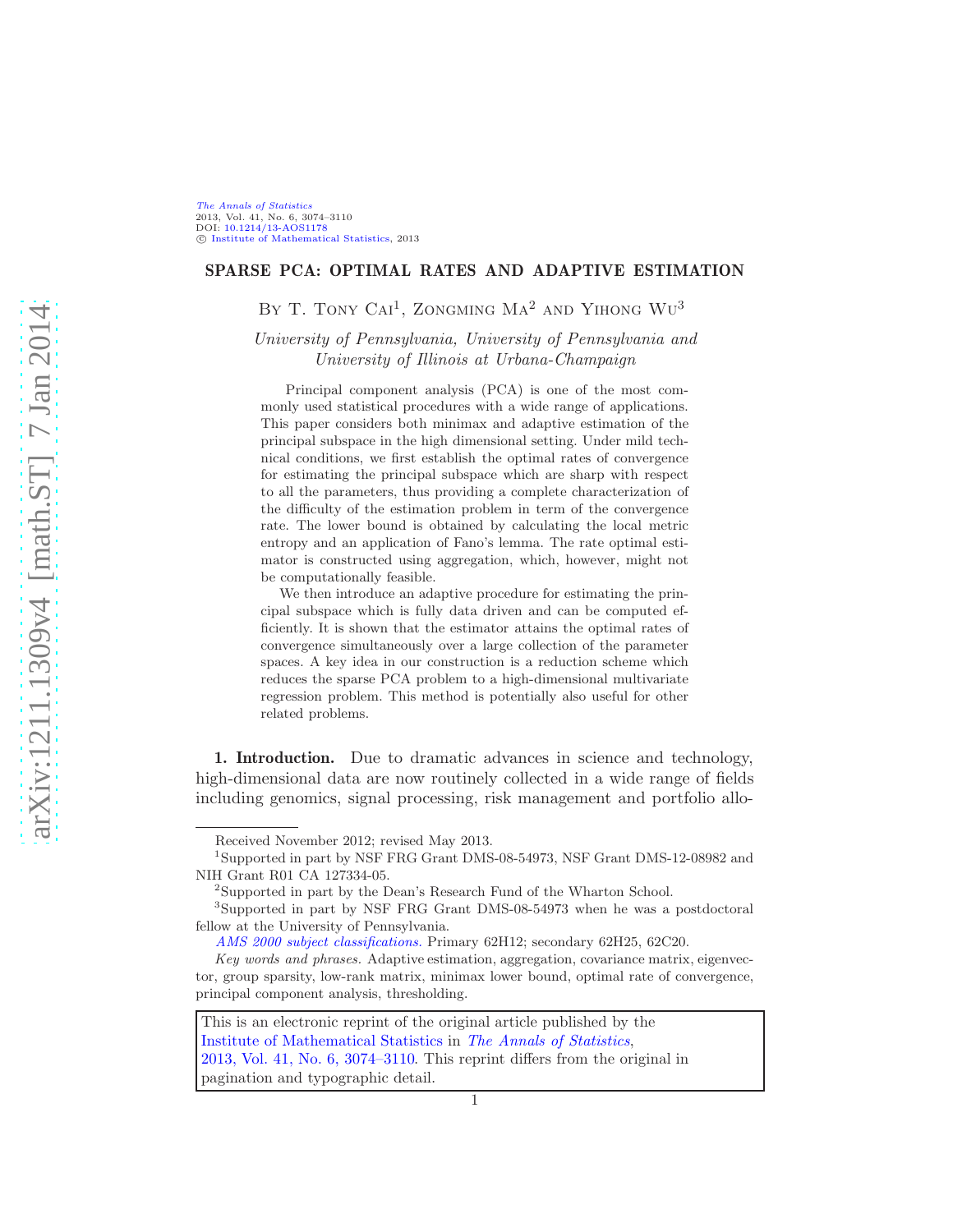cation. In many applications, the signal of interest lies in a subspace of much lower dimension and the between-sample variation is determined by a small number of factors. For example, in spectroscopy, the variation of the infrared and ultraviolet spectra is driven by the concentration levels of a small number of chemical components in the system [\[53\]](#page-37-0). In financial econometrics, it is commonly believed that the variation in asset returns is driven by a small number of common factors combined with random noise [\[16](#page-35-0)].

Principal component analysis (PCA) is one of the most commonly used techniques in multivariate analysis for dimension reduction and feature extraction, and is particularly well suited for the settings where the data is high-dimensional but the signal has a low-dimensional structure. PCA has a wide array of applications, ranging from image recognition to data compression to clustering. In the conventional setting where the dimension of the data is relatively small compared with the sample size, the principal eigenvectors of the covariance matrix is typically estimated by the leading eigenvectors of the sample covariance matrix which are consistent when the dimension p is fixed, and the sample size n increases  $[3]$ . However, in the high-dimensional setting where  $p$  can be much larger than  $n$ , this approach leads to very poor estimates. At various levels of rigor and generality, a series of papers [\[4](#page-34-1), [9,](#page-35-1) [23,](#page-35-2) [26](#page-35-3), [30](#page-36-0), [39](#page-36-1), [43](#page-36-2)] showed that the sample principal eigenvectors are no longer consistent estimates of their population counterparts. For example, Baik and Silverstein [\[4\]](#page-34-1) and Paul [\[43\]](#page-36-2) showed that if  $p/n \to \gamma \in (0,1)$  as  $n \to \infty$ , and the largest eigenvalue  $\lambda_1 \leq \sqrt{\gamma}$  and is of unit multiplicity, then the leading sample principal eigenvector  $\hat{\mathbf{v}}_1$  is asymptotically almost surely orthogonal to the leading population eigenvector  $\mathbf{v}_1$ , that is,  $|\mathbf{v}'_1 \hat{\mathbf{v}}_1| \to 0$  almost surely. Thus, in this case,  $\hat{\mathbf{v}}_1$  is not useful at all as an estimate of  $\mathbf{v}_1$ . Even when  $\lambda_1 > \sqrt{\gamma}$ , the angle between  $\mathbf{v}_1$  and  $\hat{\mathbf{v}}_1$  still does not converge to zero unless  $\lambda_1 \to \infty$ . In addition to being inconsistent, sample principal eigenvectors have nonzero loadings in all the coordinates. This renders their interpretation difficult when the dimension  $p$  is large.

1.1. Sparse PCA. In view of the above negative results in the highdimensional setting, a natural approach to principal component analysis in high dimensions is to impose certain structural constraint on the leading eigenvectors. One of the most popular assumptions is that the leading eigenvectors have a certain type of sparsity. In this case, the problem is commonly referred to as *sparse PCA* in the literature. The sparsity constraint reduces the effective number of parameters and facilitates interpretation.

Various regularized estimators of the leading eigenvectors have been proposed in the literature. See, for example, [\[18](#page-35-4), [27](#page-35-5), [28,](#page-36-3) [48,](#page-36-4) [52](#page-37-1), [56](#page-37-2), [60\]](#page-37-3). Theoretical analysis has so far mainly focused on the rank-one case, that is, estimating the leading principal eigenvector  $v_1$ . In this case, Johnstone and Lu [\[26](#page-35-3)] showed that the classical PCA performed on a selected subset of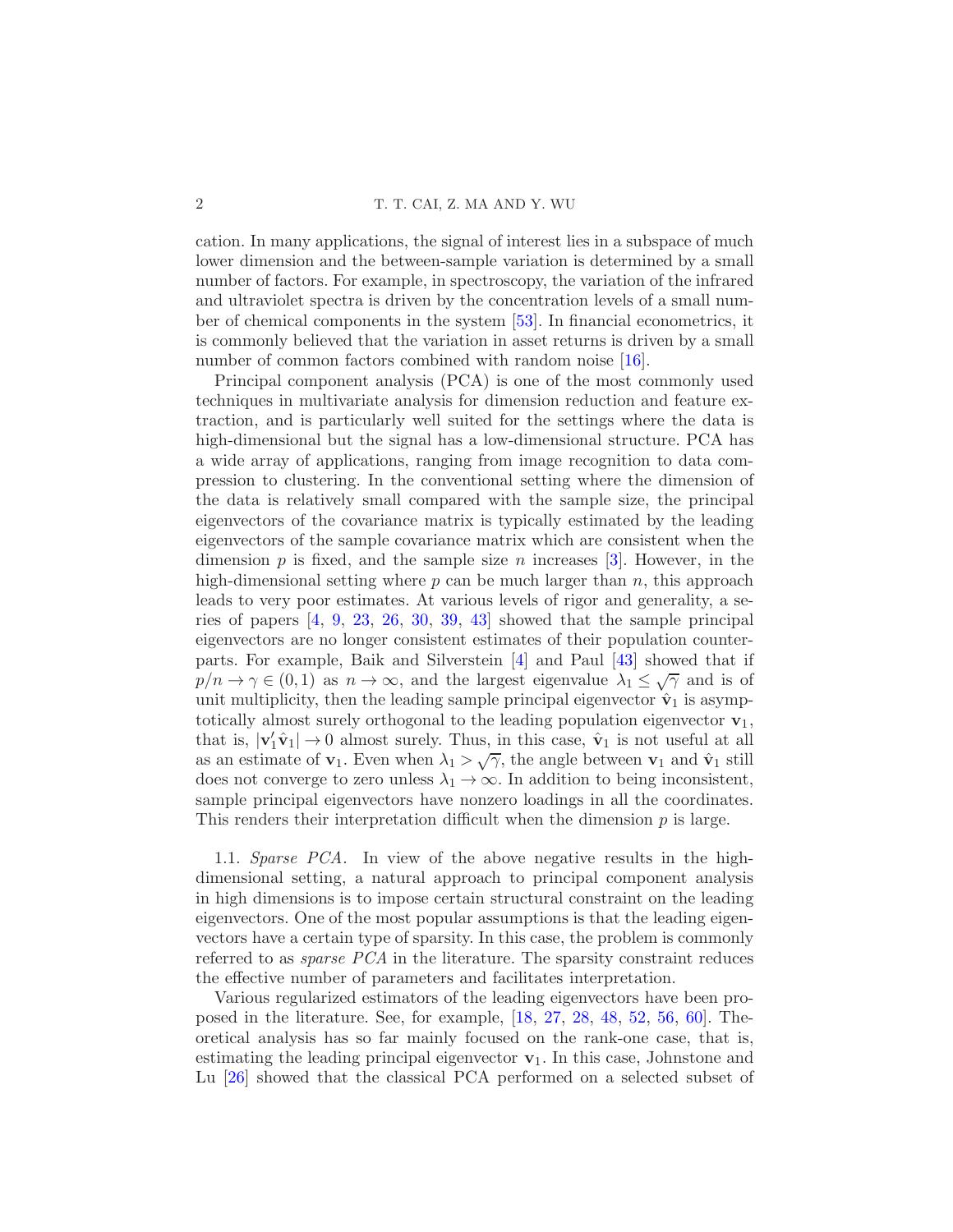variables with the largest sample variances leads to a consistent estimator of  $\mathbf{v}_1$  if the ordered coefficients of  $\mathbf{v}_1$  have rapid decay. Shen, Shen and Marron [\[47](#page-36-5)] and Yuan and Zhang [\[59\]](#page-37-4) proposed other consistent estimators when  $\mathbf{v}_1$  has a bounded number of nonzero coefficients. Vu and Lei [\[54](#page-37-5)] studied the rates of convergence of estimation under various sparsity assumptions on  $v_1$ , and Lounici [\[35](#page-36-6)] further considers the minimax rates with missing data. Amini and Wainwright [\[2\]](#page-34-2) investigated the variable selection property of the methods by [\[26\]](#page-35-3) and [\[18](#page-35-4)] when  $v_1$  has k nonzero entries all of the same magnitude. Berthet and Rigollet  $[5]$  considered minimax detection when  $v_1$ has a bounded number of nonzeros.

More recently, for estimating a fixed number  $r \geq 1$  of leading eigenvectors as  $n, p \to \infty$ , Birnbaum et al. [\[9\]](#page-35-1) studied minimax rates of convergence and adaptive estimation of the individual leading eigenvectors when the ordered coefficients of each eigenvector have rapid decay. When  $r > 1$  and some of the leading eigenvalues have multiplicity great than one, the individual leading eigenvectors can be unidentifiable. On the other hand, the principal subspace spanned by them is always uniquely defined. Ma [\[37](#page-36-7)] proposed a new method for estimating the principal subspace and derived rates of convergence of the estimator under similar conditions to those in [\[9](#page-35-1)].

1.2. *Estimation of principal subspace*. In this paper, we focus on the estimation of the principal subspace. Both minimax and adaptive estimation are considered. Throughout the paper, let **X** be an  $n \times p$  data matrix generated as

<span id="page-2-1"></span>
$$
X = UDV' + Z.
$$

Here **U** is the  $n \times r$  random effects matrix with i.i.d.  $N(0, 1)$  entries,  $\mathbf{D} =$  $diag(\lambda_1^{1/2})$  $\lambda_1^{1/2}, \ldots, \lambda_r^{1/2}$  with  $\lambda_1 \geq \cdots \geq \lambda_r > 0$ , V is  $p \times r$  orthonormal and Z has i.i.d.  $N(0, \sigma^2)$  entries which are independent of U. Equivalently, one can think of **X** as an  $n \times p$  matrix with rows independently drawn from the distribution  $N(0, \Sigma)$ , where the covariance matrix  $\Sigma$  is given by

<span id="page-2-0"></span>(2) 
$$
\mathbf{\Sigma} = \text{Cov}(\mathbf{X}_{i*}) = \mathbf{V}\mathbf{\Lambda}\mathbf{V}' + \sigma^2 \mathbf{I}_p.
$$

Here  $\Lambda = \text{diag}(\lambda_1, \ldots, \lambda_r)$  and  $\mathbf{V} = [\mathbf{v}_1, \ldots, \mathbf{v}_r]$  is  $p \times r$  with orthonormal columns. The r largest eigenvalues of  $\Sigma$  are  $\lambda_i + \sigma^2$ ,  $i = 1, \ldots, r$ , and the rest are all equal to  $\sigma^2$ . The r leading eigenvectors of  $\Sigma$  are given by the columns of V. Since the spectrum of  $\Sigma$  has r spikes, the covariance structure [\(2\)](#page-2-0) is commonly known as the spiked covariance matrix model [\[24](#page-35-6)] in the literature.

The goal of the present paper is to estimate the principal subspace span $(V)$ based on the observation  $X$ . Note that the principal subspace is uniquely identified with the associated projection matrix VV′ . In addition, any estimator could be regarded as the subspace spanned by the columns of a matrix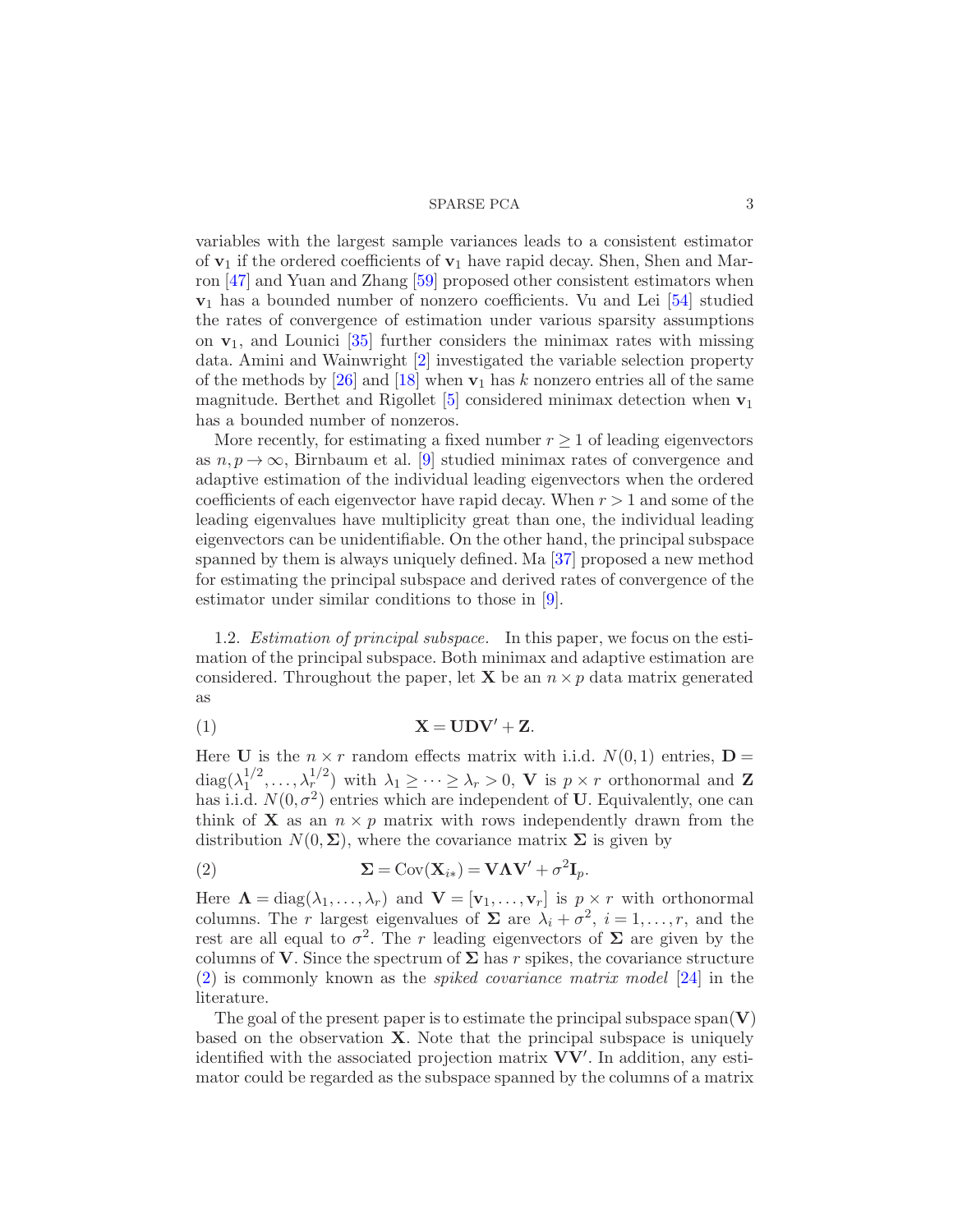$\widehat{\mathbf{V}}$  with orthonormal columns, hence uniquely identified with its projection matrix  $\mathbf{V}\mathbf{V}'$ . Thus, estimating span $(\mathbf{V})$  is equivalent to estimating  $\mathbf{V}\mathbf{V}'$ . Let  $\|\cdot\|_F$  denote the Frobenius norm. In this paper we consider optimal and adaptive estimation of  $\text{span}(\mathbf{V})$  under the loss function

<span id="page-3-1"></span>(3) 
$$
L(\mathbf{V}, \hat{\mathbf{V}}) = \|\mathbf{V}\mathbf{V}' - \hat{\mathbf{V}}\hat{\mathbf{V}}'\|_{\text{F}}^2,
$$

which is a commonly used metric to gauge the distance between linear subspaces. It also coincides with twice the sum of the squared sines of the principal angles between the respective linear span.

The difficulty of estimating  $\text{span}(\mathbf{V})$  depends on the joint sparsity of the columns of V. Let  $\|\mathbf{V}_{i*}\|$  denote the Euclidean norm of the jth row of V. Order the row norms in decreasing order as  $\|\mathbf{V}_{(1)*}\| \geq \cdots \geq \|\mathbf{V}_{(p)*}\|$ . We define the weak  $\ell_q$  radius of **V** as

(4) 
$$
\|\mathbf{V}\|_{q,w} \triangleq \max_{j \in [p]} j \|\mathbf{V}_{(j)*}\|^q
$$

and let

(5) 
$$
O(p,r) = \{ \mathbf{V} \in \mathbb{R}^{p \times r} : \mathbf{V}'\mathbf{V} = \mathbf{I}_r \}
$$

denote the collection of  $p \times r$  matrices with orthonormal columns. We consider the following parameter spaces for  $\Sigma$  where the weak  $\ell_q$  radius of V is constrained:

<span id="page-3-2"></span>(6)  
\n
$$
\Theta_q(s, p, r, \lambda) = \{ \mathbf{\Sigma} = \mathbf{V}\mathbf{\Lambda}\mathbf{V}' + \mathbf{I}_p : 0 < \lambda \leq \lambda_r \leq \cdots \leq \lambda_1 \leq \kappa \lambda, \n\mathbf{V} \in O(p, r), ||\mathbf{V}||_{q, w} \leq s \},
$$

where  $q \in [0, 2)$  and  $\kappa > 1$  is a fixed constant. Note that in the rank-one case, our structural assumption coincides with [\[26\]](#page-35-3), (9), or [\[37](#page-36-7)], (3.5). In the special case of  $q = 0$ , the union of the column supports of V is of size at most s. Weak  $\ell_{q}$ -ball is a commonly used model for sparsity. See, for example, Abramovich et al. [\[1\]](#page-34-4) for wavelet estimation and Cai and Zhou [\[15\]](#page-35-7) for sparse covariance matrix estimation. Group sparsity is also useful for high-dimensional regression, see, for example, Lounici et al. [\[36](#page-36-8)].

Let  $q \in [0,2)$  and  $s > 0$ . Denote the weak- $\ell_q$  ball on  $O(p,r)$  by

(7) 
$$
\mathcal{G}_q(s,p) = \{ \mathbf{V} \in O(p,r) : ||\mathbf{V}||_{q,w} \leq s \},
$$

which is the parameter space of V. In order for  $\mathcal{G}_q(s,p)$  to be nontrivial, that is, neither empty nor the whole  $O(p,r)$ , the weak- $\ell_q$  radius must satisfy (see Section 7.1 in the supplementary material [\[12](#page-35-8)] for a proof)

<span id="page-3-0"></span>(8) 
$$
\frac{2-q}{2}r \leq s \leq r^{q/2}p^{(2-q)/2}.
$$

In particular, if  $q = 0$ , then we have  $1 \le r \le s \le p$ . Throughout the paper, we assume that  $(8)$  holds.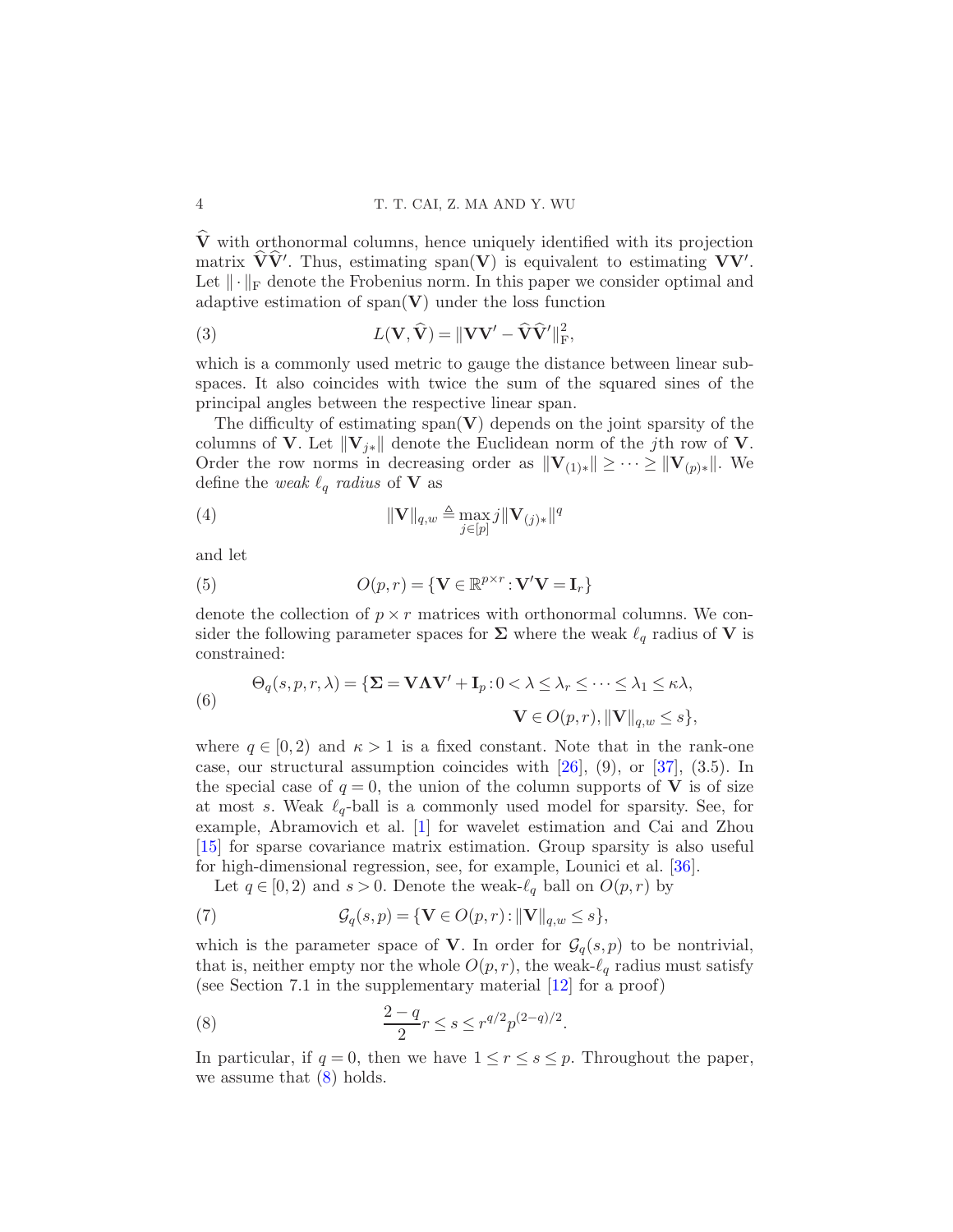1.3. Optimal rates of convergence. Combining the upper and lower bound results developed in Section [2,](#page-6-0) we establish the following minimax rates of convergence for estimating the principal subspace  $\text{span}(\mathbf{V})$  under the loss [\(3\)](#page-3-1). We focus here on the exact sparse case of  $q = 0$ ; the optimal rates for the general case of  $q \in (0,2)$  are given in Section [2.](#page-6-0) For two sequences of positive numbers  $a_n$  and  $b_n$ , we write  $a_n \geq b_n$  when  $a_n \geq cb_n$  for some absolute constant  $c > 0$  and  $a_n \lesssim b_n$  when  $b_n \gtrsim a_n$ . Finally, we write  $a_n \asymp b_n$ when both  $a_n \gtrsim b_n$  and  $a_n \lesssim b_n$  hold.

THEOREM 1. Suppose we observe data **X** as in [\(1\)](#page-2-1). Let  $\frac{\lambda}{\sigma^2} \gtrsim \sqrt{\frac{\log n}{n}}$  $\frac{\lg n}{n},$  $s - r \gtrsim s \wedge \log \frac{ep}{s}$  and  $n \gtrsim s \log \frac{ep}{s} \vee \log \frac{\lambda}{\sigma^2}$ . The minimax risk for estimating the principal subspace span(V) under the loss  $(3)$  satisfies

<span id="page-4-0"></span>(9) 
$$
\inf_{\widehat{\mathbf{V}}} \sup_{\mathbf{\Sigma} \in \Theta_0(s,p,r,\lambda)} \mathbf{E} \|\widehat{\mathbf{V}}\widehat{\mathbf{V}}' - \mathbf{V}\mathbf{V}'\|_{\mathbf{F}}^2 \asymp \frac{\lambda/\sigma^2 + 1}{n(\lambda/\sigma^2)^2} \bigg( r(s-r) + s \log \frac{ep}{s} \bigg)
$$

as long as the right-hand side of  $(9)$  does not exceed some absolute constant. Otherwise, there exists no consistent estimator.

The rate of convergence in [\(9\)](#page-4-0) depends optimally on all the parameters s, p, r, n and  $\lambda$ . The result thus provides a precise characterization of the difficulty of the principal subspace estimation problem in terms of the minimax rates over a wide range of parameter values.

A key step in establishing the optimal rates of convergence is the derivation of rate-sharp minimax lower bounds. It is highly nontrivial to obtain a lower bound which depends optimally on all parameters, in particular the eigenvalues and the rank. Our main technical tool for the lower bounds is based on local metric entropy [\[7](#page-35-9), [34](#page-36-9), [58](#page-37-6)], instead of the usual methods based on explicit constructions of packing sets together with Fano's lemma used, for example, in [\[9](#page-35-1), [43](#page-36-2), [54](#page-37-5)]. Although the method is abstract in nature, the advantage is that it only relies on the analytical behavior of the metric entropy of the parameter space, thus allowing us to sidestep constructing an explicit packing, which can be a challenging task due to the need of fulfilling both the orthogonality and the weak- $\ell_q$  ball constraints.

We then construct an explicit estimator using an aggregation scheme, which is shown to attain the same rates of convergence as those of the minimax lower bounds. The matching lower and upper bounds together establish the optimal rates of convergence. This aggregation method can potentially be useful for other high-dimensional sparse PCA problems as well. Aggregation methods have been widely used and well studied in statistics literature. See, for example, Juditsky and Nemirovski [\[29](#page-36-10)], Yang [\[57](#page-37-7)], Nemirovski [\[41](#page-36-11)] and Rigollet and Tsybakov [\[45](#page-36-12)]. To the best of our knowledge, this is the first application of the aggregation approach to sparse PCA which yields optimality results.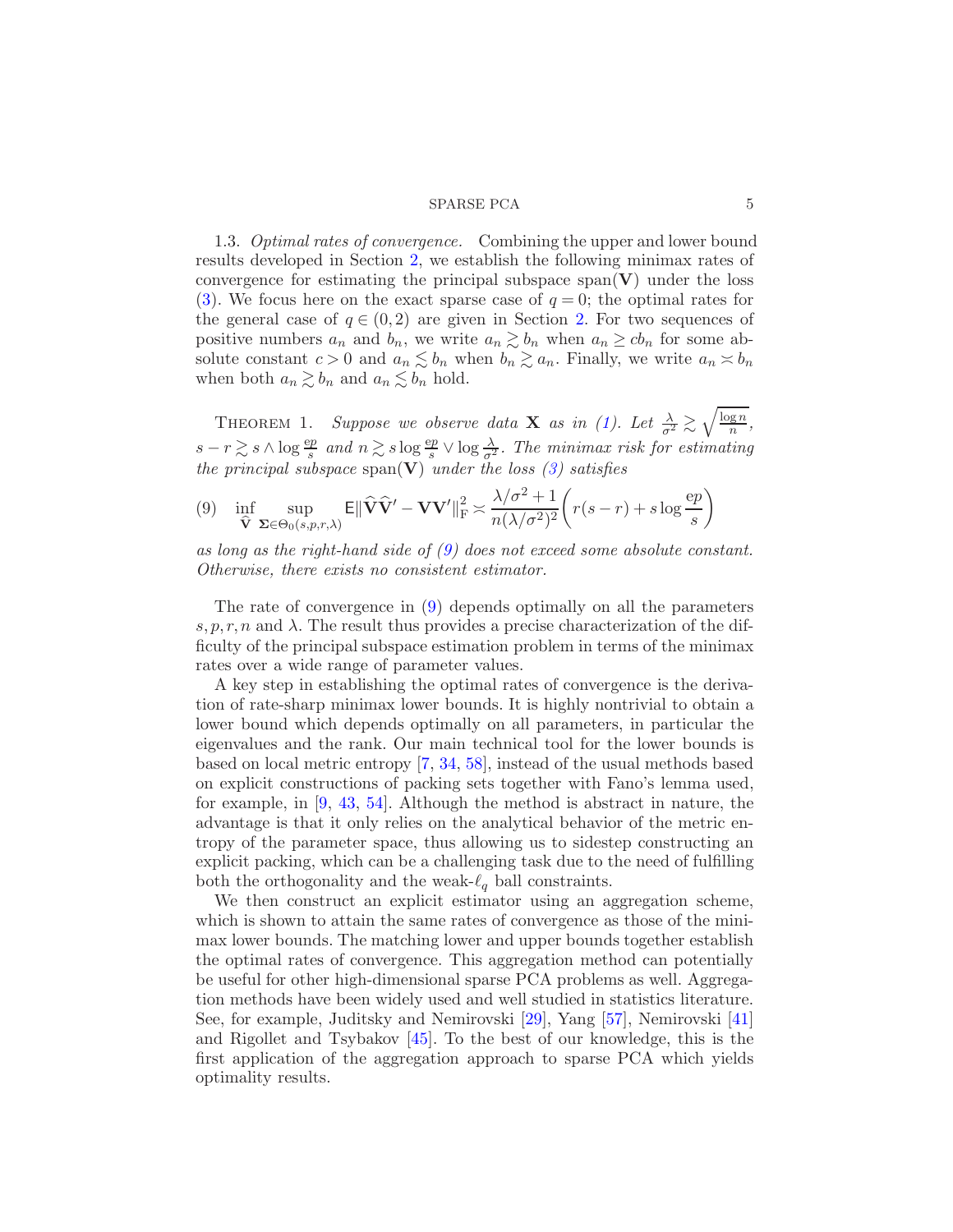# 6 T. T. CAI, Z. MA AND Y. WU

1.4. Adaptive estimation. The rate-optimal aggregation estimator depends on the model parameters that are usually unknown in practice and is unfortunately not computationally feasible when  $p$  is large. We then propose an adaptive estimation procedure that is fully data driven and easily implementable. The estimator is shown to attain the optimal rate of convergence simultaneously over a large collection of the parameter spaces defined in [\(6\)](#page-3-2).

The proposed method is based on a reduction scheme. By a conditioning argument, the original sparse PCA problem is reduced to a high-dimensional regression problem with orthogonal design and group sparsity on the regression coefficients. Then, we apply the model selection penalty idea from [\[8](#page-35-10)] to construct the final estimator.

A key step in the reduction scheme is the construction of two new samples in the form of  $(1)$ , which share the same realization of the random effects U but have independent copies of the noise matrix Z. This construction works because a common realization of U is critical in guaranteeing a sufficient signal-to-noise ratio in the resulting regression problem. In contrast, splitting the original sample into two halves fails to achieve this goal. On the other hand, the independence of the noise components ensures that the regression problem has white noise structure. The adaptivity and minimax optimality of the subspace estimator depend heavily on those of the regression coefficient estimator. Thus, as a byproduct of the analysis, we also show that our estimator for regression coefficients is adaptively rate optimal under group sparsity. To the best of our knowledge, the specific estimator and its adaptive optimality is also new in the literature.

1.5. Other related work. The present paper is related to a fast growing literature on estimating sparse covariance/precision matrices as well as lowrank matrices. Significant advances have been made on optimal estimation of the whole covariance or precision matrix. Many regularization methods, including banding, tapering, thresholding and penalization, have been proposed. In particular, Cai, Zhang and Zhou [\[14\]](#page-35-11) established the optimal rate of convergence for estimating a class of bandable covariance matrices under the spectral norm. Cai and Yuan [\[13\]](#page-35-12) proposed a block thresholding procedure which is shown to be adaptively rate-optimal over a wide range of collections of bandable covariance matrices. Bickel and Levina [\[6\]](#page-34-5) introduced a thresholding procedure and obtained rates of convergence for sparse covariance matrix estimation. Cai and Zhou [\[15](#page-35-7)] established the minimax rates of convergence for estimating sparse covariance matrices under a range of matrix norms including the spectral norm. Cai, Liu and Zhou [\[10\]](#page-35-13) obtained the optimal rate of convergence for estimating the sparse precision matrices.

Our work is also related to another active area of research, namely, the recovery of low-rank matrices based on noisy observations. Negahban and Wainwright  $[40]$  studied (near) low-rank matrix recovery by M-estimators under restricted strong convexity based on the penalized nuclear norm min-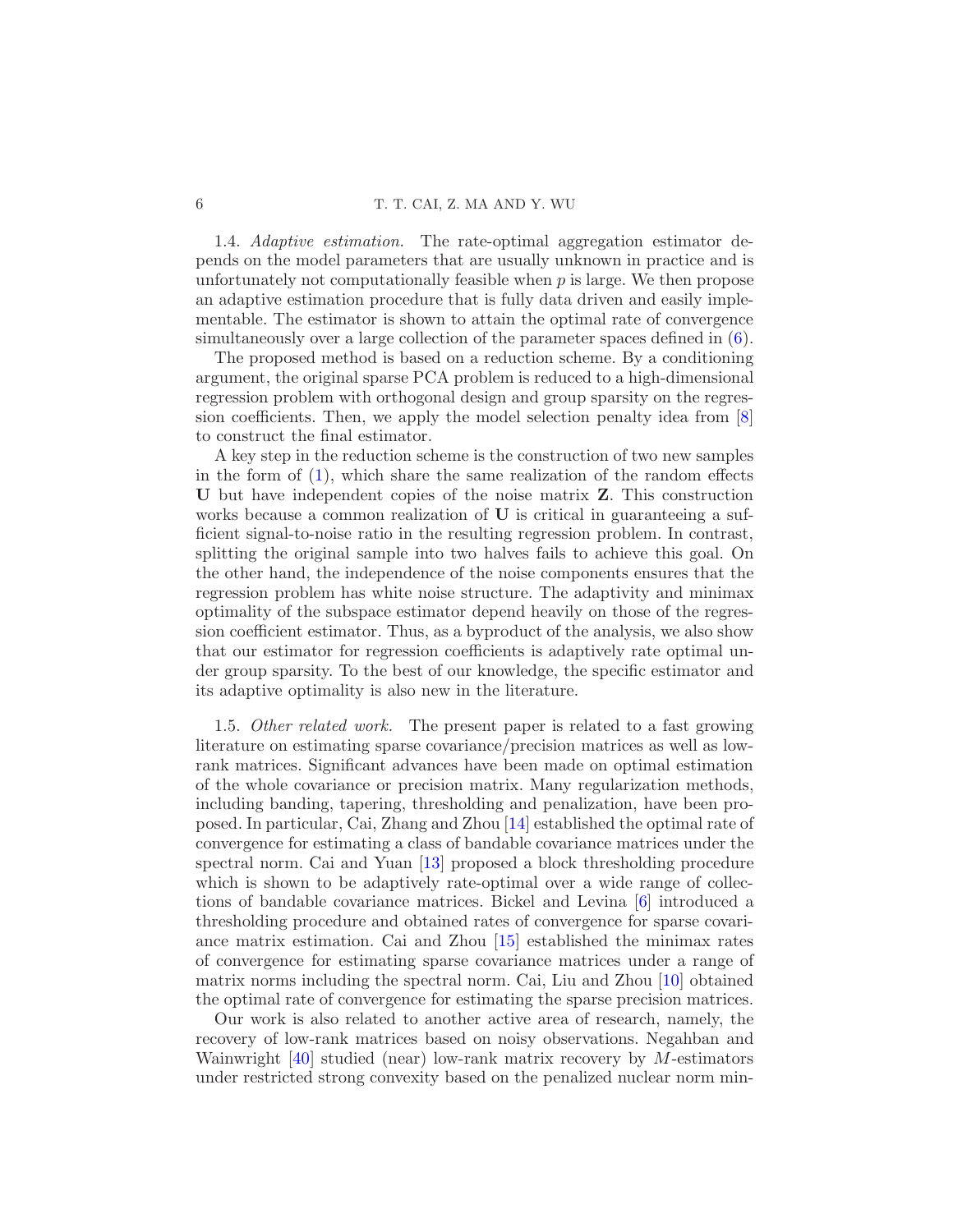imization over matrices. Koltchinskii, Lounici and Tsybakov [\[32](#page-36-14)] considered estimation of low-rank matrices based on a trace regression model which includes matrix completion as a special case. A nuclear norm penalized estimator was proposed and a general sharp oracle inequality was established. See also Recht, Fazel and Parrilo [\[44](#page-36-15)] and Rohde and Tsybakov [\[46](#page-36-16)].

1.6. Organization of the paper. The rest of the paper is organized as follows. After introducing basic notation, Section [2](#page-6-0) establishes the minimax rates of convergence for estimating the principal subspace by obtaining matching minimax lower and upper bounds. An aggregation estimator is constructed and shown to be rate optimal. Section [3](#page-12-0) introduces an adaptive estimation procedure for the principal subspace which is fully data driven and easily computable. It is shown that this estimator attains the optimal rates of convergence simultaneously over a large collection of parameter spaces. Connections to other related problems are discussed in Section [5.](#page-20-0) The proofs of the main results and key technical lemmas are given in Section [6](#page-21-0) and some additional technical arguments are contained in the supplementary material [\[12\]](#page-35-8).

<span id="page-6-0"></span>2. Minimax rates for principal subspace estimation. We establish in this section the minimax rates of convergence for estimating the principal subspace in two steps. First, minimax lower bounds are obtained for the estimation problem under the loss [\(3\)](#page-3-1). Then an aggregation estimator is introduced and is shown to attain the same rates as given in the lower bounds, under mild conditions on the parameters. The matching lower and upper bounds thus establish the minimax rates of convergence.

We begin by introducing some basic notation. Throughout the paper, for any matrix  $\mathbf{X} = (x_{ij})$  and any vector **u**, denote by  $\|\mathbf{X}\|$  the spectral norm,  $\|\mathbf{X}\|_{\text{F}}$  the Frobenius norm and  $\|\mathbf{u}\|$  the vector  $\ell_2$  norm. Moreover, the *i*th row of **X** is denoted by  $\mathbf{X}_{i*}$  and the jth column by  $\mathbf{X}_{*i}$ . Let  $supp(\mathbf{X}) = \{i : \mathbf{X}_{i*} \neq \emptyset\}$ 0} denote the row support of **X**. For a positive integer  $p$ ,  $[p]$  denotes the index set  $\{1, 2, \ldots, p\}$ . For two subsets I and J of indices, denote by  $X_{I,I}$ the  $|I| \times |J|$  submatrices formed by  $x_{ij}$  with  $(i, j) \in I \times J$ . Let  $\mathbf{X}_{I*} = \mathbf{X}_{I[p]}$ and  $\mathbf{X}_{*J} = \mathbf{X}_{[n]J}$ . For any square matrix  $\mathbf{A} = (a_{ij})$ , we let  $\text{Tr}(\mathbf{A}) = \sum_i a_{ii}$ be its trace. Define the inner product of matrices  $\bf{B}$  and  $\bf{C}$  of the same size by  $\langle \mathbf{B}, \mathbf{C} \rangle = \text{Tr}(\mathbf{B}'\mathbf{C})$ . For any matrix **A**, we use  $\sigma_i(\mathbf{A})$  to denote its *i*th largest singular value. When **A** is positive semi-definite,  $\sigma_i(\mathbf{A})$  is also the ith largest eigenvalue of  $\bf{A}$ . Let span $(\bf{A})$  denote the linear subspace spanned by the columns of **A**. For any real numbers a and b, set  $a \vee b = \max\{a, b\}$ and  $a \wedge b = \min\{a, b\}$ . For any set A, |A| denotes its cardinality. Let  $\mathbb{S}^{p-1}$ denote the unit sphere in  $\mathbb{R}^p$ . Let  $G(k,r)$  denote the Grassmannian manifold consisting of all r-dimensional linear subspace of  $\mathbb{R}^k$ . Let  $O(p)$  denote the collection of all  $p \times p$  orthogonal matrices. Throughout the paper, we use c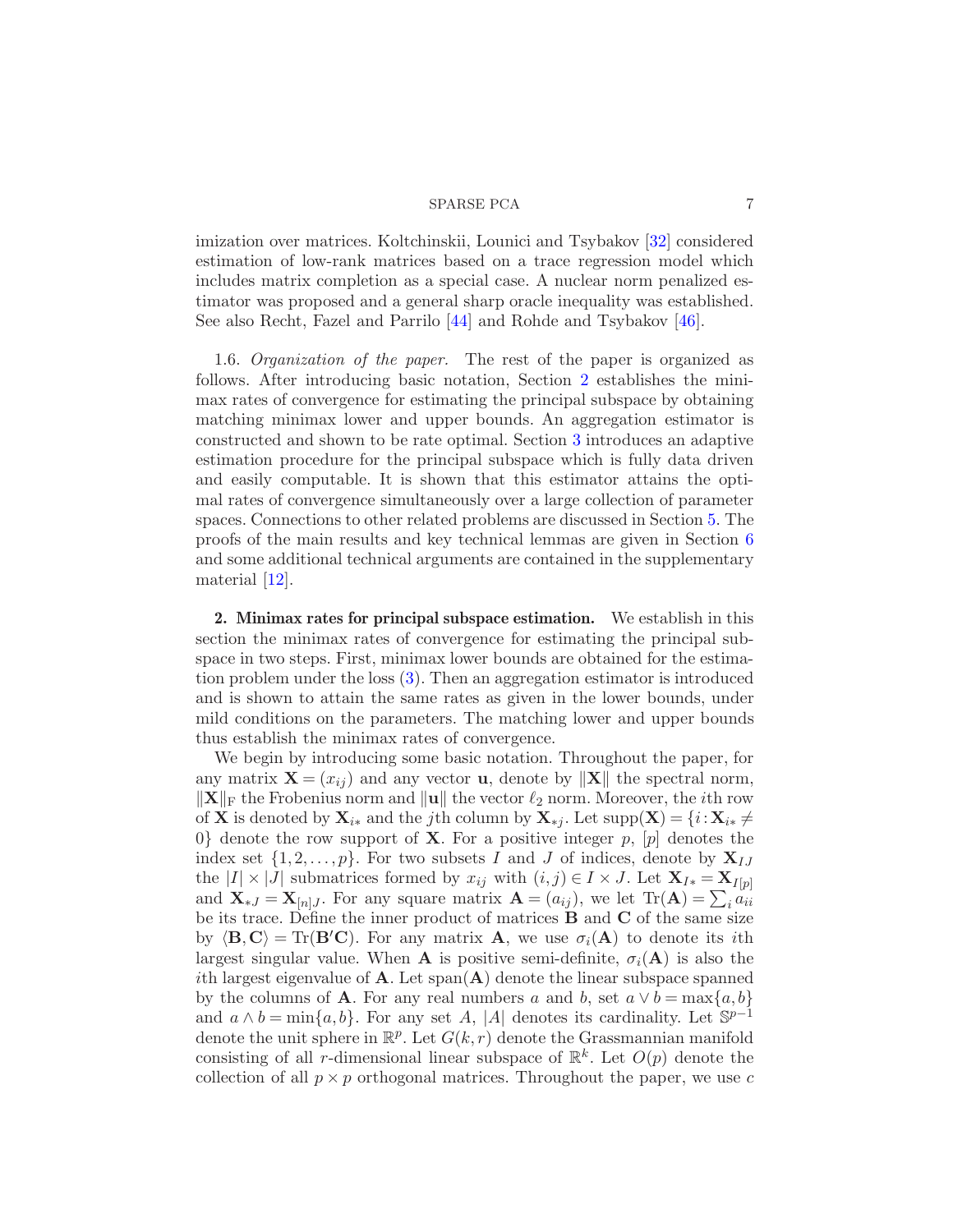and C to denote generic absolute positive constants, though the actual value may vary at different occasions. For any sequences  $\{a_n\}$  and  $\{b_n\}$  of positive numbers, we write  $a_n \gtrsim b_n$  when  $a_n \geq cb_n$  for some absolute constant c, and  $a_n \lesssim b_n$  when  $a_n \leq Cb_n$  for some absolute constant C. Finally, we write  $a_n \approx b_n$  when both  $a_n \gtrsim b_n$  and  $a_n \lesssim b_n$  hold.

<span id="page-7-2"></span>2.1. Lower bounds. We first establish the minimax lower bounds which are instrumental in obtaining the optimal rates of convergence. In view of the upper bounds to be given in Section [2.2](#page-9-0) by an aggregation procedure, these lower bounds are minimax rate optimal under mild conditions.

Before proceeding to the precise statements, we introduce the following notation: let

<span id="page-7-1"></span>(10) 
$$
h(\lambda) = \frac{\lambda^2}{\lambda + 1},
$$

(11) 
$$
\Psi(k, p, r, n, \lambda) = \frac{1}{nh(\lambda)} \left( rk + k \log \frac{ep}{k} \right)
$$

and

<span id="page-7-3"></span>(12) 
$$
\Psi_0(k, p, r, n, \lambda) = \frac{1}{nh(\lambda)} \left( r(k-r) + k \log \frac{ep}{k} \right).
$$

Define the effective dimension by

<span id="page-7-0"></span>(13) 
$$
k_q^*(s, p, r, n, \lambda) \triangleq \lceil x_q(s, p, r, n, \lambda) \rceil,
$$

where  $[a]$  denotes the smallest integer no less than  $a \in \mathbb{R}$ , and

<span id="page-7-4"></span>(14) 
$$
x_q(s, p, r, n, \lambda) \triangleq \max \bigg\{ 0 \leq x \leq p : x \leq s \bigg( \frac{nh(\lambda)}{r + \log(ep/x)} \bigg)^{q/2} \bigg\}.
$$

<span id="page-7-5"></span>REMARK 1 (Effective dimension). The effective dimension  $k_q^*$  is a proxy which captures the massiveness of the parameter set for the principle subspace under the weak- $\ell_q$  constraint. In addition, the minimax estimation rate turns out to be a strictly increasing function of  $k_q^*$ . In the exact sparse case, it is evident from [\(13\)](#page-7-0) that  $k_0^* = s$ . Therefore in this case, the effective dimension coincides with the row sparsity of V. For  $q \in (0, 2)$ , the effective dimension satisfies the following properties (proved in Section 7.2 in the supplementary material [\[12](#page-35-8)]):

(1)  $k_q^* \geq 1$ .

(2)  $k_q^* = p$  if and only if  $s \ge p(\frac{r+1}{nh(\lambda)})$  $\frac{r+1}{nh(\lambda)}$  )<sup>*q*/2</sup>, in which case the effective dimension coincides with the ambient dimension.

(3)  $s \mapsto k_q^*$  is increasing. Moreover, there exists a function  $\tau_q$ , such that  $k_q^*(as, p, r, n, \lambda) \leq k_q^*(s, p, r, n, \lambda) \tau_q(a)$  for any  $a \geq 1$ .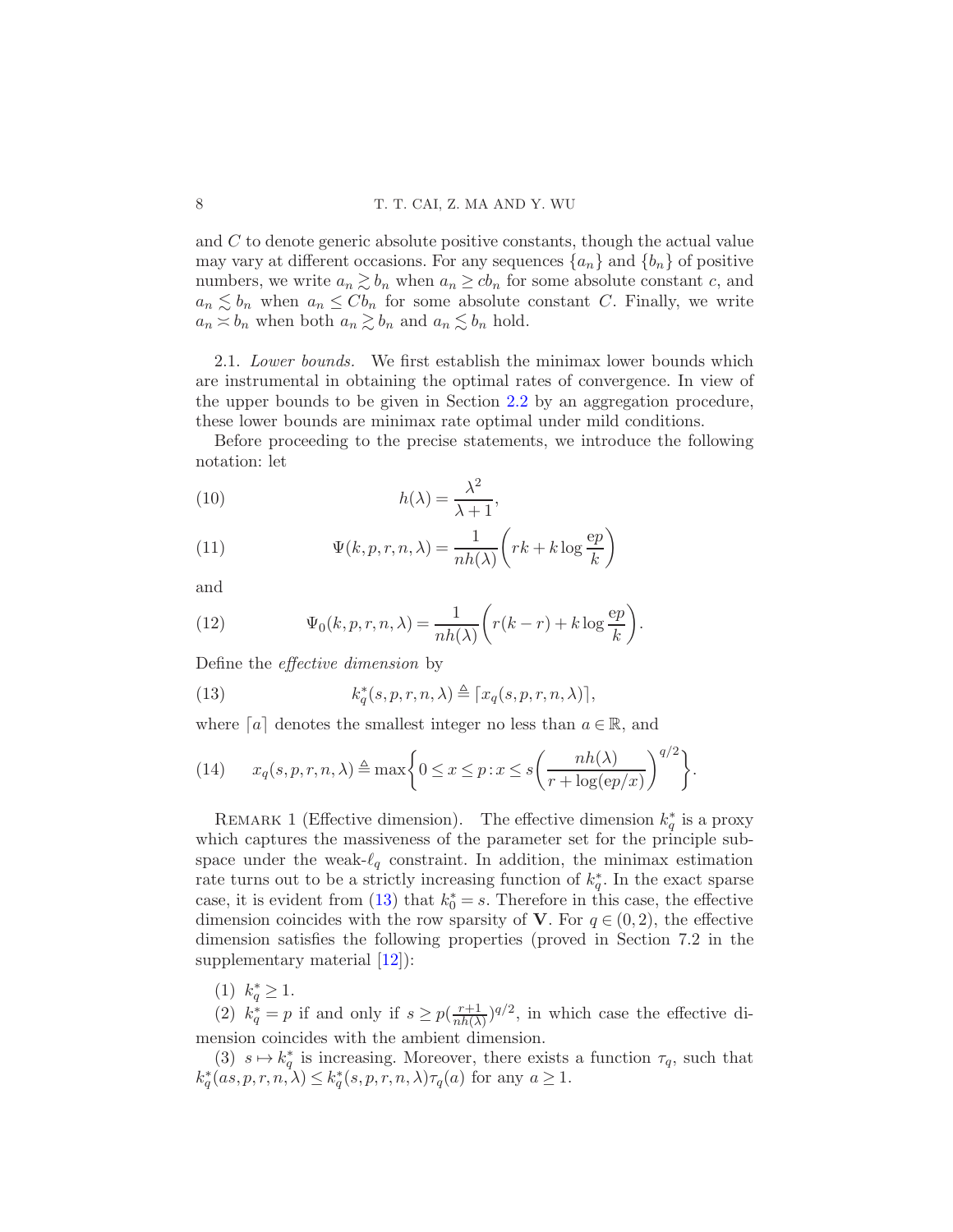SPARSE PCA 9



<span id="page-8-1"></span>FIG. 1. Plots of  $x_q$  against individual parameters [default values:  $p = 100$ ,  $s = 30$ ,  $r = 10$ ,  $nh(\lambda) = 30, q = 0.8$ . The effective dimension is  $k_q^* = \lceil x_q \rceil$ .

(4)  $k_q^* \gtrsim s$  if and only if the assumption [\(16\)](#page-8-0) holds.

See Figure [1](#page-8-1) for a graphical illustration on the dependence of the effective dimension  $k_q^*$  on various parameters.

Without loss of generality, we assume unit noise variance  $(\sigma^2 = 1)$  from now on. All results hold for a general  $\sigma$  by replacing  $\lambda$  with  $\lambda/\sigma^2$ . We consider the lower bounds separately in two cases:  $0 < q < 2$  and  $q = 0$ .

<span id="page-8-2"></span>THEOREM 2 (Lower bound:  $0 < q < 2$ ). Let  $p \in \mathbb{N}$ ,  $r \in [p]$  and  $k_q^*$  be defined in  $(13)$ . Let the observed matrix **X** be generated by model  $(1)$  with  $\sigma = 1$ . Assume that

(15) 
$$
r \leq \frac{s}{2} \wedge (p+1-k_q^*)
$$

and that

<span id="page-8-0"></span>(16) 
$$
nh(\lambda) \ge C_0^{2/q} \left( r + \log \frac{ep}{s} \right)
$$

for some sufficiently large absolute constant  $C_0$ . Then there exists a constant c depending only on q and an absolute constant  $c_0$ , such that the minimax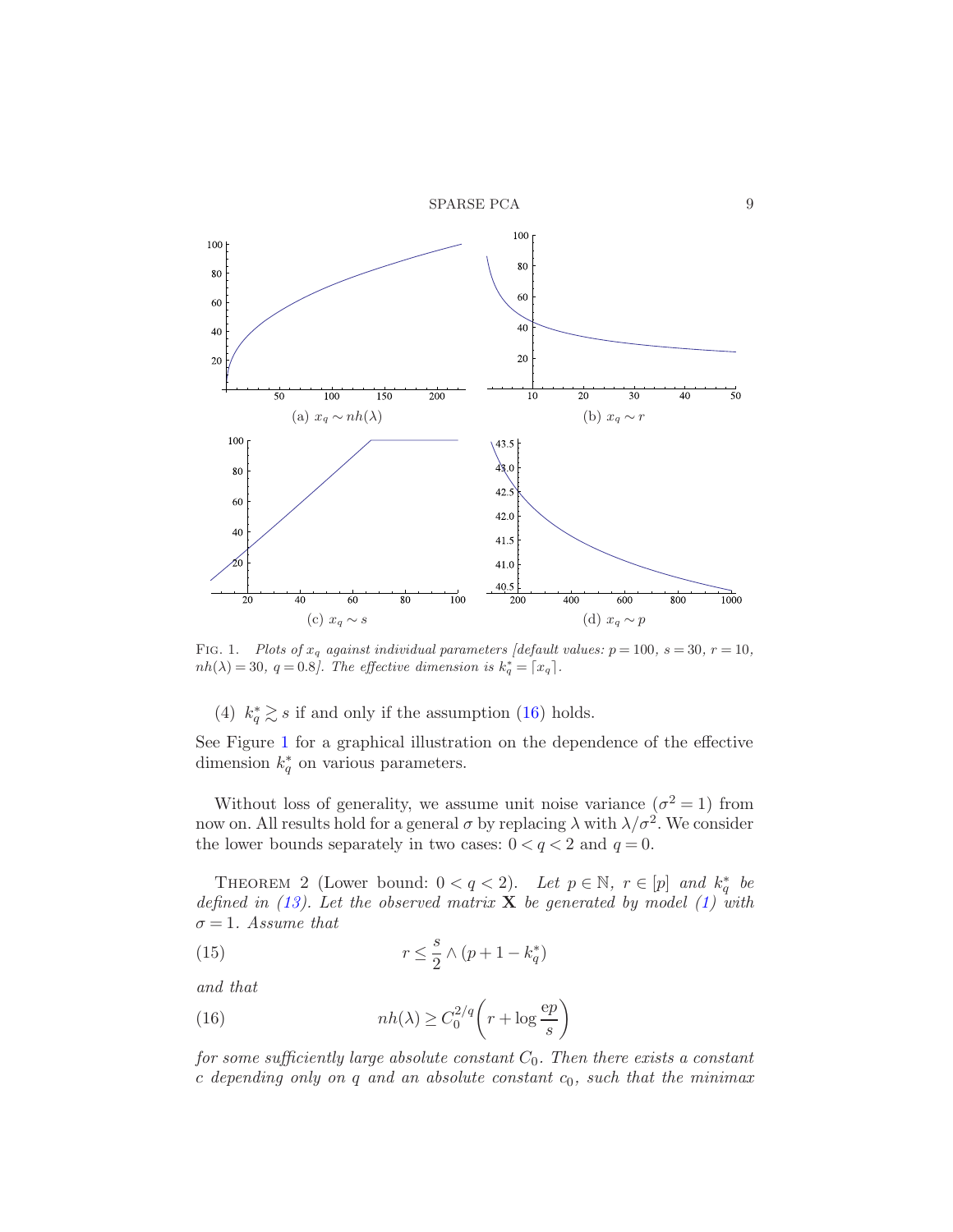risk for estimating **V** over the parameter space  $\Theta = \Theta_a(s, p, r, \lambda)$  satisfies

(17) 
$$
\inf_{\widehat{\mathbf{V}}} \sup_{\Sigma \in \Theta} \mathsf{E} \|\widehat{\mathbf{V}}\widehat{\mathbf{V}}' - \mathbf{V}\mathbf{V}'\|_{\mathrm{F}}^2 \ge c\Psi(k_q^*, p, r, n, \lambda) \wedge c_0,
$$

where  $\Psi$  is defined in [\(11\)](#page-7-1).

<span id="page-9-3"></span>For the case of  $q = 0$  we have the following lower bound:

THEOREM 3 (Lower bound:  $q = 0$ ). Let p, s, r be integers such that  $1 \leq$  $r \leq s \leq p$ . Let the observed matrix **X** be generated by model [\(1\)](#page-2-1) with  $\sigma =$ 1. Then the minimax risk for estimating V over the parameter space  $\Theta =$  $\Theta_0(s, p, r, \lambda)$  satisfies

<span id="page-9-2"></span>(18) 
$$
\inf_{\widehat{\mathbf{V}}} \sup_{\Sigma \in \Theta} \mathsf{E} \|\widehat{\mathbf{V}}\widehat{\mathbf{V}}' - \mathbf{V}\mathbf{V}'\|_{\mathrm{F}}^{2} \leq \left[\frac{1}{nh(\lambda)} \left(r(s-r) + (s-r)\log\frac{\mathrm{e}(p-r)}{s-r}\right)\right] \wedge 1.
$$

<span id="page-9-0"></span>2.2. Optimal estimation via aggregation. We now show that the lower bounds given in Section [2.1](#page-7-2) are indeed rate optimal under mild technical conditions. The optimal estimator of  $V$  is constructed using sample splitting and aggregation. The estimator is theoretically interesting but computationally intensive. We will construct a data-driven and easily implementable estimator in Section [3](#page-12-0) under stronger conditions.

<span id="page-9-1"></span>We first note that the loss function [\(3\)](#page-3-1) satisfies

(19) 
$$
L(\mathbf{V}, \hat{\mathbf{V}}) = 2r - 2\|\hat{\mathbf{V}}'\mathbf{V}\|_{\text{F}}^2 = 2\|(\mathbf{I} - \mathbf{V}\mathbf{V}')\hat{\mathbf{V}}\hat{\mathbf{V}}'\|_{\text{F}}^2.
$$

Moreover, the loss function is invariant under orthogonal complement, that is,  $L(V, \hat{V}) = L(V^{\perp}, \hat{V}^{\perp}),$  where  $[V, V^{\perp}], [\hat{V}, \hat{V}^{\perp}]$  are orthogonal matrices. Therefore the loss [\(19\)](#page-9-1) admits the following upper bound:

<span id="page-9-5"></span>(20) 
$$
L(\mathbf{V}, \mathbf{V}) \leq 2(r \wedge (p-r)).
$$

For notational simplicity we assume that the sample size is  $2n$  and we split the sample equally according to  $\mathbf{X} = [\begin{bmatrix} \mathbf{X}_{(1)} \\ \mathbf{X}_{(2)} \end{bmatrix}]$ , where  $\mathbf{X}_{(i)} = \mathbf{U}_{(i)}\mathbf{D}\mathbf{V}' + \mathbf{Z}_{(i)}, i =$ 1,2. Denote by  $\mathbf{S}_{(i)} = \frac{1}{n} \mathbf{X}'_{(i)} \mathbf{X}_{(i)}$  the corresponding sample covariance matrix. The main idea is to construct a family of estimators  $\{\widehat{\mathbf{V}}_B\}$  using the first sample, indexed by the row support  $B\subset [p]$ , where  $\hat{\mathbf{V}}_B$  is the optimal estimator one would use if one knew beforehand that  $\text{supp}(\mathbf{V}) = B$ . Then we aggregate these estimators by selection using the second sample.

Recall the effective dimension  $k_q^*$  defined in [\(13\)](#page-7-0). For each  $B \subset [p]$  such that  $|B| = k_q^*$ , we define  $\mathbf{V}_B \in O(p,r)$  as the r leading singular vectors of  $J_B S_{(1)} J_B$ , where  $J_B$  is the diagonal matrix given by

<span id="page-9-4"></span>
$$
(21) \t\t\t (\mathbf{J}_B)_{ii} = \mathbf{1}_{\{i \in B\}}.
$$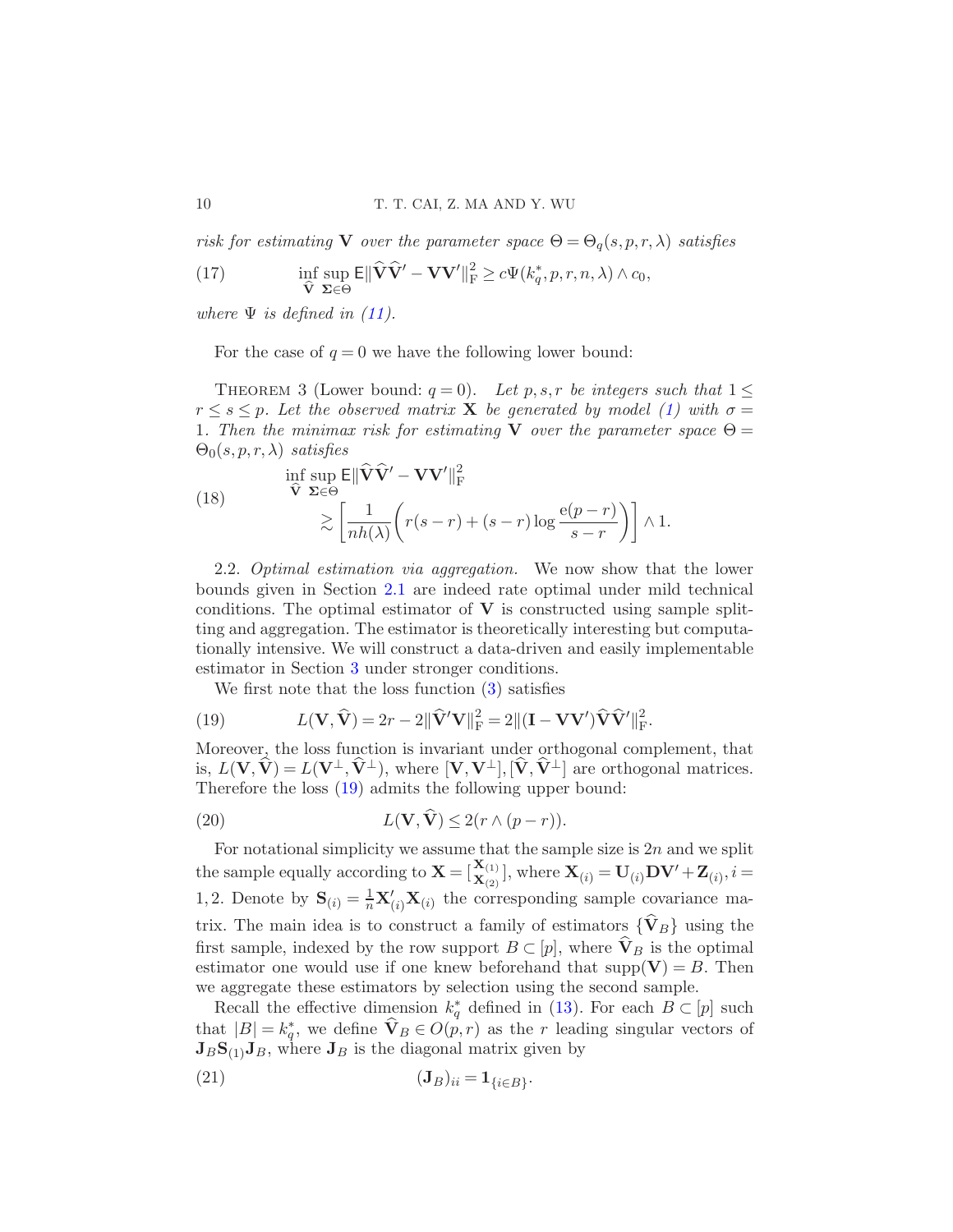Given the collection of the  $\widehat{\mathbf{V}}_B$ 's, we set

<span id="page-10-3"></span>(22) 
$$
B^* = \operatorname*{argmax}_{B \subset [p]} \operatorname{Tr}(\hat{\mathbf{V}}_B' \mathbf{S}_{(2)} \hat{\mathbf{V}}_B)
$$

$$
|B|=k_q^*
$$

and define the aggregated estimator by

<span id="page-10-0"></span>
$$
\mathbf{V}_{*} = \mathbf{V}_{B^{*}}.
$$

It is natural to use the same sample covariance matrix to construct the  $\mathbf{V}_B$ 's and to select  $B^*$ . The main advantage of sample splitting is to decouple the selection of the support and the computation of the estimator. Thus, conditioning on the first sample, we can treat the candidate estimators as if they are deterministic, which greatly facilitates the analysis. Sample splitting is commonly used in aggregation based estimation, where a sequence of estimators is constructed from the first sample and the second sample is used to aggregate these candidates to produce a final estimator.

Estimator [\(23\)](#page-10-0) requires knowledge of the value of q, the weak- $\ell_q$  radius s, the rank r and the spike size  $\lambda$ . Moreover, it can be computationally intensive for large values of  $p$  since in principle one needs to enumerate all p  $\begin{pmatrix} p \\ k_{q}^* \end{pmatrix}$  possible column supports in order to obtain  $B^*$ . Nonetheless, the next theorem establishes its minimax rate optimality:

THEOREM 4. Let  $q \in [0,2)$ . Let  $k_q^*$  be defined in [\(13\)](#page-7-0). Let  $\mathbf{V}_*$  be the aggregated estimator defined in  $(23)$ . Assume that

<span id="page-10-2"></span>(24) 
$$
\lambda \ge C_0 \sqrt{\frac{\log n}{n}},
$$

(25) 
$$
nh(\lambda) \ge C_0 k_q^* \left( r + \log \frac{ep}{k_q^*} \right)
$$

and

<span id="page-10-4"></span>(26) 
$$
n \ge C_0 \left( k_q^* \log \frac{ep}{k_q^*} \vee \log \lambda \right)
$$

for some sufficiently large constant  $C_0$ . Then there exists a constant C depending only on  $\kappa$  and q such that for  $\Theta = \Theta_q(s,r,p,\lambda)$ ,

<span id="page-10-1"></span>(27) 
$$
\sup_{\Sigma \in \Theta} \mathsf{E} \|\widehat{\mathbf{V}}_* \widehat{\mathbf{V}}'_* - \mathbf{V} \mathbf{V}'\|_{\mathrm{F}}^2 \leq 2(r \wedge (p-r)) \wedge C \Psi(k_q^*, p, r, n, \lambda),
$$

where  $\Psi(k, p, r, n, \lambda)$  and  $k_q^*$  are defined in [\(11\)](#page-7-1) and [\(13\)](#page-7-0), respectively. Moreover, if  $q = 0$ , then  $\Psi$  in [\(27\)](#page-10-1) can be replaced by  $\Psi_0$  defined in [\(12\)](#page-7-3) with  $k_0^* = s$ , and condition [\(25\)](#page-10-2) can be dropped.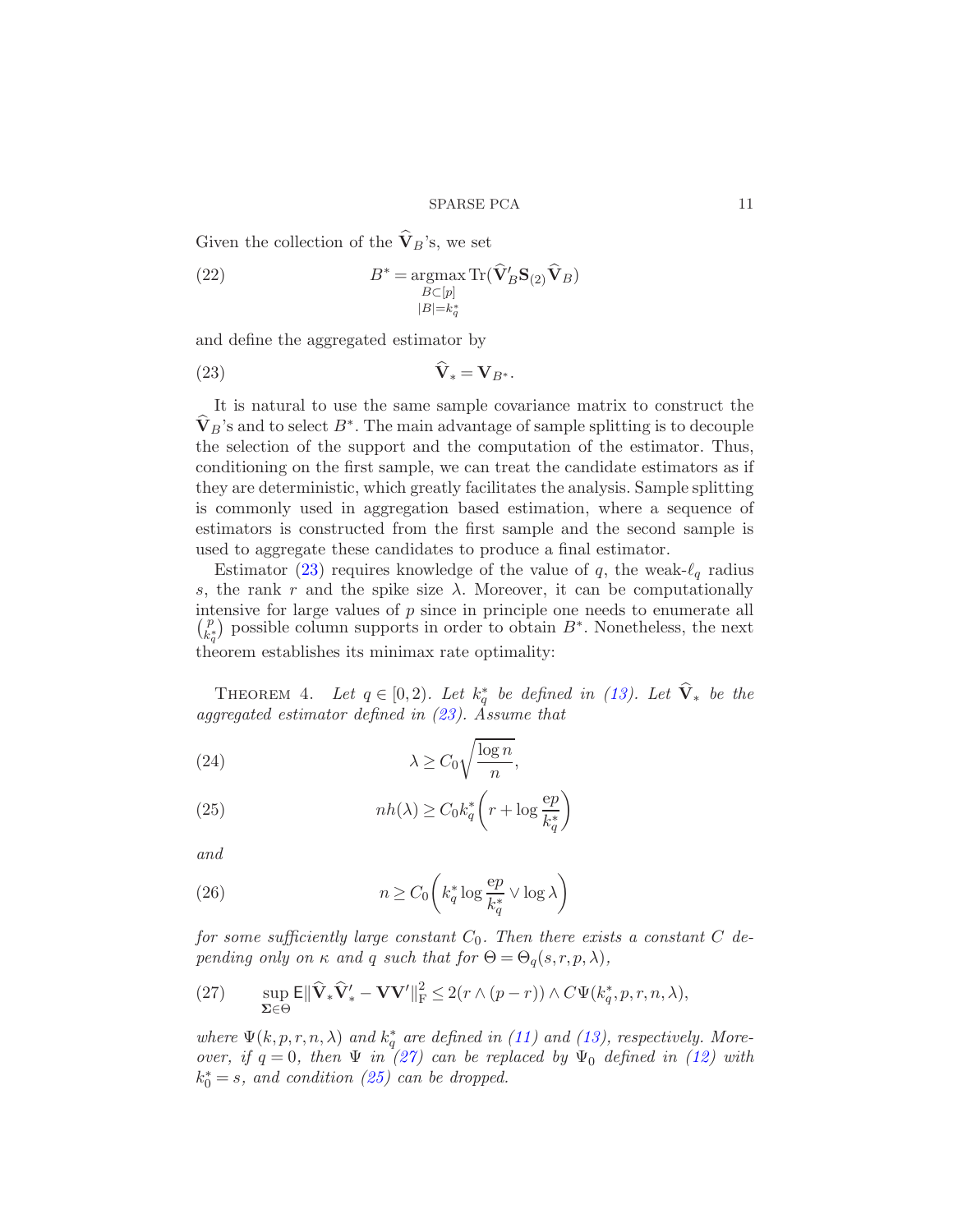When  $q \in (0, 2)$  $q \in (0, 2)$  $q \in (0, 2)$ , under the conditions of Theorems 2 and [4,](#page-10-1) the lower and upper bounds together yield the minimax rates of convergence  $\Psi(k_q^*, p, r, n, \lambda)$ given in [\(11\)](#page-7-1) with the optimal dependence on all the parameters, in particular the eigenvalues and the rank. When  $q = 0$ , the lower and upper bounds match under less restrictive conditions, which will be discussed in more detail in Remark [2](#page-11-0) below.

<span id="page-11-0"></span>2.3. *Comments*. We conclude this section with a few important remarks.

REMARK 2 (Minimax rates in the exact sparse case). Comparing the lower and upper bounds for  $q = 0$  in Theorems [2](#page-8-2) and [4,](#page-10-1) we see a sufficient condition for the minimax rate to match (and hence coincide with  $\Psi_0$ ) is

<span id="page-11-1"></span>(28) 
$$
s - r \gtrsim s \wedge \log \frac{ep}{s}.
$$

To see this, suppose that  $s - r \gtrsim s$ . Then there exists  $c \in (0,1)$ , such that  $r \leq (1-c)s \leq (1-c)p$ . Then  $(s-r)\log\frac{e(p-r)}{s-r} \geq cs\log\frac{ecp}{s} \geq s\log\frac{ep}{s}$  and the lower bound in [\(18\)](#page-9-2) agrees with  $\Psi_0$ . Now suppose that  $s - r \lesssim s$  and  $s - r \gtrsim$  $\log \frac{ep}{s}$ . Then  $r \geq s$  and  $r(s-r) + s \log \frac{ep}{s} \geq r(s-r) \geq s(s-r)$ . Since  $r \mapsto$  $(s-r)\log\frac{e(p-r)}{s-r}$  is decreasing on  $[0, s]$ , we have  $r(s-r)+(s-r)\log\frac{e(p-r)}{s-r}$  $s(s-r)$ . Hence the lower bound in [\(18\)](#page-9-2) also agrees with  $\Psi_0$ .

It is interesting to note that under the condition [\(28\)](#page-11-1), the minimax rate for estimating the r leading singular vectors depend on the r only through  $r(s$ r), which is the dimension of the Grassmannian manifold  $G(s, r)$ . Therefore the dependence on r is not monotonic, with the worst case happening at  $r =$ s  $\frac{s}{2}$ . However, it should be noted that in order for the minimax rate to coincide with  $\Psi_0$ , it is *necessary* to have r strictly bounded away from s, for example, in the regime of  $(28)$ . When  $r = s$ , the lower bound in Theorem [3](#page-9-3) becomes zero. In this degenerate case, the only uncertainty is in the support of V. The minimax rate is indeed much faster than  $\Psi_0$ , because in this regime the support can be estimated accurately. See Section 7.3 in the supplementary material [\[12\]](#page-35-8).

REMARK 3. For  $q \in (0, 2)$ , the minimax rate  $\Psi$  depends on the effective dimension  $k_q^*$  which is defined implicitly through equations [\(13\)](#page-7-0)–[\(14\)](#page-7-4). It is possible to obtain an explicit formula of the minimax rate in some regime. For example, if  $s \geq p^{1-\tilde{\epsilon}} \left( \frac{r + \log p}{nh(\lambda)} \right)$  $\frac{\eta + \log p}{n h(\lambda)}$  for some constant  $\epsilon \in (0, 1)$ , then the effective dimension satisfies  $k_q^* \leq p^{1-\epsilon}$ . Moreover, we have  $k_q^* \approx s(\frac{nh(\lambda)}{r + \log n})$  $\frac{nh(\lambda)}{r+\log p}$  $)^{q/2}.$ Hence the minimax rate is given by

$$
\Psi(k_q^*, p, r, n, \lambda) \asymp s \left(\frac{r + \log p}{nh(\lambda)}\right)^{1 - q/2}.
$$

An interesting side product of the proofs of Theorems [3](#page-9-3) and [4](#page-10-1) is the following nonasymptotic minimax rate for the regular PCA problem without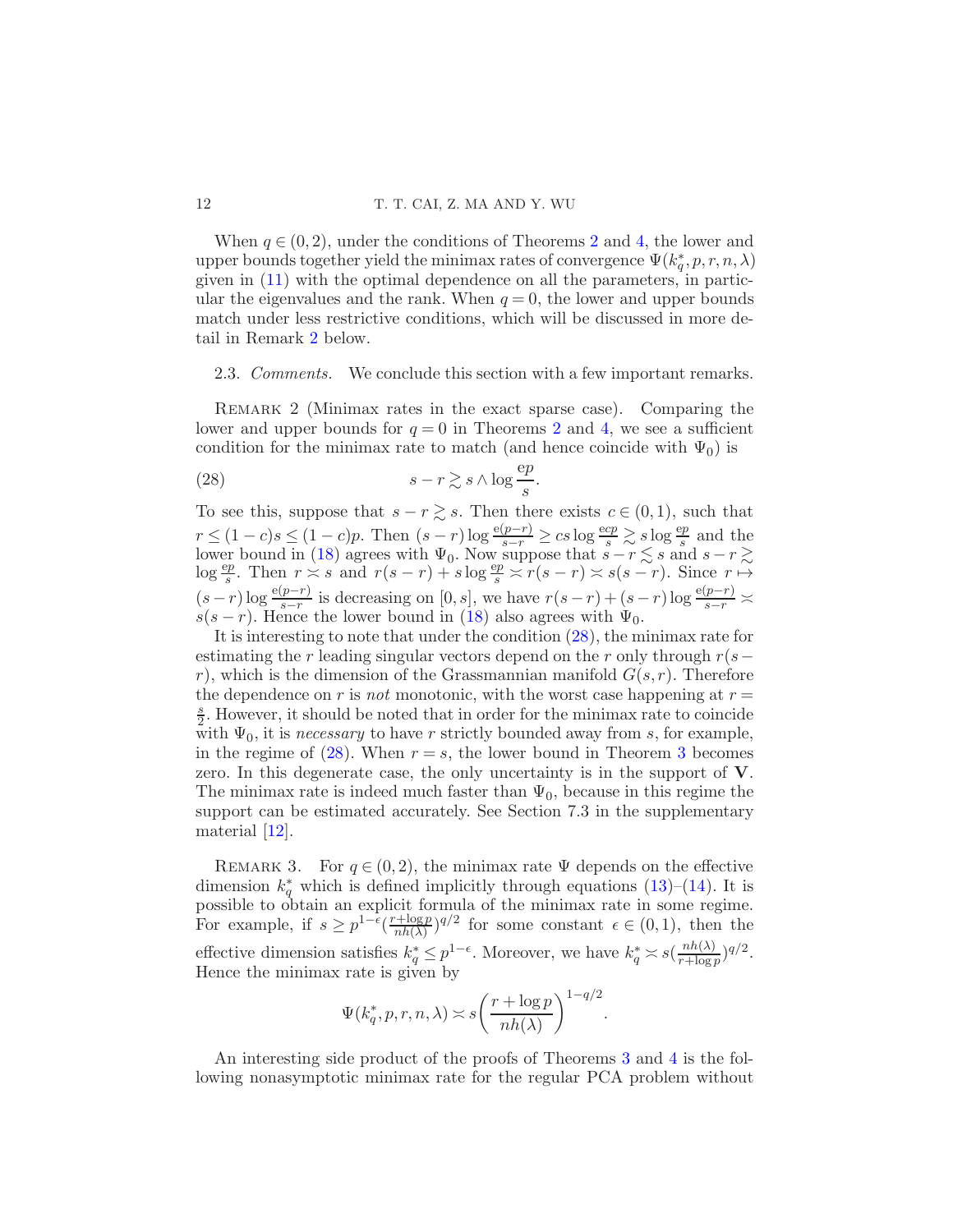structural assumptions on the principle subspaces. It is a classical result (see, e.g., [\[21,](#page-35-14) [49](#page-37-8)]) that when  $p \leq n$ , the sample covariance matrix is not exact minimax optimal for estimating the whole covariance matrix under certain losses (e.g., the Stein loss). As shown in the next theorem, in the unstructured case, it turns out that the sample version of the principle subspace is minimax *rate* optimal even in high dimensions. For more details see Theorems [8](#page-21-1) and [9](#page-24-0) in Sections [6.1](#page-21-2) and [6.2.](#page-24-1)

<span id="page-12-1"></span>THEOREM 5. Let  $\Theta = \Theta_0(p, p, r, \lambda)$ . Let  $n \geq C_0(r + \log \lambda)$  and  $\lambda \geq$  $C_0\sqrt{\log(n)/n}$  for some sufficiently large constant  $C_0$ . Then for all  $r \in [p]$ ,

(29) 
$$
\inf_{\widehat{\mathbf{V}}} \sup_{\mathbf{\Sigma} \in \Theta} \mathsf{E} \|\widehat{\mathbf{V}}\widehat{\mathbf{V}}' - \mathbf{V}\mathbf{V}'\|_{\mathrm{F}}^2 \asymp r \wedge (p-r) \wedge \frac{r(p-r)}{nh(\lambda)},
$$

which can be attained by  $\widehat{V}$  consisting of the r leading eigenvectors of the sample covariance matrix S.

Theorem [5](#page-12-1) implies that, without structural assumptions on the principle subspace **V**, consistent estimators exist if and only  $\frac{nh(\lambda)}{r(p-r)} \to \infty$ . Moreover, unless  $nh(\lambda)$  exceeds a constant factor of p, even the optimal estimator is within a constant factor of  $r \wedge (p-r)$ , the upper bound of the loss function.

In the structured case, we can also investigate when regular PCA is rate optimal. It is intuitive to expect that regular PCA is strictly suboptimal if the principal eigenvectors are highly sparse, since the procedure ignores the structure of the problem. Indeed, Theorem [5,](#page-12-1) together with Theorems [2](#page-8-2)[–4,](#page-10-1) reveals the precise regime where regular PCA is minimax rate optimal: under the conditions of Theorem [9,](#page-24-0) regular PCA achieves minimax rate if and only if the effective dimension  $k_q^* \approx p$ . In view of definition [\(13\)](#page-7-0), this is equivalent to that the weak- $\ell_q$  radius satisfies  $s \gtrsim p(\frac{r}{nh}$  $\frac{r}{nh(\lambda)}$ )<sup>*q*/2</sup>. In the exact sparse case  $(q = 0)$ , this condition reduces to that the sparsity  $s \approx p$ .

In the special case of  $r = 1$ , a similar combinatorial procedure to  $(22)$ – $(23)$ has been proposed in [\[54](#page-37-5)]. Using Mendelson's results on empirical processes [\[38\]](#page-36-17), this procedure requires no sample splitting but can only be shown to attain a convergence rate that is suboptimal in  $\lambda$  [\[54](#page-37-5)], Theorem 2.2: with  $\lambda \rightarrow \infty$  and all the other parameters fixed, the upper bound in [\[54](#page-37-5)] does not vanish. In contrast, the optimal rate  $\Psi$  decays at the rate  $\lambda^{-(1-q/2)}$  when  $k_q^* < p$  and  $\lambda^{-1}$  when  $k_q^* = p$ . Comparing with the analysis in [\[54](#page-37-5)], the proof of Theorem [4](#page-10-1) is more elementary. By exploring the structure of the difference between the sample covariance matrix and the true covariance matrix, we obtained an upper bound that is optimal in all parameters.

<span id="page-12-0"></span>3. Adaptive estimation. The aggregation estimator constructed in Section [2.2](#page-9-0) has been shown to be rate optimal. However, it depends on the unknown parameters and is computationally infeasible when  $p$  is large. We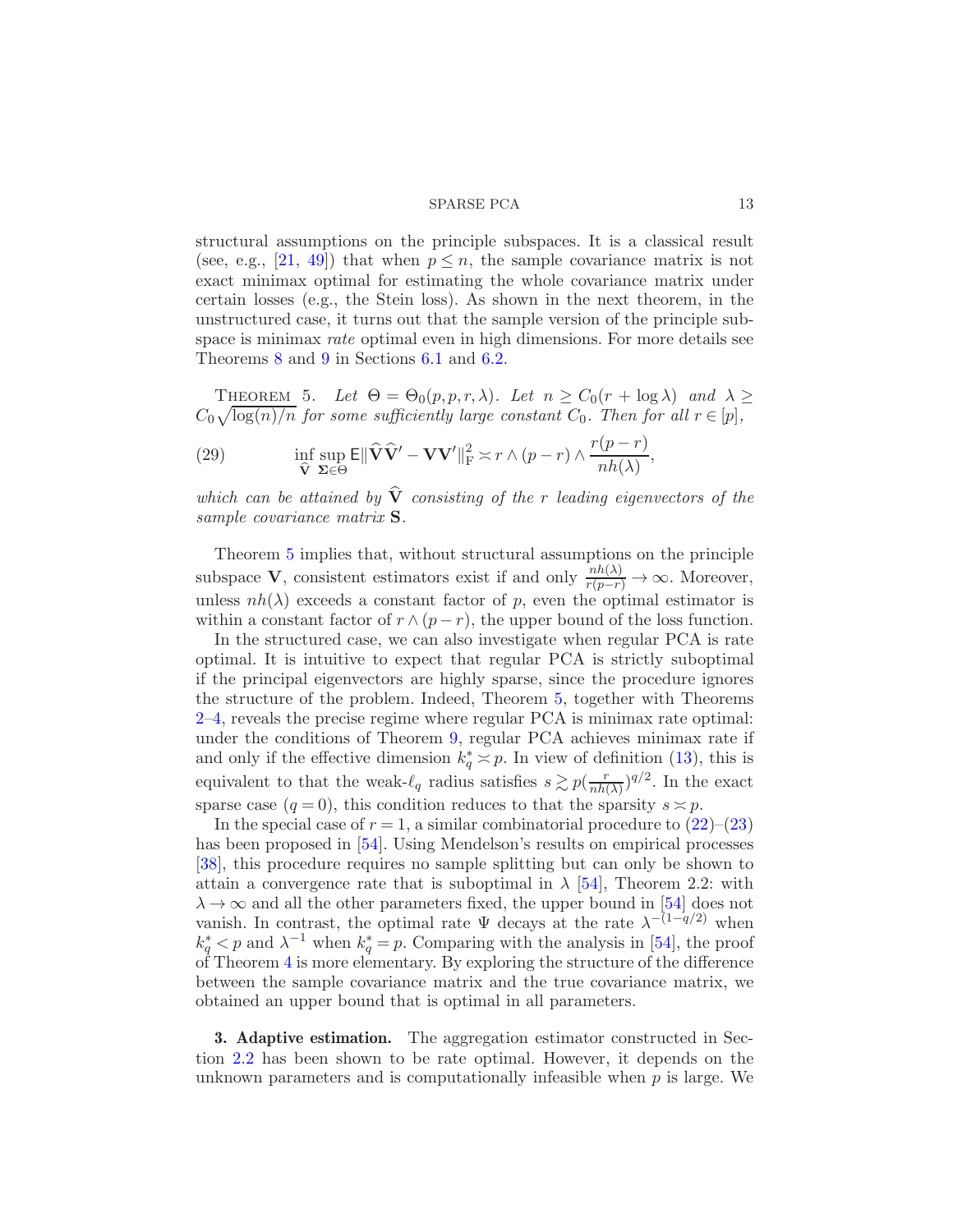construct in this section an adaptive estimation procedure for principal subspaces which is fully data driven and easily computable. Furthermore, it is shown that the estimator attains the optimal rate of convergence simultaneously over a large collection of the parameter spaces defined in [\(6\)](#page-3-2).

A key idea in our construction is a reduction scheme which reduces the sparse PCA problem to a high-dimensional multivariate regression problem. This method is potentially applicable to other sparsity patterns of the leading eigenvectors. We first introduce the general reduction scheme in Section [3.1](#page-13-0) which transforms the principal subspace estimation problem to a high-dimensional multivariate regression problem. The specialization of this general method under weak- $\ell_q$  constraint will be detailed in Section [3.2.](#page-15-0)

<span id="page-13-0"></span>3.1. A general reduction scheme. The general reduction scheme involves four steps, which are introduced in order below. The procedure used in step 2 for initial estimation will be specified in Section [3.2](#page-15-0) for weak- $\ell_a$  constrained parameter spaces. For ease of exposition, we regard the rank  $r$  as given in the statement below. Data-based choice of  $r$  will be discussed at the end of Section [3.2.](#page-15-0)

Step 1: Sample generation. Given the data matrix **X** in [\(1\)](#page-2-1) with  $\sigma = 1$ , we generate an  $n \times p$  random matrix **Z** with i.i.d.  $N(0, 1)$  entries which are independent of **U** and **Z**, and form two samples  $X^i = X + (-1)^i \mathbb{Z}$ ,  $i = 0, 1$ . Let  $\mathbf{Z}^i = \mathbf{Z} + (-1)^i \tilde{\mathbf{Z}}$  for  $i = 0, 1$ , then  $\mathbf{Z}^0$  and  $\mathbf{Z}^1$  are independent, and their entries are i.i.d.  $N(0, 2)$  distributed. Then the two samples  $\mathbf{X}^0$  and  $\mathbf{X}^1$  can be equivalently written as

(30) 
$$
\mathbf{X}^{i} = \mathbf{U} \mathbf{D} \mathbf{V}' + \mathbf{Z}^{i}, \qquad i = 0, 1.
$$

Let  $S^i = \frac{1}{n}$  $\frac{1}{n}(\mathbf{X}^i)' \mathbf{X}^i$ ,  $i = 0, 1$ , be the sample covariance matrices for the two samples.

Step 2: Initial estimation. We use the sample  $X^0$  to compute an initial estimator  $V^0$ . A specific procedure for computing the initial estimator  $V^0$ will be given in Section [3.2.](#page-15-0)

<span id="page-13-1"></span>Step 3: Reduction to regression. Form

(31) 
$$
(\mathbf{X}^1)'\mathbf{X}^0\mathbf{V}^0 = \mathbf{V}\mathbf{A} + (\mathbf{Z}^1)'\mathbf{B},
$$

where  $\mathbf{B} = \mathbf{X}^0 \mathbf{V}^0$  and  $\mathbf{A} = \mathbf{D} \mathbf{U}' \mathbf{B}$ . We now "whiten" the matrix in [\(31\)](#page-13-1) as follows. Note that  $\mathbf{B} = \mathbf{X}^0 \mathbf{V}^0$  can be explicitly computed after step 2. Let its singular value decomposition be  $\mathbf{B} = \mathbf{LCR}'$ , where  $\mathbf{L} \in \mathbb{R}^{n \times r}$ ,  $\mathbf{C} \in \mathbb{R}^{r \times r}$ and  $\mathbf{R} \in \mathbb{R}^{p \times r}$ . Post-multiply both sides of [\(31\)](#page-13-1) by  $\frac{1}{\sqrt{2}}$  $\frac{1}{2}$ **RC**<sup>-1</sup> to obtain

<span id="page-13-2"></span>
$$
Y = \Theta + E,
$$

where  $\mathbf{Y} = \frac{1}{\sqrt{2}}$  $\frac{1}{2}(\mathbf{X}^1)'\mathbf{X}^0\mathbf{V}^0\mathbf{R}\mathbf{C}^{-1},~\mathbf{\Theta}=\frac{1}{\sqrt{2}}$  $\frac{1}{2}$ VARC<sup>-1</sup> and **E** =  $\frac{1}{\sqrt{2}}$  $\frac{1}{2}(\mathbf{Z}^1)'$ **L**. We shall treat [\(32\)](#page-13-2) as a regression problem, where Y is the observed matrix,  $\Theta$  is the signal matrix of interest and  $\bf{E}$  is the additive noise matrix. Equivalently,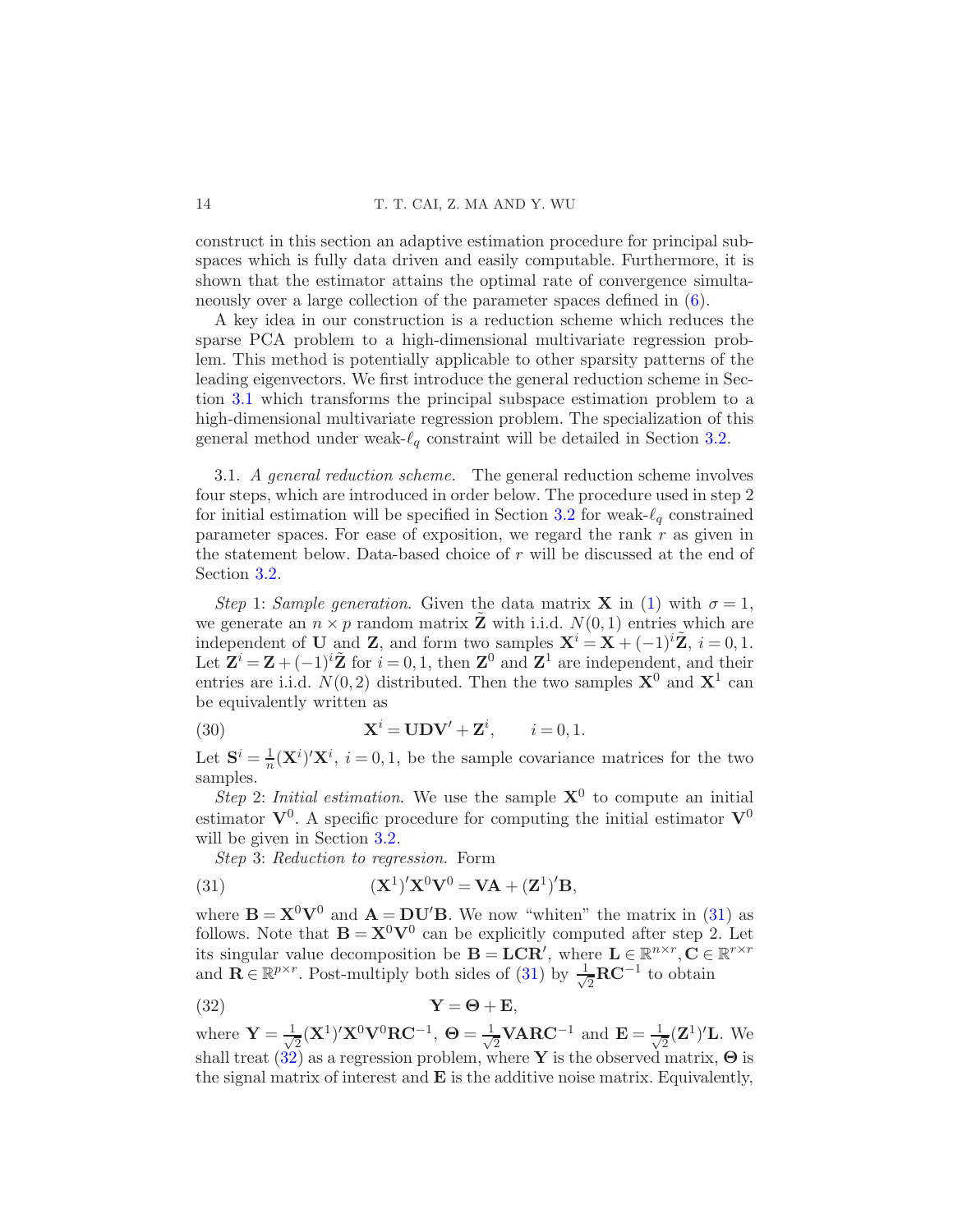we think of  $\Theta$  as the coefficient matrix, and the design matrix is  $\mathbf{X} = \mathbf{I}_n$ . The reason why this is plausible will be detailed in Section [3.2.](#page-15-0)

<span id="page-14-1"></span>Given Y, we propose the following method for computing  $\Theta$ . Define

(33) 
$$
t_k = r + \sqrt{2r\beta \log \frac{ep}{k}} + \beta \log \frac{ep}{k}.
$$

Fix an arbitrary  $\delta \in (0,1)$ . With slight abuse of notation, define

<span id="page-14-2"></span>(34) 
$$
\text{pen}(\Theta) = \text{pen}(|\text{supp}(\Theta)|), \quad \text{where } \text{pen}(k) = (1+\delta)^2 \sum_{i=1}^k t_i.
$$

Then the estimator for  $\Theta$  is defined as

<span id="page-14-0"></span>(35) 
$$
\widehat{\Theta} = \underset{\Theta \in \mathbb{R}^{p \times r}}{\operatorname{argmin}} ||\mathbf{Y} - \Theta||_{\mathbf{F}}^2 + \operatorname{pen}(\Theta).
$$

Such a penalized least squares approach has been widely used in orthogonal regression with various choices of the penalty functions. See, for example, Birgé and Massart  $[8]$  and Abramovich et al.  $[1]$ .

REMARK 4. The penalized least squares estimator  $\Theta$  in [\(35\)](#page-14-0) can be easily computed. Recall [\(32\)](#page-13-2) and write the *i*th row of the matrix Y as  $y_i$ and so  $\mathbf{Y} = [\mathbf{y}_1, \dots, \mathbf{y}_p]'$ . Let  $\mathbf{y}_{(i)}$  denote the row in Y with the *i*th largest  $\ell_2$  norm, that is,  $\|\mathbf{y}_{(1)}\| \ge \|\mathbf{y}_{(2)}\| \ge \cdots \ge \|\mathbf{y}_{(p)}\|$ . Define

(36) 
$$
\hat{k} = \underset{k \in [p]}{\operatorname{argmin}} \left\{ (1+\delta)^2 \sum_{i=1}^k t_i + \sum_{i=k+1}^p ||\mathbf{y}_{(i)}||^2 \right\}.
$$

In case of multiple minimizers,  $\hat{k}$  is chosen to be the smallest one. It is also clear that  $\hat{k}$  is easy to compute. With  $\hat{k}$ , the estimator  $\hat{\Theta}$  is given by  $\widehat{\boldsymbol{\Theta}} = [\hat{\boldsymbol{\theta}}_1, \dots, \hat{\boldsymbol{\theta}}_p]'$  where

$$
\hat{\bm{\theta}}_i = \mathbf{y}_i \cdot \mathbf{1}_{\{\|\mathbf{y}_i\|^2 > (1+\delta)^2 t_{\hat{k}}\}}.
$$

Note that  $\hat{k}$  can be equivalently defined as  $\operatorname{argmin}_{k \in [p]} \sum_{i=1}^{k} [(1+\delta)^{2} t_{i} ||\mathbf{y}_{(i)}||^2$ . Therefore  $||\mathbf{y}_{(\hat{k})}||^2 > (1+\delta)^2 t_{\hat{k}}$  and  $||\mathbf{y}_{(\hat{k}+1)}||^2 \leq (1+\delta)^2 t_{\hat{k}+1}$ . Since  $t_k$  is strictly decreasing in k, we obtain that  $\|\mathbf{y}_{(1)}\|^2 \geq \cdots \geq \|\mathbf{y}_{(\hat{k})}\|^2 > (1 +$  $\delta)^2 t_{\hat{k}} \ge ||\mathbf{y}_{(\hat{k}+1)}||^2 \ge \cdots$ . Thus,  $|\text{supp}(\widehat{\Theta})| = \hat{k}$ .

Step 4: Final estimation. Last but not least, we obtain the estimator  $\widehat{\mathbf{V}}$ for **V** by orthonormalizing the columns of  $\Theta$ . The orthonormalization can be completed by the Gram–Schmidt procedure or QR factorization. The estimated subspace is span( $\dot{\mathbf{V}}$ ) = span( $\dot{\mathbf{\Theta}}$ ).

An important feature of the above reduction scheme is that the two samples  $X^0$  and  $X^1$  share the *same* realization of random factors U and their only difference is in the noise matrices  $\mathbb{Z}^0$  and  $\mathbb{Z}^1$ . This is critical for main-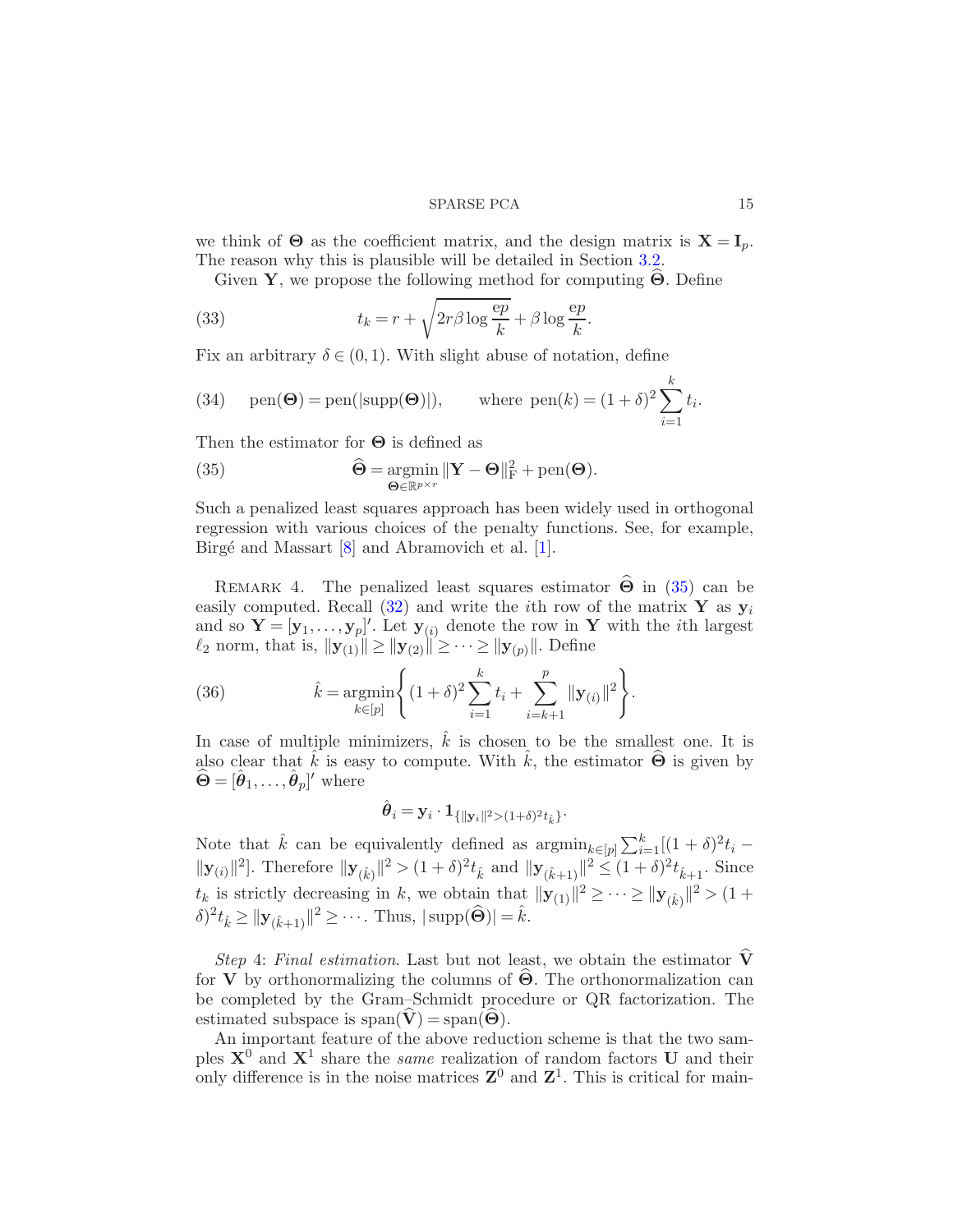taining the right level of signal-to-noise ratio in the regression problem [\(32\)](#page-13-2). In contrast, splitting the original sample into two halves as in Section [2.2](#page-9-0) does not achieve this goal here. Since our analysis relies on the independence of  $\mathbb{Z}^0$  and  $\mathbb{Z}^1$ , the normality of the noise is crucial to this scheme.

<span id="page-15-0"></span>3.2. Sparse PCA and regression with group sparsity. We now apply the general reduction scheme to the principal subspace estimation problem with the parameter spaces defined in [\(6\)](#page-3-2). In what follows, we first introduce and study a specific estimator for the initial estimation step. Then we derive properties of the proposed estimator for the regression with group sparsity problem. Furthermore, we show that the general reduction scheme paired with the two specific estimators leads to a final estimator which adaptively achieves the optimal rates of estimation over a large collection of the parameter spaces of interest. For clarity of exposition, we regard the rank  $r$  as given when introducing the estimators. Data-driven choice of  $r$  is discussed at the end of this subsection.

*Initial estimation.* Let  $p_n \triangleq p \vee n$ . We construct the initial estimator  $\mathbf{V}^0$ via the diagonal thresholding method [\[26](#page-35-3)] as follows:

<span id="page-15-2"></span>(1) Define the set of features

(37) 
$$
J = \{j : s_{jj}^0 \ge 2(1 + \alpha \sqrt{\log p_n/n})\},\,
$$

where  $\{s_{jj}^0\}_{j=1}^p$  are the diagonal elements of  $\mathbf{S}^0 = \frac{1}{n}$  $\frac{1}{n}(\mathbf{X}^0)'\mathbf{X}^0$ , and  $\alpha > 0$  is a tuning parameter.

(2) Compute the first r eigenvectors  $\{\hat{\mathbf{v}}_1^J, \ldots, \hat{\mathbf{v}}_r^J\}$  of the submatrix  $\mathbf{S}_{JJ}^0$ .

<span id="page-15-1"></span>(3) Define  $V^0 \in O(p,r)$ , where

(38) 
$$
\mathbf{V}_{J*}^{0} = [\hat{\mathbf{v}}_{1}^{J}, \dots, \hat{\mathbf{v}}_{r}^{J}], \qquad \mathbf{V}_{J^{c}*}^{0} = \mathbf{0}.
$$

The following result, proved in Section 7.5 in the supplementary material [\[12\]](#page-35-8), gives sufficient conditions on the model parameters and the choice of  $\alpha$ to guarantee that the initial estimator  $V^0$  is reasonably close to V, which suffices for the initialization of our scheme.

<span id="page-15-4"></span>PROPOSITION 1. Suppose that  $\log n \geq M_0 \log \lambda$  for some constant  $M_0 > 0$ . Suppose that

(39) 
$$
n(\lambda^2 \wedge 1) \ge C_0 (r + \log p)^2 / \log p
$$

and

<span id="page-15-3"></span>(40) 
$$
s^2 \left( \frac{\log(p \vee n)}{n \lambda^2} \right)^{1 - q/2} < \kappa^{-2} (2 - q)^q / C_0
$$

for a sufficiently large constant  $C_0 > 0$ . If  $V^0$  is defined in [\(38\)](#page-15-1) with a sufficiently large  $\alpha \geq \sqrt{10(1+1/M_0)}$  in [\(37\)](#page-15-2), then uniformly over  $\Theta = \Theta_q(s,p)$ ,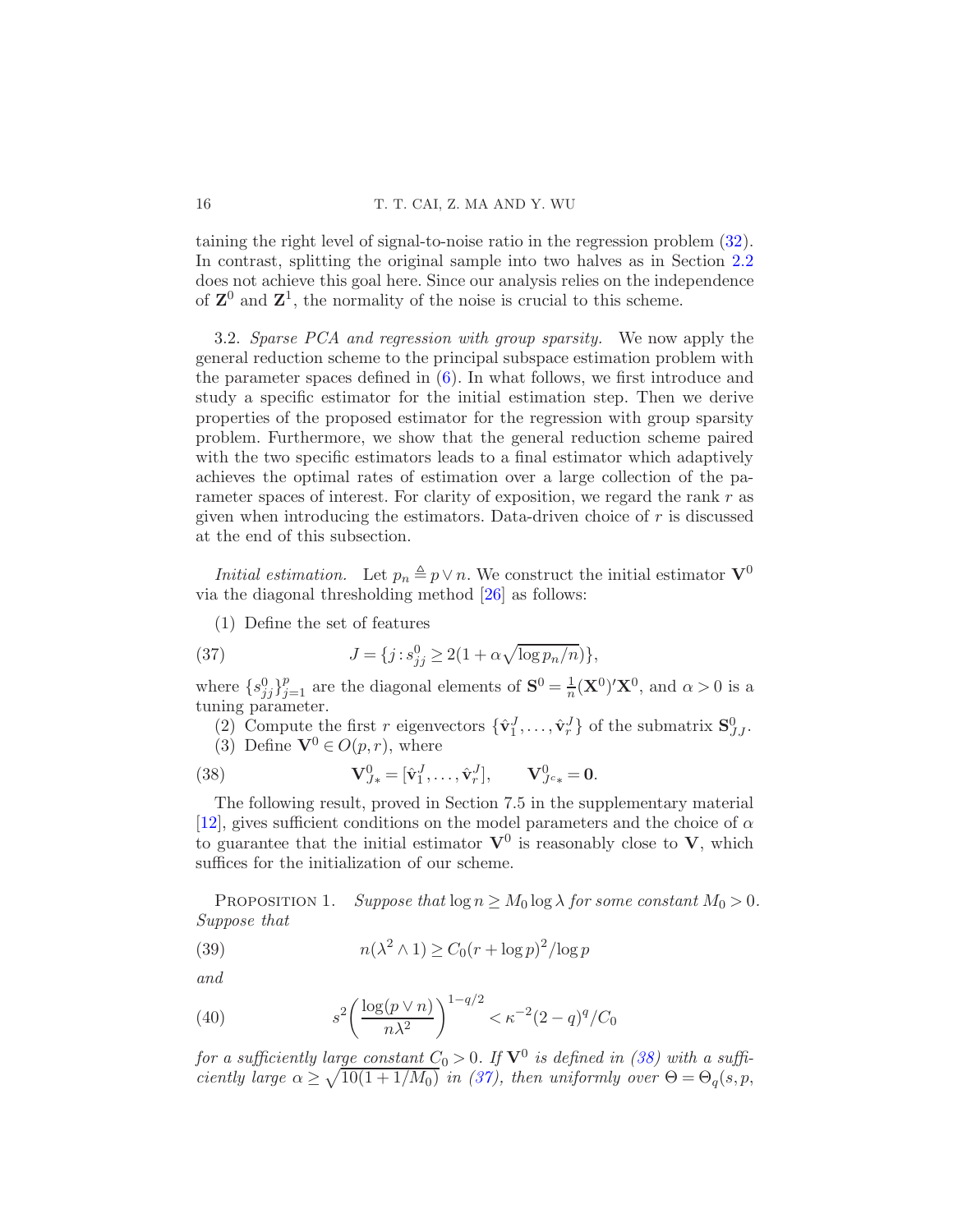$r, \lambda$ ), we have

<span id="page-16-0"></span>(41) 
$$
|\text{supp}(\mathbf{V}^0)| \le k_q^* \quad and \quad \sigma_r(\mathbf{V}'\mathbf{V}^0) \ge 1/2
$$

hold with probability at least  $1 - C/[nh(\lambda)]$ , where  $k_q^*$  is defined in [\(13\)](#page-7-0).

We note that condition  $(40)$  is critical in establishing the second claim in [\(41\)](#page-16-0), which ensures that  $V^0$  is a reasonable estimator of V. Such a condition is needed for diagonal thresholding to work even when  $r = 1$ . See, for example, condition C3 in [\[42\]](#page-36-18), page 95. Theorem 4.1 of [\[9\]](#page-35-1) showed that diagonal thresholding could be suboptimal even under a stronger condition than  $(40)$ .

<span id="page-16-4"></span><span id="page-16-1"></span>REMARK 5. When  $M_0$  in Proposition [1](#page-15-4) is unknown, we replace it by

(42) 
$$
\widehat{M}_0 = \log n / \log(\sigma_1(\mathbf{S}^0) - 2),
$$

where  $\sigma_1(\mathbf{S}^0)$  is the largest eigenvalue of  $\mathbf{S}^0$ . This estimate works because  $\sigma_1(\mathbf{S}^0) - 2$  is an over-estimate of  $\lambda$  with high probability [\[39,](#page-36-1) [43](#page-36-2)], since the noise variance here is two. The estimator  $(42)$  allows us to choose  $\alpha$  in  $(37)$ without explicit knowledge of  $M_0$ .

Orthogonal regression with group sparsity. We first explain why we can treat  $(32)$  as a regression problem. When we condition on the values of U and  $\mathbf{Z}^0$ , the matrix  $\mathbf{X}^0$  becomes deterministic. Thus, as deterministic functions of  $X^0$ , the matrices  $V^0$ , **B**, **L**, **C** and **R** are also deterministic. Furthermore, A and hence Θ, as deterministic functions of U and B, are also deterministic. On the other hand,  $\mathbb{Z}^1$  is independent of both **U** and  $\mathbb{Z}^0$  and hence is independent of  $X^0$ , **B** and **L**. Thus, the conditional distribution of  $\mathbb{Z}^1$  on  $(U, Z<sup>0</sup>)$  always has i.i.d.  $N(0, 2)$  entries, and so the conditional distribution of E has i.i.d. standard normal entries. Therefore, when we condition on the values of U and  $\mathbb{Z}^0$ , problem  $(32)$  indeed reduces to a standard multivariate regression problem with orthogonal design and white noise.

When the sparsity of  $V$  is specified as in  $(6)$ , we need to consider the following parameter space for Θ:

<span id="page-16-2"></span>(43) 
$$
\mathcal{F}_q(s', p) = \{ \Theta : ||\Theta||_{q,w} \le s' \}
$$

with  $q \in [0, 2)$ . The parameter s' is typically different from s in [\(6\)](#page-3-2), as it also depends on the other model parameters as well as the realization of  $U$  and  $Z<sup>0</sup>$ . However, this will not cause any difficulty in practice, because the estimator proposed in [\(35\)](#page-14-0) and the associated theorem below remain valid for all values of  $s' > 0$ . In the literature of high-dimensional regression, [\(43\)](#page-16-2) is usually referred to as the group sparsity constraint on the regression coefficients Θ.

<span id="page-16-3"></span>For the estimator  $\Theta$  in [\(35\)](#page-14-0), we have following upper bound on its risk. By the lower bounds in [\[36\]](#page-36-8) for  $q = 0$ , the rates in Theorem [6](#page-16-3) are optimal.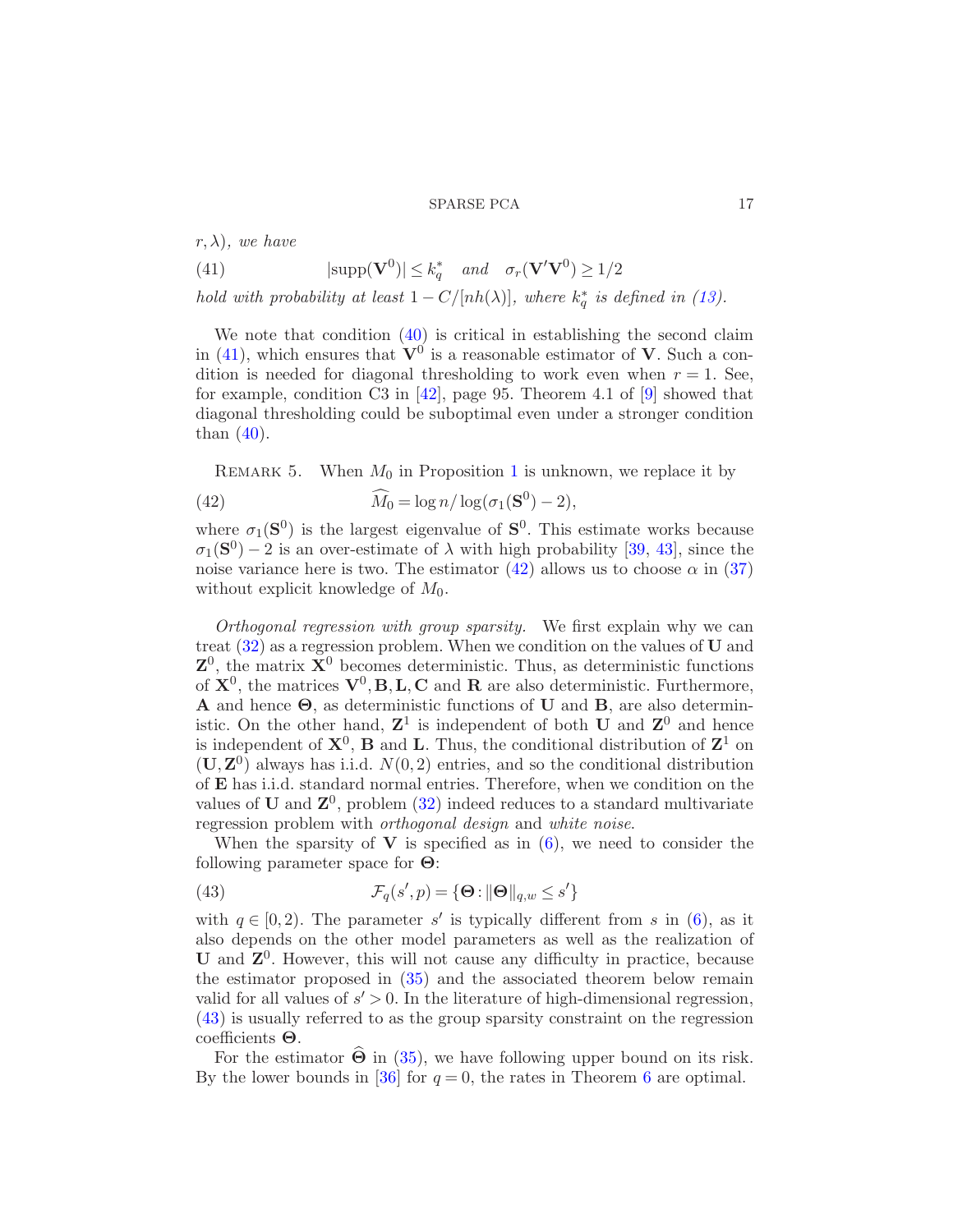THEOREM 6. Consider the regression problem

 $Y = \Theta + E$ ,

where  $\Theta \in \mathbb{R}^{p \times r}$  is deterministic and **E** has i.i.d.  $N(0, 1)$  entries. Let the parameter space  $\mathcal{F}_q(s',p)$  be defined in [\(43\)](#page-16-2) for some  $q \in [0,2)$  and  $s' > 0$ . If  $\beta > 2$  in [\(33\)](#page-14-1) and  $\delta \in (0,1)$  in [\(34\)](#page-14-2), then there is a positive constant C that depends only on q,  $\beta$  and  $\delta$ , such that the estimator in [\(35\)](#page-14-0) satisfies

<span id="page-17-0"></span>
$$
\sup_{\boldsymbol{\Theta} \in \mathcal{F}_q(s',p)} \mathsf{E} \|\widehat{\boldsymbol{\Theta}} - \boldsymbol{\Theta}\|_{\mathrm{F}}^2 \leq Ck' \bigg(r + \log \frac{\mathrm{e}p}{k'}\bigg),
$$

where

(44) 
$$
k' \triangleq \min\{k \in [p] : t_k^{q/2} k \ge s'\}
$$

for  $t_k$  defined in [\(33\)](#page-14-1), and if the set in [\(44\)](#page-17-0) is empty, we set  $k'=p$ .

Adaptation. With the above preparation, we are now ready to show that if we start with a proper initial estimator  $V^0$  [such as that in [\(38\)](#page-15-1)] and estimate  $\Theta$  by [\(35\)](#page-14-0), then the estimator  $\hat{V}$  resulting from orthonormalizing the columns of  $\hat{\Theta}$  achieves the optimal rates of convergence. We state the theorem in a slightly more general format. In particular, it holds for the initial estimator in [\(38\)](#page-15-1) under the conditions of Proposition [1.](#page-15-4)

<span id="page-17-1"></span>THEOREM 7 (Adaptation). Let  $\lambda \ge C_0$  for some sufficiently large constant  $C_0$ . Let  $\Theta = \Theta_q(s, p, r, \lambda)$  satisfy the conditions in Theorem [4.](#page-10-1) Suppose that there exists an initial estimator  $\mathbf{V}^0$  which satisfies [\(41\)](#page-16-0) with probability at least  $1 - C'/\frac{nh(\lambda)}{n}$ . Then the estimator **V** obtained by orthonormalizing  $\Theta$  in [\(35\)](#page-14-0) with  $\beta > 2$  in [\(33\)](#page-14-1) and  $\delta \in (0,1)$  in [\(34\)](#page-14-2) satisfies

$$
\sup_{\Sigma \in \Theta} \mathsf{E} \|\widehat{\mathbf{V}}\widehat{\mathbf{V}}' - \mathbf{V}\mathbf{V}'\|_{\mathrm{F}}^2 \le 2(r \wedge (p-r)) \wedge C\Psi(k_q^*, p, r, n, \lambda),
$$

where  $k_q^*$  is defined in [\(13\)](#page-7-0), and  $C > 0$  is a constant depending only on  $q, \beta$ and  $\delta$ .

We note that the assumption  $\lambda > C_0$  is imposed to ensure that the "whitening" procedure in step 3 of the reduction scheme can be performed.

It is interesting to compare the statement of Theorem [7](#page-17-1) to the minimax lower bound in Theorems [2–](#page-8-2)[3](#page-9-3) as well as the performance of the combinatorial aggregation estimator  $V^*$  established in Theorem [4.](#page-10-1) For any parameter space  $\Theta = \Theta_q(s, p, r, \lambda)$  such that the conditions of Proposition [1](#page-15-4) hold, we could use the  $\mathbf{V}^0$  in [\(38\)](#page-15-1), and the resulting  $\hat{\mathbf{V}}$  is guaranteed to achieve the optimal rates of convergence on  $\Theta$ , which matches the performance of the aggregation estimator for any  $q > 0$ . Moreover, in this case both  $V^0$  and  $\hat{V}$ can be efficiently computed. Hence  $V$  can be used in practice while  $V^*$  is computationally intensive. However, in the exact sparse case of  $q = 0$ , the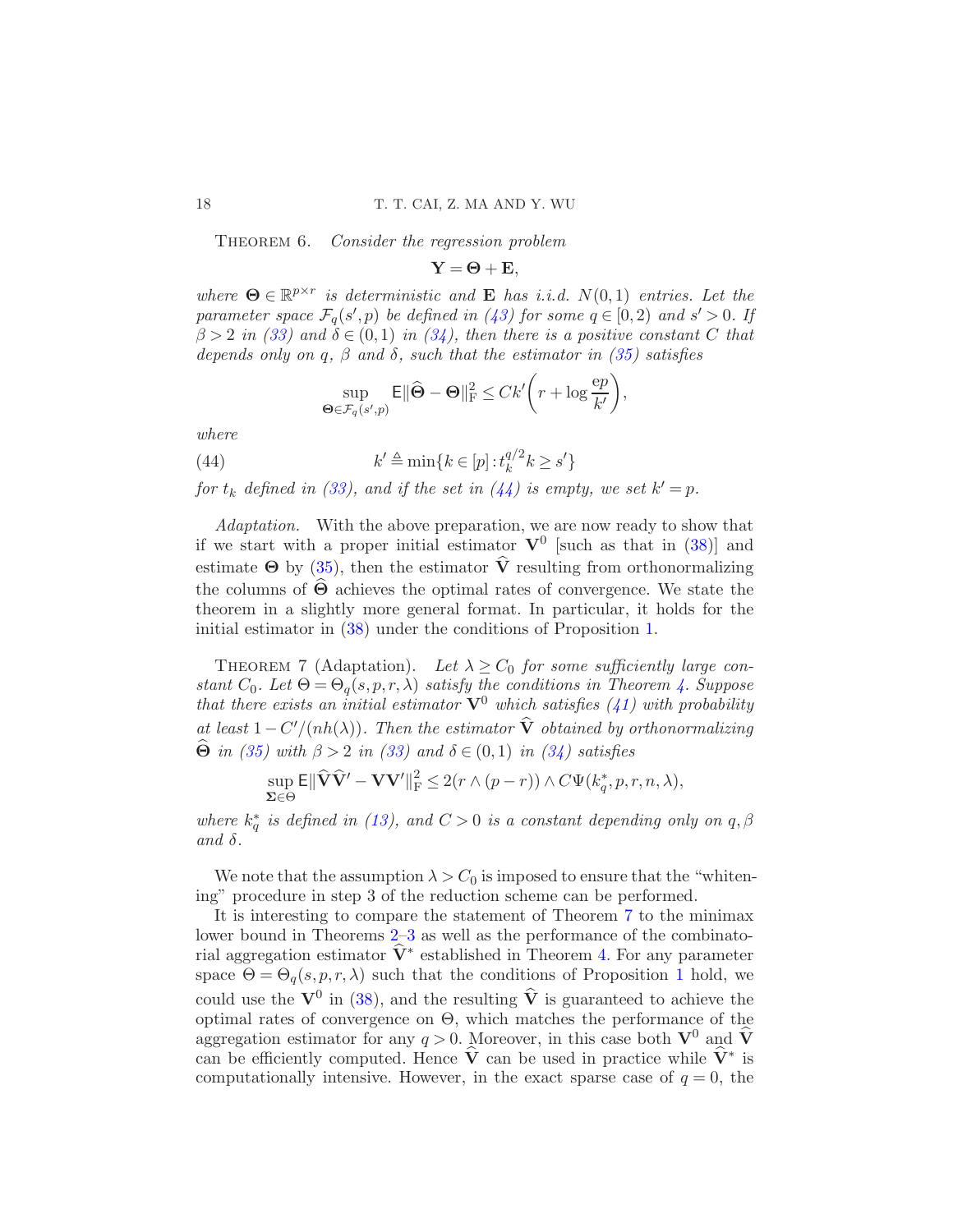upper bound in Theorem [7](#page-17-1) depends on the rank r linearly through  $sr$ , while the true minimax rate in Theorem [3](#page-9-3) depends on  $r$  quadratically through  $r(s - r)$ , which is smaller than rs if  $s - r$  is small. The suboptimality of V in this specific regime is partially due to the fact that our reduction scheme transforms the problem into a regression problem without taking account of the orthogonality structure of the parameter space.

REMARK 6. Theorem [7](#page-17-1) shows that any estimator  $V^0$  satisfying [\(41\)](#page-16-0) can be used to produce an adaptive estimator. So the task of constructing adaptive optimal estimators is reduced to constructing a "reasonable" estimator.

Consistent estimator of r. Last but not least, we discuss how to construct a consistent estimator of r based on data. To this end, recall the definition of the set J in [\(37\)](#page-15-2), and the matrix  $S_{JJ}^0$ . We propose to estimate r by

(45) 
$$
\hat{r} = \max\{l : \sigma_l(\mathbf{S}_{JJ}^0) > 2(1 + \delta_{|J|})\},\
$$

where for any  $m > 0$  and  $M_0$  in the conditions of Proposition [1,](#page-15-4) we define

<span id="page-18-1"></span><span id="page-18-0"></span>
$$
\delta_m = 2(\sqrt{m/n} + t_m) + (\sqrt{m/n} + t_m)^2
$$

with  $t_m^2 = \frac{2}{n}$  $\frac{2}{n}((m+1)\log(ep) + (1+2/M_0)\log n)$ . Here, we regard  $M_0$  as known. Otherwise, we could always replace it with the estimator [\(42\)](#page-16-1) proposed in Remark [5.](#page-16-4) Note that the estimator [\(45\)](#page-18-0) could be easily integrated with the diagonal thresholding method for computing  $V^0$ . In particular,  $\hat{r}$ can be computed after we select the set  $J$  in  $(37)$ .

For this estimator, we have the following result.

PROPOSITION 2. Under the condition of Proposition [1,](#page-15-4)  $\hat{r} = r$  holds with probability at least  $1 - C[nh(\lambda)]^{-1}$ .

Under the conditions of Proposition [1](#page-15-4) and Theorem [7,](#page-17-1) Proposition [2](#page-18-1) im-plies that the conclusion in Theorem [7](#page-17-1) still holds if we replace r by  $\hat{r}$ .

4. Numerical experiments. In this section, we report simulation results comparing the adaptive method proposed in Section [3](#page-12-0) with the iterative thresholding method proposed in Ma [\[37](#page-36-7)].

In all the results reported here, the sample size  $n = 1000$  and the ambient dimension  $p = 2000$ . We focus on the case of exact sparsity, that is,  $q = 0$ . The sparsity parameter s takes value in  $\{40, 80, 120, 160, 200\}$ , and the rank r takes value in  $\{1, 5, 10, 20\}$ . For each  $(s, r)$  combination, the V matrix is obtained from orthonormalizing an  $p \times r$  matrix **M** where  $\mathbf{M}_{i*}$  have i.i.d.  $N(0, i<sup>4</sup>)$  entries for  $i = 1, ..., s$  and  $\mathbf{M}_{i*} = 0$  for all  $i > s$ . We set the variances of different rows to be different so that the ordered norms of the nonzero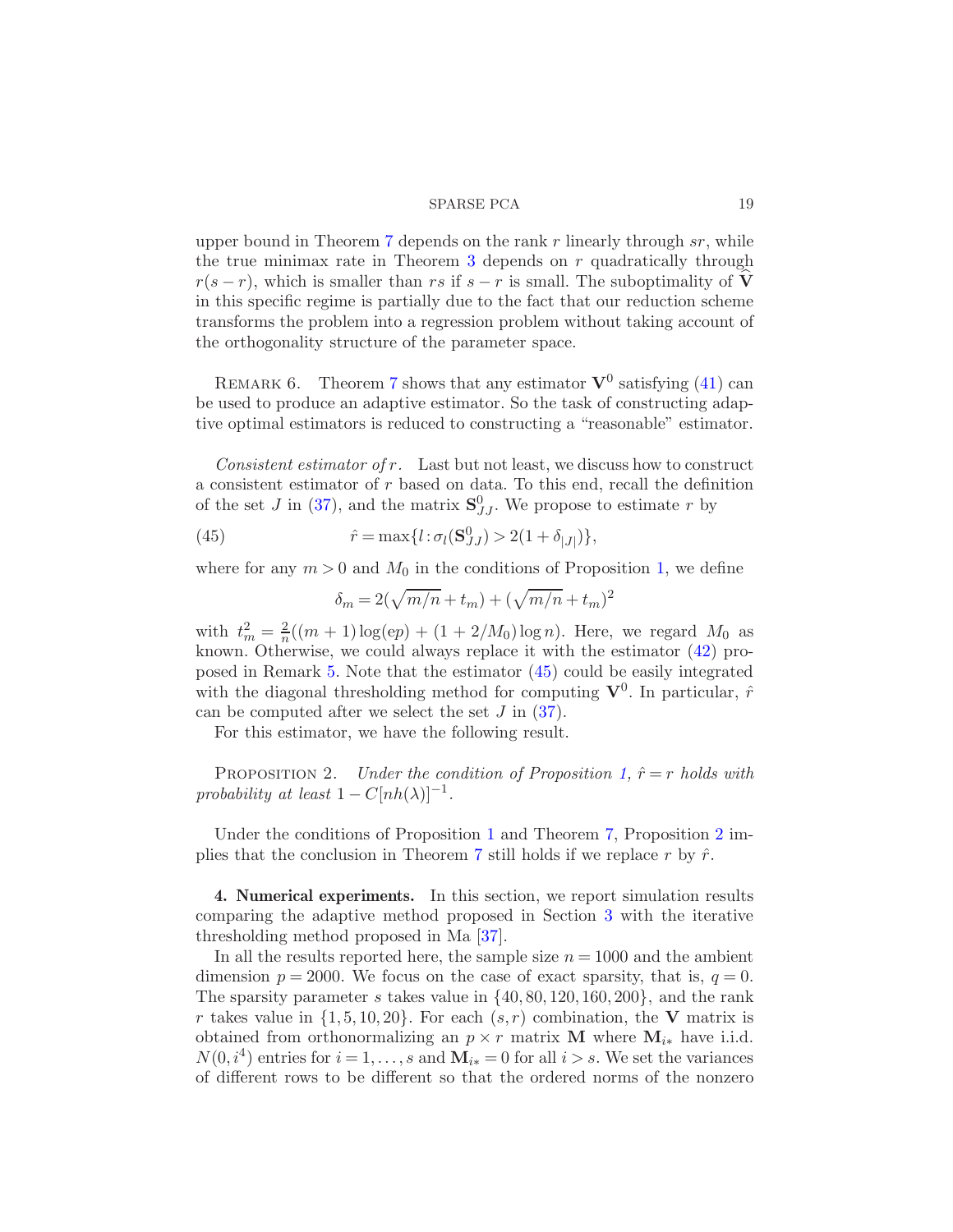<span id="page-19-0"></span>

| $\boldsymbol{r}$ | Method        | S      |        |        |        |        |
|------------------|---------------|--------|--------|--------|--------|--------|
|                  |               | 40     | 80     | 120    | 160    | 200    |
|                  | RegSPCA       | 0.0236 | 0.0660 | 0.0892 | 0.1074 | 0.1754 |
|                  | <b>ITSPCA</b> | 0.0117 | 0.0366 | 0.0483 | 0.0619 | 0.0712 |
| 5                | RegSPCA       | 0.0348 | 0.0718 | 0.1134 | 0.1470 | 0.1992 |
|                  | <b>ITSPCA</b> | 0.0520 | 0.1209 | 0.1848 | 0.2368 | 0.3042 |
| 10               | RegSPCA       | 0.0544 | 0.1247 | 0.1777 | 0.2394 | 0.3052 |
|                  | <b>ITSPCA</b> | 0.0914 | 0.2284 | 0.3535 | 0.4866 | 0.6313 |
| 20               | RegSPCA       | 0.0640 | 0.1826 | 0.2904 | 0.4030 | 0.5083 |
|                  | <b>ITSPCA</b> | 0.1185 | 0.3740 | 0.6449 | 0.9045 | 1.1715 |

TABLE 1 Average loss  $\Vert \widehat{\mathbf{V}}\widehat{\mathbf{V}}' - \mathbf{V}\mathbf{V}' \Vert_F^2$  over 50 repetitions for each  $(s, r)$  combinations

rows in **V** also exhibit fast decay. When  $r = 1$ , the spike size  $\lambda_1 = 20$ . When  $r > 1$ , the  $\lambda_i$ 's take r equispaced values such that  $\lambda_r = 10$  and  $\lambda_1 = 20$ .

When implementing the method in Section [3,](#page-12-0) we take  $\alpha = 3$  in [\(37\)](#page-15-2),  $\beta = 2.1$  in [\(33\)](#page-14-1) and  $\delta = 0.05$  in [\(34\)](#page-14-2) in all the simulations reported here. In addition, we made a slight modification to the proposed method to obtain better numerical results. We first run the method to obtain an estimator, denoted by  $\hat{V}_1$ . Then we switch the roles of  $X^0$  and  $X^1$  and run the proposed procedure again to obtain a second estimator  $\hat{V}_2$ . Finally, we use the r leading eigenvectors of  $\mathbf{V}_1 \mathbf{V}_1' + \mathbf{V}_2 \mathbf{V}_2'$  as the columns of the final estimator V. By Theorem 10 in Section 7.11 in the supplementary material  $[12]$ , we have

$$
\|\widehat{\mathbf{V}}\widehat{\mathbf{V}}'-\mathbf{V}\mathbf{V}\|_{\mathrm{F}}\leq\|\widehat{\mathbf{V}}_1\widehat{\mathbf{V}}_1'+\widehat{\mathbf{V}}_2\widehat{\mathbf{V}}_2'-2\mathbf{V}\mathbf{V}'\|_{\mathrm{F}}\leq\sum_{i=1,2}\|\widehat{\mathbf{V}}_i\widehat{\mathbf{V}}_i'-\mathbf{V}\mathbf{V}\|_{\mathrm{F}}.
$$

Here, the first inequality holds because  $\sigma_r(\mathbf{V}_1\mathbf{V}'_1 + \mathbf{V}_2\mathbf{V}'_2) \geq \sigma_r(\mathbf{V}_1\mathbf{V}'_1) =$ 1 and  $\sigma_{r+1}(2VV') = 0$ , while the second is by the triangle inequality. By the last display, the theoretical results in Section [3,](#page-12-0) which apply to both  $\hat{\mathbf{V}}_1$  and  $\hat{\mathbf{V}}_2$ , also apply to the final estimator  $\hat{\mathbf{V}}$ . When implementing the iterative thresholding method in Ma [\[37\]](#page-36-7), we set all tuning parameters at their recommended values.

Table [1](#page-19-0) summarizes the average squared Frobenius losses of the proposed method (RegSPCA) and the iterative thresholding method (ITSPCA) over 50 repetitions for each  $(s, r)$  combination. Table [1](#page-19-0) shows that for all values of the sparsity parameter, RegSPCA outperformed ITSPCA when  $r = 5, 10$ or 20, while ITSPCA led to smaller average losses when  $r = 1$ . This demonstrates the competitiveness of RegSPCA in the group sparse setting considered in the present paper. On the other hand, we note that ITSPCA was not designed specifically for handling the group sparsity structure which is the case when  $r > 1$ , and hence its underperformance is not unexpected.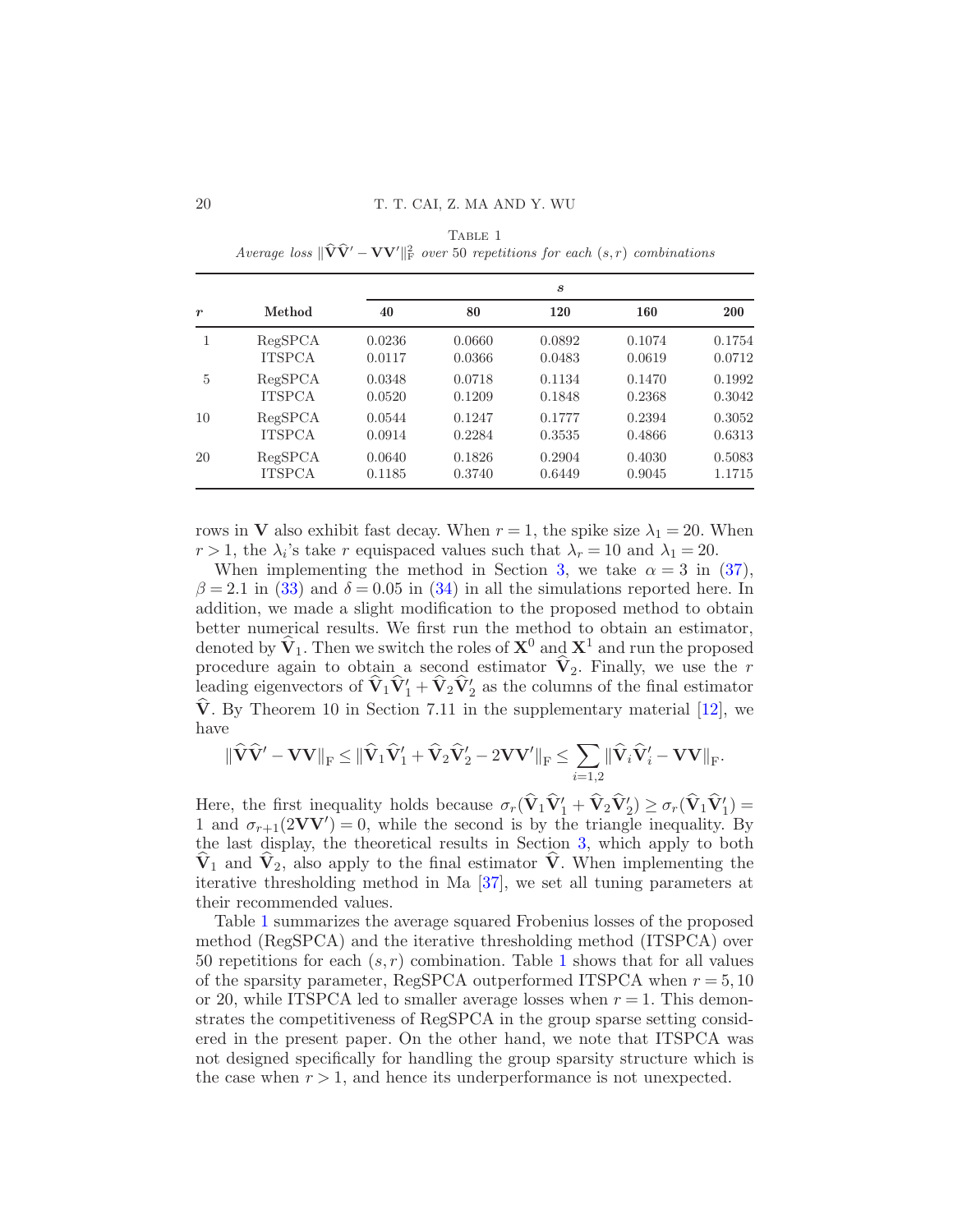<span id="page-20-0"></span>5. Discussions. We have focused in the present paper on the estimation of the principal subspace span(V) under the loss  $(3)$ . The minimax rates of convergence are established and a computationally efficient adaptive estimator is constructed.

Both the current paper and Ma [\[37](#page-36-7)] consider the problem of sparse subspace estimation under the spiked model, but they differ in several important ways. First, in addition to the sparsity constraint on the leading eigenvectors, the current paper requires them to share support. This extra assumption is motivated by real data applications. For instance, if the observed vectors are the leading Fourier coefficients of random functions with a common covariance kernel, then we expect the leading eigenvectors to have large coefficients only at low frequency coordinates so that the resulting leading eigen-functions in the time domain are smooth. Second, Ma [\[37\]](#page-36-7) focused on the error upper bounds of an adaptive estimator with the subspace rank  $r$ assumed to be a fixed constant. Whether the dependence of the bounds on r is optimal was not studied. The current paper conducts an investigation on the dependence of the minimax rates on key model parameters, including  $r$ which can grow with n and p. Last but not least, we have focused exclusively on the subspace span $(V)$  which is natural when the spikes are of the same order, while Ma [\[37\]](#page-36-7) considered estimating subspaces spanned by the first few rather than all columns of  $V$ . The optimal rates of the latter estimation problem is of most interest when the spikes scale at different rates with  $n$ and p, which we leave as an interesting problem for future research.

A problem closely related to principal subspace estimation is the estimation of the whole covariance matrix  $\Sigma$  under the same structural assumption  $(6)$ . Both minimax estimation and adaptive estimation are of significant interest. Results on minimax rates under the spectral norm loss  $L(\hat{\Sigma}, \Sigma) = \|\hat{\Sigma} - \Sigma\|^2$  can be found in [\[11\]](#page-35-15).

It is interesting to extend the aggregation method in Section [2.2](#page-9-0) to other settings beyond sparsity or weak  $\ell_q$  constraints. In the exact sparse case ( $q =$ 0), note that the rate-optimal estimator in  $(27)$  is constructed by choosing the best estimator from a collection of estimators, each of which is designed for a specific sparsity pattern. Theorem [4](#page-10-1) can now be interpreted as an oracle inequality for the average risk, which is within a constant factor of the oracle risk  $\frac{r(k-r)}{nh(\lambda)}$  plus the excess risk  $\frac{1}{nh(\lambda)}\log\left(\frac{p}{k}\right)$  $\binom{p}{k}$ . One immediate generalization of Theorem [4](#page-10-1) is that we can also construct aggregated estimators if it is known that the true principle subspace belongs to a collection of  $N$  subspaces. Then the excess risk does not exceed  $\frac{1}{nh(\lambda)} \log N$ .

It should be noted that our analysis in this paper relies on the normality of the model, which allows us to express the sample in the form of [\(1\)](#page-2-1). In particular the adaptive procedure requires the independence of  $\mathbb{Z}^0$  and  $\mathbb{Z}^1$ , which is a consequence of the normality of the noise. It is unclear whether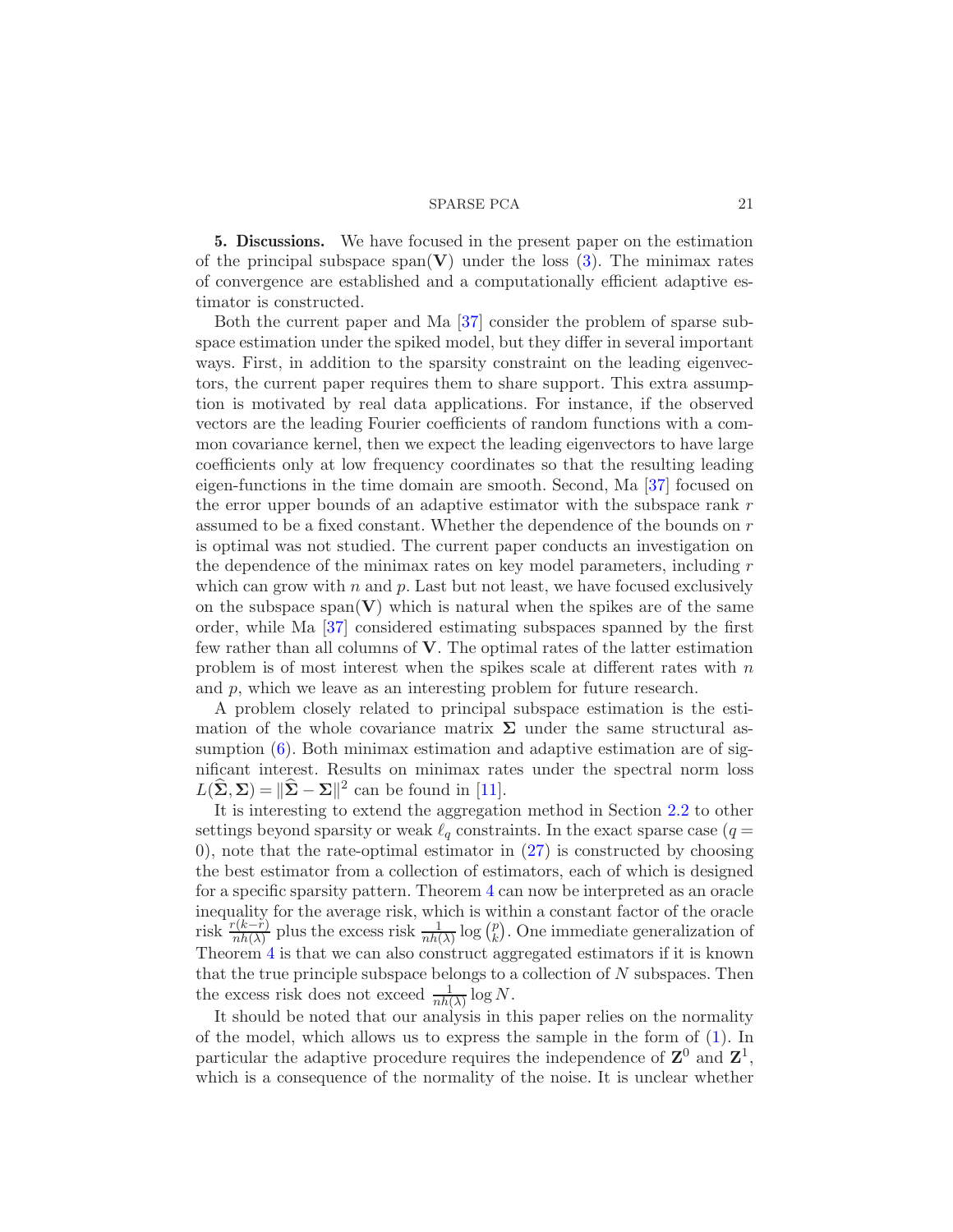the same results hold for all noise distributions with sub-Gaussian tails. It is an interesting problem to study the robustness of the adaptive procedure and to extend the results to other noise distributions.

<span id="page-21-0"></span>6. Proofs. In this section we prove Theorems [3,](#page-9-3) [4](#page-10-1) and [7.](#page-17-1) The proofs of the other results, together with those of the key lemmas and some additional technical arguments, are given in the supplementary material [\[12](#page-35-8)].

<span id="page-21-2"></span>6.1. Proof of Theorem [3.](#page-9-3) We first give a lower bound on the oracle risk where we know beforehand the row support of  $V$ . This corresponds to a k-dimensional unstructured PCA problem, where the goal is to estimate the r leading singular vectors of the covariance matrix. In view of the upper bound in Theorem [9,](#page-24-0) the rates are minimax optimal.

<span id="page-21-5"></span><span id="page-21-1"></span>THEOREM 8 (Oracle risk: lower bound). Let  $\Theta = \Theta_0(k, k, r, \lambda)$ . Then

(46) 
$$
\inf_{\widehat{\mathbf{V}}} \sup_{\mathbf{\Sigma} \in \Theta} \mathsf{E} \|\widehat{\mathbf{V}}\widehat{\mathbf{V}}' - \mathbf{V}\mathbf{V}'\|_{\mathrm{F}}^2 \gtrsim r \wedge (k-r) \wedge \frac{r(k-r)}{nh(\lambda)}.
$$

To prove Theorem [8,](#page-21-1) we use a minimax lower bound due to Yang and Barron [\[58](#page-37-6)], Section 7, via local metric entropy, which in turn relies on an argument by Birgé  $[7]$ . For completeness, we state the result in Proposition  $3$ and provide a short proof in Section 7.8 in the supplementary material [\[12](#page-35-8)]. The method of local metric entropy in an  $\frac{1}{\sqrt{2}}$  $\frac{1}{n}$ -neighborhood dates back to Le Cam [\[34\]](#page-36-9). The advantage of this method is that it only relies on the analytical behavior of the metric entropy of the parameter space, thus allowing us to sidestep constructing explicit packing set in the parameter space.

<span id="page-21-3"></span>PROPOSITION 3. Let  $(\Theta, \rho)$  be a totally bounded metric space and  $\{P_{\theta} :$  $\theta \in \Theta$  a collection of probability measures. For any  $E \subset \Theta$ , denote by  $\mathcal{N}(E, \epsilon)$ the  $\epsilon$ -covering number of E, that is, the minimal number of balls of radius  $\epsilon$  whose union contains E. Denote by  $\mathcal{M}(E,\epsilon)$  the  $\epsilon$ -packing number of E, that is, the maximal number of points in E whose pairwise distance is at least  $\epsilon$ . Put

<span id="page-21-4"></span>(47) 
$$
A \triangleq \sup_{\theta \neq \theta'} \frac{D(P_{\theta}||P_{\theta'})}{\rho^2(\theta, \theta')}.
$$

If there exist  $0 < c_0 < c_1 < \infty$  and  $d \geq 1$  such that

(48) 
$$
\left(\frac{c_0}{\epsilon}\right)^d \le \mathcal{N}(\Theta, \epsilon) \le \left(\frac{c_1}{\epsilon}\right)^d
$$

for all  $0 < \epsilon < \epsilon_0$ . Then

(49) 
$$
\inf_{\hat{\theta}} \sup_{\theta \in \Theta} \mathsf{E}_{\theta}[\rho^2(\hat{\theta}(X), \theta)] \geq \frac{c_0^2}{840c_1^2} \bigg( \frac{d}{A} \wedge \epsilon_0^2 \bigg).
$$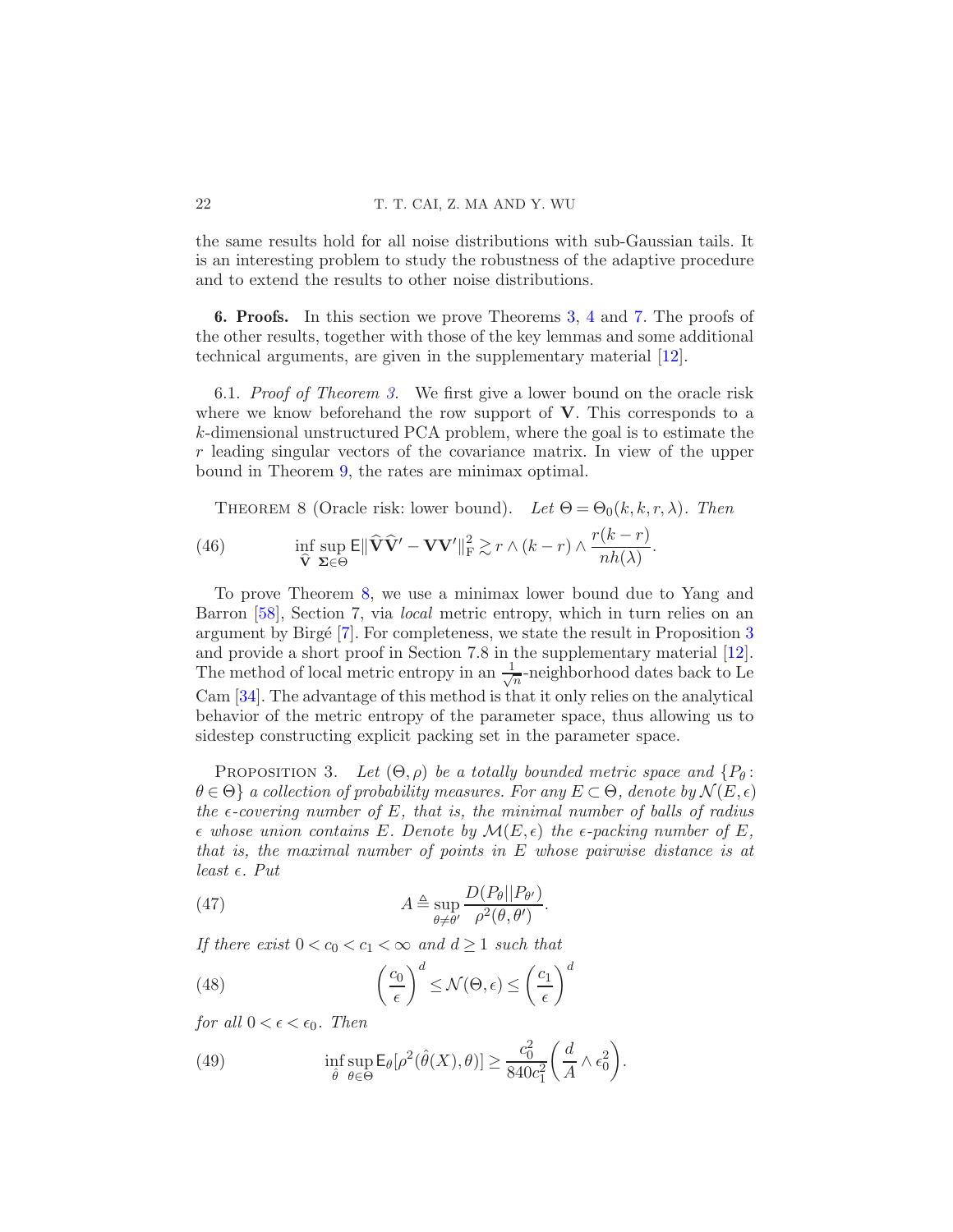We also need the following result regarding the metric entropy of the Grassmannian manifold  $G(k, r)$  due to Szarek [\[50](#page-37-9)].

LEMMA 1. For any  $\mathbf{V} \in O(k,r)$ , identifying the subspace span( $\mathbf{V}$ ) with its projection matrix  $VV'$ , define the metric on  $G(k,r)$  by  $\rho(VV',UU')=$  $\|\mathbf{V}\mathbf{V}' - \mathbf{U}\mathbf{U}'\|_{\mathrm{F}}$ . Then for any  $\epsilon \in (0, \sqrt{2(r \wedge (k-r))},$ 

<span id="page-22-0"></span>(50) 
$$
\left(\frac{c_0}{\epsilon}\right)^{r(k-r)} \le \mathcal{N}(G(k,r), \epsilon) \le \left(\frac{c_1}{\epsilon}\right)^{r(k-r)},
$$

where  $c_0, c_1$  are absolute constants. Moreover, for any  $\mathbf{V} \in O(k,r)$  and any  $\alpha \in (0,1),$ 

<span id="page-22-1"></span>(51) 
$$
\mathcal{M}(B(\mathbf{V}, \epsilon), \alpha \epsilon) \geq \left(\frac{c_0}{\alpha c_1}\right)^{r(k-r)}.
$$

PROOF. Note that  $\rho(\mathbf{VV}',\mathbf{UU}') = \sqrt{2} ||(\mathbf{I} - \mathbf{VV}')\mathbf{UU}'||_F$ , in view of [\(19\)](#page-9-1). This metric is unitarily invariant; see  $\rho'_{\alpha}$  in [\[50\]](#page-37-9), Remark 5, page 175. Ap-plying [\[50\]](#page-37-9), Proposition 8, page 169, with  $\alpha(\cdot) = \|\cdot\|$  gives [\(50\)](#page-22-0). By the proof of equation (158) in the supplementary material [\[12\]](#page-35-8) for any  $\epsilon \in$  $(0, \sqrt{2(r \wedge (k-r))}]$  and any  $\alpha \in (0,1)$ , there exists  $\mathbf{V}^* \in O(k,r)$  such that  $\mathcal{M}(B(\mathbf{V}^*, \epsilon), \alpha \epsilon) \geq (\frac{c_0}{\alpha c_0})$  $\frac{c_0}{\alpha c_1}$ )<sup>r(k-r)</sup>. Now for any **V**  $\in$  *O*(k, r), there exists **T**  $\in$  $O(p)$ , such that  $\mathbf{V} = \mathbf{T} \mathbf{V}^*$ . Then [\(51\)](#page-22-1) holds since the metric d is unitarily invariant.  $\square$ 

PROOF OF THEOREM [8.](#page-21-1) For the purpose of lower bound, we consider the special case of  $\lambda_1 = \cdots = \lambda_r = \lambda$ , that is,  $\Sigma = \lambda V V' + I_k$ . Note that the Kullback–Leibler divergence between normal distributions is given by  $D(N(0, \Sigma_1)||N(0, \Sigma_0)) = \frac{1}{2}(\text{Tr}(\Sigma_0^{-1}\Sigma_1 - \mathbf{I}_k) - \log \det \Sigma_0^{-1}\Sigma_1)$ . Then for any  $U, V \in O(k, r)$ , we have

(52)  
\n
$$
D(N(0, \lambda \mathbf{V}\mathbf{V}' + \mathbf{I}_k)^n || N(0, \lambda \mathbf{U}\mathbf{U}' + \mathbf{I}_k)^n)
$$
\n
$$
= \frac{n}{2} \text{Tr} \left( -\frac{\lambda}{\lambda + 1} \mathbf{V}\mathbf{V}' + \lambda \mathbf{U}\mathbf{U}' - \frac{\lambda^2}{\lambda + 1} \mathbf{V}\mathbf{V}'\mathbf{U}\mathbf{U}' \right)
$$
\n
$$
= \frac{n\lambda^2}{2(\lambda + 1)} (r - ||\mathbf{U}'\mathbf{V}||_{\text{F}}^2) = \frac{nh(\lambda)}{2} ||\mathbf{V}\mathbf{V}' - \mathbf{U}\mathbf{U}'||_{\text{F}}^2
$$

where the first and second inequalities are by the matrix inversion lemma and the fact that  $Tr(VV') = Tr(V'V) = r$ , respectively. In view of [\(47\)](#page-21-4), we have  $A = nh(\lambda)/2$ . Applying Proposition [3](#page-21-3) with  $\epsilon_0 = \sqrt{2(r \wedge (k-r))}$  yields the desired  $(46)$ .  $\Box$ 

PROOF OF THEOREM [3.](#page-9-3) Let  $\Theta = \Theta_0(s, p, r, \lambda)$ . By definition [\(13\)](#page-7-0),  $k_0^*$ coincides with s. In view of the fact that  $(a \wedge b) + (c \wedge d) \ge (a \wedge c)(b + d)$ , it

,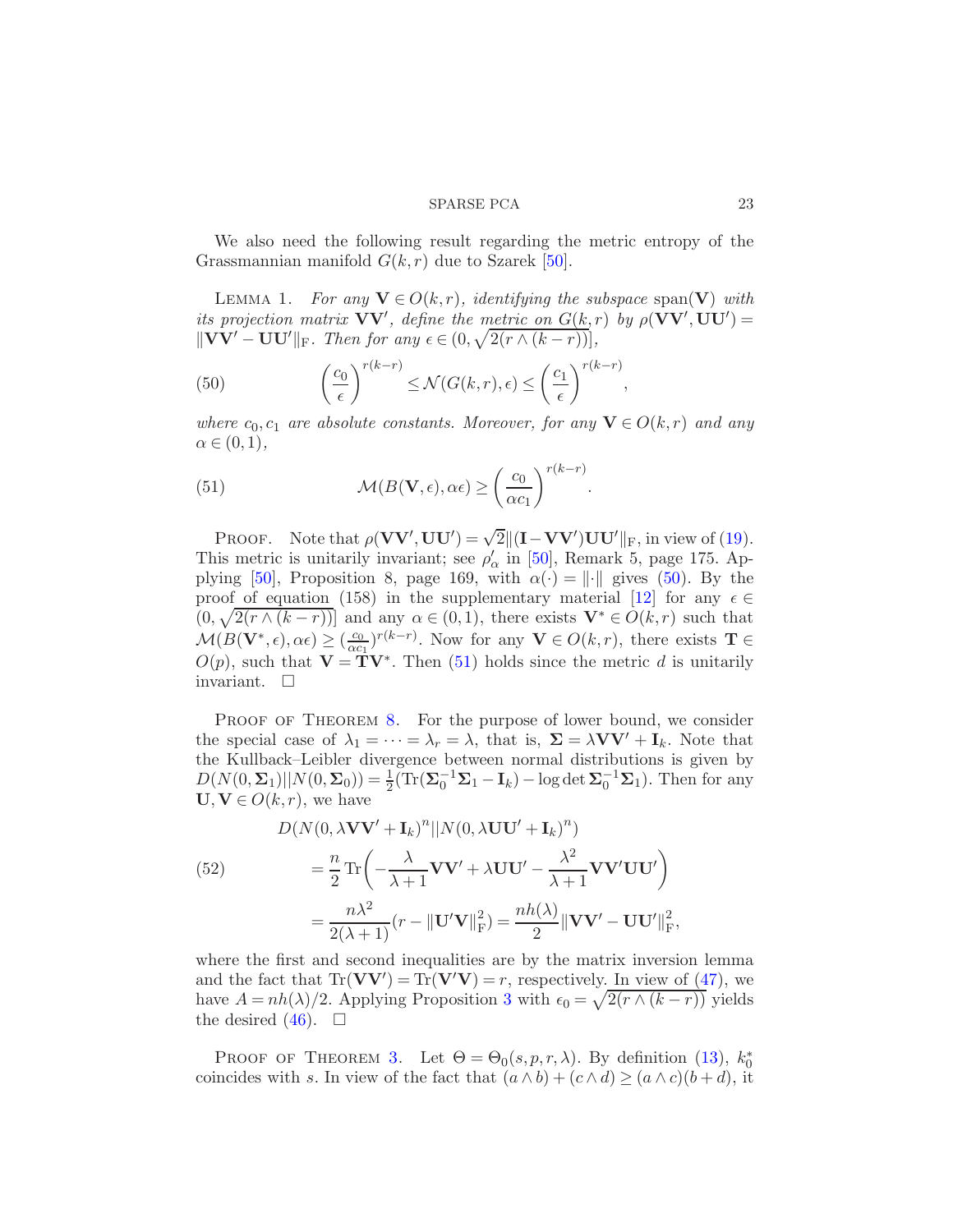is sufficient to prove the following inequalities separately:

<span id="page-23-0"></span>(53) 
$$
\inf_{\widehat{\mathbf{V}}} \sup_{\mathbf{\Sigma} \in \Theta} \mathsf{E} \|\widehat{\mathbf{V}}\widehat{\mathbf{V}}' - \mathbf{V}\mathbf{V}'\|_{\mathrm{F}}^2 \gtrsim r \wedge (s - r) \wedge \frac{r(s - r)}{nh(\lambda)},
$$

(54) 
$$
\inf_{\widehat{\mathbf{V}}} \sup_{\mathbf{\Sigma} \in \Theta} \mathsf{E} \|\widehat{\mathbf{V}}\widehat{\mathbf{V}}' - \mathbf{V}\mathbf{V}'\|_{\mathrm{F}}^2 \gtrsim 1 \wedge \frac{s-r}{nh(\lambda)} \log \frac{e(p-r)}{s-r}.
$$

Inequality [\(53\)](#page-23-0) follows from an oracle argument: consider the following sub-collection:

$$
\left\{ \mathbf{V} = \begin{bmatrix} \mathbf{V}_1 \\ \mathbf{0} \end{bmatrix} : \mathbf{V}_1 \in O(s,r) \right\}.
$$

Split the data matrix according to  $X = [X_1, X_2]$ , where  $X_1$  consists of the first s columns. Let  $\Lambda = diag(\lambda_1, ..., \lambda_s)$ . Then the rows of  $X_1$  and  $X_2$  are i.i.d. according to  $\mathcal{N}(0, \mathbf{V}_1 \mathbf{\Lambda} \mathbf{V}'_1 + \mathbf{I}_s)$  and  $N(0, \mathbf{I}_{p-s})$ , respectively. Therefore a sufficient statistic for estimating  $\bf{V}$  is  $\bf{X}_1$ . This reduces the problem to an s-dimensional unconstrained PCA problem. Applying the lower bound in Theorem [8](#page-21-1) yields [\(53\)](#page-23-0).

Inequality [\(54\)](#page-23-0) follows from existing results on rank-one estimation (e.g., [\[9](#page-35-1), [54\]](#page-37-5)). To make the argument rigorous, we focus on the special case where  $\{v_2, \ldots, v_r\}$  are fixed to be standard basis. Denote the following sub-collection:

<span id="page-23-1"></span>(55) 
$$
\left\{ \mathbf{V} = \begin{bmatrix} \mathbf{v}_1 & \mathbf{0} \\ \mathbf{0} & \mathbf{I}_{r-1} \end{bmatrix} : \mathbf{v}_1 \in \mathbb{S}^{p-r}, |\text{supp}(\mathbf{v}_1)| \leq s - r + 1 \right\},\
$$

which is well defined since  $s \leq p$  by definition. Let  $\mathbf{X} = [\mathbf{X}_1, \mathbf{X}_2]$ , where  $\mathbf{X}_1$  denotes the first  $p - r + 1$  columns of **X**. Then  $\mathbf{X}_1$  and  $\mathbf{X}_2$  consists of n independent samples from  $N(0, I_{p-r+1} + \lambda v_1 v_1')$  and  $N(0, I_{r-1})$ , respectively. Restricted on the subset  $(55)$ , the minimax estimation error of V is equal to the minimax estimation error of  $v_1$  based on  $X_1$ . This is equivalent to replacing the ambient dimension p by  $p - r + 1$  and estimating only the leading singular vector  $\mathbf{v}_1$ , which is  $(s - r + 1)$ -sparse, under the loss  $\|\mathbf{v}_1\mathbf{v}_1\|$  $\hat{\mathbf{v}}_1 \hat{\mathbf{v}}_1' \|^2_{\text{F}}$ . Applying the minimax lower bound from [\[54](#page-37-5)], Theorem 2.1<sup>[4](#page-23-2)</sup> (see also  $\overline{[9]}$ , Theorem 2), we have

<span id="page-23-3"></span>(56) 
$$
\inf_{\mathbf{\hat{V}} \Sigma \in \Theta} \mathsf{E} \|\mathbf{\hat{V}}\mathbf{\hat{V}}' - \mathbf{V}\mathbf{V}'\|_{\mathrm{F}}^2 \ge \inf_{\mathbf{\hat{V}} \Sigma \in \Theta} \mathsf{E} \|\mathbf{\hat{V}}\mathbf{\hat{V}}' - \mathbf{V}\mathbf{V}'\|^2
$$

$$
\ge 1 \wedge \frac{(s-r)}{nh(\lambda)} \log \frac{e(p-r)}{s-r},
$$

completing the proof of Theorem [3.](#page-9-3)  $\Box$ 

<span id="page-23-2"></span><sup>&</sup>lt;sup>4</sup>Note that [\[54\]](#page-37-5), Theorem 2.1, for  $q = 0$  only applies to the regime where  $s-r \leq (p-r)/e$ . This does not affect the rate of the lower bound [\(56\)](#page-23-3) because the minimax rate is a nondecreasing function of the sparsity s. Therefore if  $s - r > (p - r)/e$ , we can use the lower bound for  $s - r = (p - r)/e$  to obtain [\(56\)](#page-23-3), since  $s - r \leq p - r$  by definition.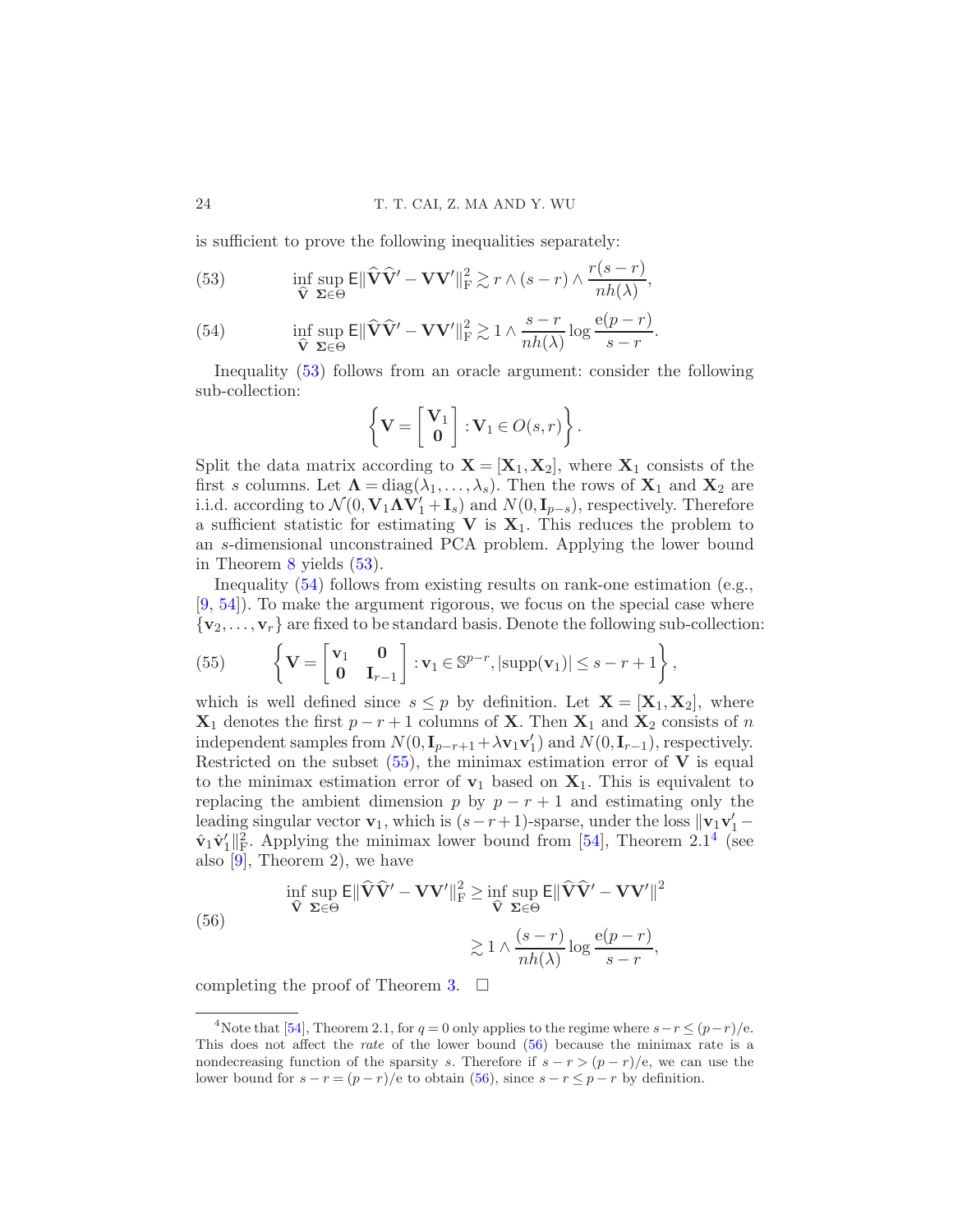<span id="page-24-1"></span>6.2. Proof of Theorem  $\lambda$ . We first state a few technical lemmas (proved in Section 7.10 in the supplementary material [\[12](#page-35-8)]) and an oracle upper bound (proved in Section 7.9 in the supplementary material [\[12\]](#page-35-8)), which, in view of the lower bound in Theorem [8,](#page-21-1) gives the optimal rates of the regular PCA problem. Some of the proofs are relegated to the supplementary material [\[12\]](#page-35-8).

<span id="page-24-5"></span>LEMMA 2. Let  $a, b, c > 0$ . Then  $ax^2 \leq bx + c$  implies that  $x^2 \leq \frac{b^2}{a^2}$  $\frac{b^2}{a^2} + \frac{2c}{a}$  $\frac{2c}{a}$  .  $\sqrt{b^2+4ac}$ 

PROOF. Since  $|x - \frac{b}{2a}| \leq$  $\frac{a^2+4ac}{2a}$ , we have  $x^2 \leq \frac{b^2+b^2+4ac}{2a^2}$  $rac{b^2+4ac}{2a^2}$ .  $\Box$ 

<span id="page-24-3"></span>LEMMA 3. Let  $\Sigma = I_p + VDV'$ . For any  $\mathbf{T} \in O(p,r)$ , we have

(57) 
$$
\frac{\lambda_r}{2} \|\mathbf{V}\mathbf{V}' - \mathbf{T}\mathbf{T}'\|_{\mathrm{F}}^2 \leq \langle \mathbf{\Sigma}, \mathbf{V}\mathbf{V}' - \mathbf{T}\mathbf{T}' \rangle \leq \frac{\lambda_1}{2} \|\mathbf{V}\mathbf{V}' - \mathbf{T}\mathbf{T}'\|_{\mathrm{F}}^2.
$$

<span id="page-24-6"></span>LEMMA 4. Let  $\mathbf{K} \in \mathbb{R}^{p \times p}$  be symmetric such that  $\text{Tr}(\mathbf{K}) = 0$  and  $\|\mathbf{K}\|_{\text{F}} =$ 1. Let **Z** be  $n \times p$  consisting of independent standard normal entries. Then for any  $t > 0$ , we have

(58) 
$$
P\left(\frac{1}{\sqrt{n}}|\langle \mathbf{Z}'\mathbf{Z}, \mathbf{K}\rangle| \ge 2t + \frac{2t^2}{\sqrt{n}}\right) \le 2\exp(-t^2).
$$

<span id="page-24-7"></span>LEMMA 5. Let  $X_1, \ldots, X_N$  be i.i.d. such that

(59) 
$$
P(|X_1| \ge at + bt^2) \le c \exp(-t^2),
$$

where  $a, b, c > 0$ . Then

(60) 
$$
\mathsf{E} \max_{i \in [N]} |X_i|^2 \le (2a^2 + 8b^2) \log(ecN) + 2b^2 \log^2(cN).
$$

<span id="page-24-4"></span>LEMMA 6. Let  $E$  be a symmetric positive definite matrix. Let  $F$  be a symmetric matrix. Then  $|\langle \mathbf{E}, \mathbf{F} \rangle| \leq ||\mathbf{F}|| \operatorname{Tr}(\mathbf{E}).$ 

PROOF. This is a special case of von Neumann's trace inequality.  $\square$ 

<span id="page-24-2"></span>LEMMA 7. Let  $\Theta \in \mathcal{F}_q(s,p)$  and  $k \in [p]$ , where  $\mathcal{F}_q(s,p)$  is defined in [\(43\)](#page-16-2). Let  $\|\Theta_{(i)*}\|$  denote its ith largest row norm. Then

(61) 
$$
\sum_{i>k} ||\mathbf{\Theta}_{(i)*}||^2 \leq \frac{q}{2-q} k(s/k)^{2/q}.
$$

PROOF. By the definition of  $\mathcal{F}_q(s,p)$  in [\(43\)](#page-16-2), we have

$$
\sum_{i>k} \|\Theta_{(i)*}\|^2 \le s^{q/2} \sum_{i>k} i^{-2/q} \le s^{q/2} \int_k^\infty x^{-2/q} \, \mathrm{d}x = \frac{q}{2-q} k(s/k)^{2/q}.
$$

<span id="page-24-0"></span>THEOREM 9 (Oracle risk: upper bound). Let  $p = k$  and  $r \in [k]$ . Let  $n \geq$  $C_0(r + \log \lambda)$  and  $\lambda \ge C_0 \sqrt{\log(n)/n}$  for some sufficiently large constant  $C_0$ .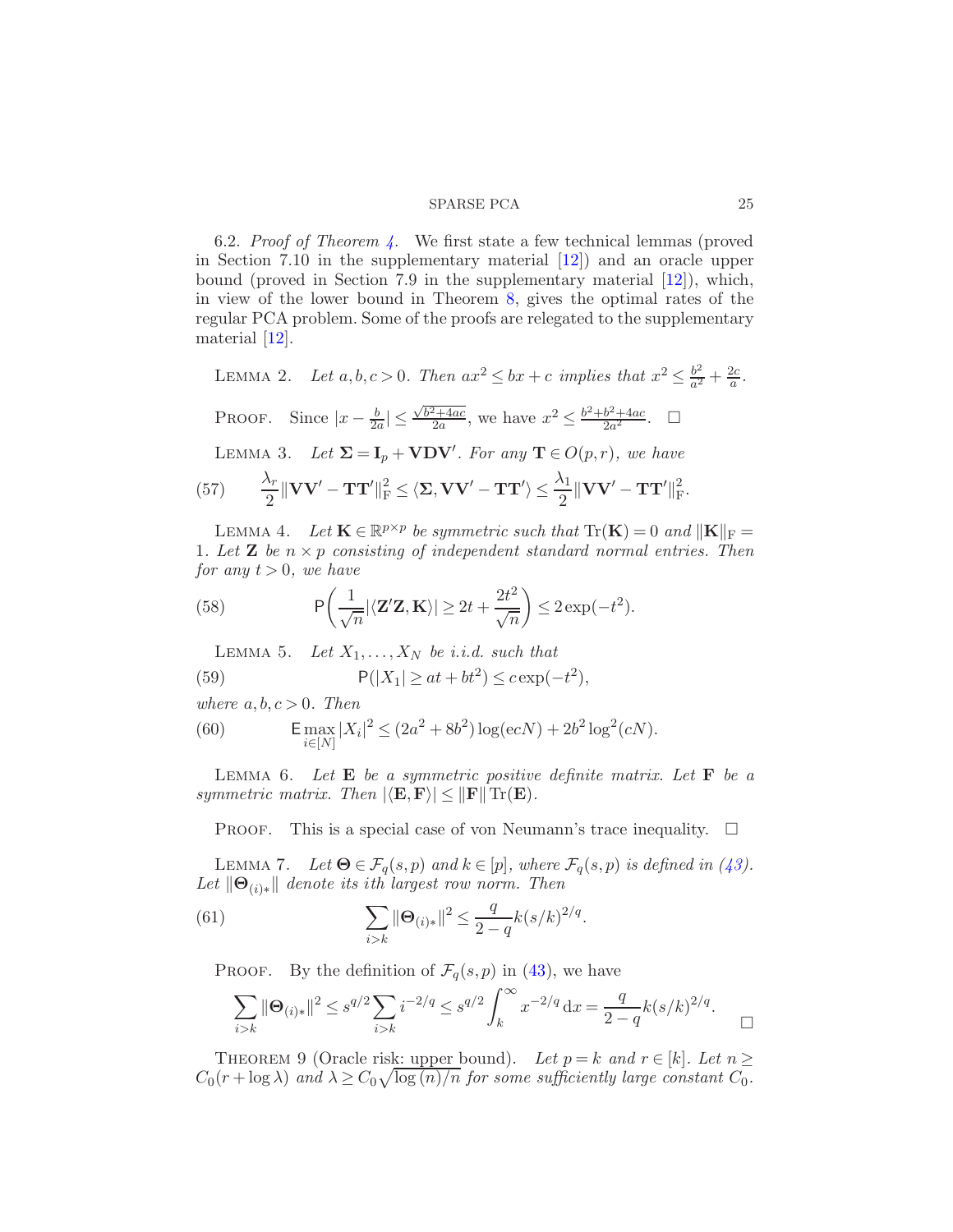Let  $\widehat{\mathbf{V}} \in O(k,r)$  be formed by the r leading singular vectors of the sample covariance matrix **S**. Let  $\Theta = \Theta_0(k, k, r, \lambda, \kappa)$ . Then

(62) 
$$
\sup_{\Sigma \in \Theta} \mathsf{E} \|\widehat{\mathbf{V}}\widehat{\mathbf{V}}' - \mathbf{V}\mathbf{V}'\|_{\mathrm{F}}^2 \lesssim r \wedge (k-r) \wedge \frac{r(k-r)}{nh(\lambda)}.
$$

PROOF OF THEOREM [4.](#page-10-1) Before delving into the details, we give an outline of the proof as follows:

(1) We find a good sparse approximation of the true singular vectors which lies in the weak- $\ell_q$  ball defined by [\(43\)](#page-16-2).

(2) We decompose the risk into a summation of three terms, namely the approximation error, oracle risk and excess risk, the first two of which are upper bounded in Lemma [7](#page-24-2) and Theorem [9,](#page-24-0) respectively.

(3) The excess risk is controlled by a careful concentration-of-measure analysis, which forms the core of the proof.

We also remark that by  $(8)$ ,  $(13)$  and condition  $(25)$ , we have

$$
(63) \t\t k_q^* \ge r.
$$

To see this, first note that  $k_0^* \ge r$  by [\(8\)](#page-3-0) directly. When  $q \in (0, 2)$ , if  $k_q^* = p$ , then  $k_q^* \geq r$ . Otherwise, we have

$$
k_q^* \ge s \left( \frac{nh(\lambda)}{r + \log(ep/k_q^*)} \right)^{q/2} \ge s (C_0 k_q^*)^{q/2} \ge C_0^{q/2} s \ge r.
$$

Here the first inequality comes from [\(13\)](#page-7-0), the second is due to condition [\(25\)](#page-10-2), the third holds since  $k_q^* \geq 1$  and the last holds for sufficiently large  $C_0$ in view of  $(8)$ .

Step 1: Sparse approximation. Fix  $\mathbf{V} \in O(p,r) \cap \mathcal{F}_q(s,p)$ . We assume that  $q > 0$ . Note that this step is superfluous if  $q = 0$  since V is already sparse. Let  $k = k_q^*$  be defined in [\(13\)](#page-7-0). Let  $\mathcal{B}(k) = \{B \subset [p] : |B| = k\}$ . Let  $A \in \mathcal{B}(k)$  denote the collection of row indices of **V** corresponding to the k largest row norm. Put

<span id="page-25-0"></span>(64) 
$$
\tilde{\mathbf{\Sigma}} = \mathbf{J}_A \mathbf{\Sigma} \mathbf{J}_A + \mathbf{J}_{A^c} = \mathbf{J}_A \mathbf{V} \mathbf{\Lambda} \mathbf{V}' \mathbf{J}_A + \mathbf{I}_p,
$$

where  $J_A$  is the diagonal matrix defined in [\(21\)](#page-9-4). Denote the SVD of  $J_A V \Lambda V' J_A$ by  $\tilde{\mathbf{V}} \tilde{\mathbf{\Lambda}} \tilde{\mathbf{V}}'$ , where  $\tilde{\mathbf{\Lambda}} = \text{diag}(\tilde{\lambda}_1, \dots, \tilde{\lambda}_r, 0, \dots, 0)$  and  $\tilde{\mathbf{V}} \in O(p, r) \cap \mathcal{F}_0(s, p)$ , since supp $(\tilde{\mathbf{V}}) = A$ . Now we claim that  $\tilde{\mathbf{V}}$  is in fact the r leading singular vectors of  $\Sigma$ . To this end, note that the singular values of  $\Sigma$  are  $\{1+\tilde{\lambda}_1,\ldots,1+\tilde{\lambda}_r,1\}$ . In view of [\(64\)](#page-25-0), it is sufficient to show that the rth largest singular value of  $\Sigma$  is separated from one, that is,  $\sigma_r(\Sigma) > 1$ . By Weyl's theorem  $([22],$  $([22],$  $([22],$  Theorem 4.3.1),

$$
\sigma_r(\tilde{\Sigma}) \ge \sigma_r(\Sigma) - \|\Sigma - \tilde{\Sigma}\| \ge 1 + \lambda_r - \|\Sigma - \tilde{\Sigma}\|_{\mathrm{F}}.
$$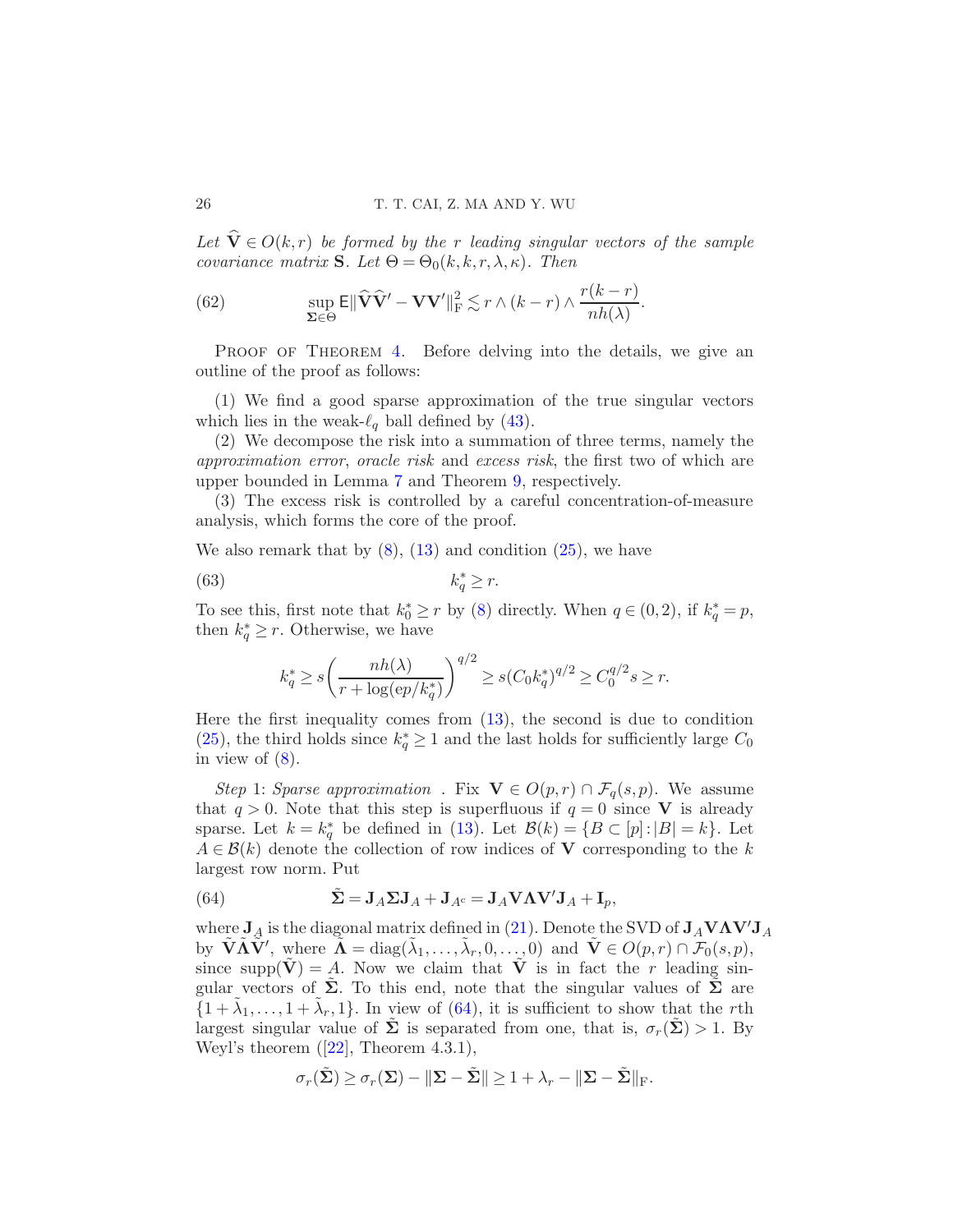<span id="page-26-0"></span>Put 
$$
\mathbf{U} = \mathbf{J}_A \mathbf{V}
$$
. Then  
\n
$$
\|\tilde{\mathbf{\Sigma}} - \mathbf{\Sigma}\|_{\text{F}} = \|\mathbf{V}\Lambda\mathbf{V}' - \mathbf{U}\Lambda\mathbf{U}'\|_{\text{F}}
$$
\n
$$
\leq \|(\mathbf{V} - \mathbf{U})\Lambda\mathbf{V}'\|_{\text{F}} + \|\mathbf{U}\Lambda(\mathbf{V} - \mathbf{U})'\|_{\text{F}} \leq 2\lambda_1 \|\mathbf{V} - \mathbf{U}\|_{\text{F}}
$$
\n(65)\n
$$
\leq 2\lambda_1 \sqrt{\frac{q}{2-q}k(s/k)^{2/q}}
$$

(66) 
$$
\leq 2\lambda_1 \sqrt{\frac{q}{2-q}\Psi(k,p,r,n,\lambda)}
$$

(67) 
$$
\leq \frac{\lambda_r}{2},
$$

where  $(65)$  follows from applying Lemma [7,](#page-24-2)  $(66)$  follows from the choice of  $k = k_q^*$  in [\(13\)](#page-7-0), and [\(67\)](#page-26-0) is implied by the assumption [\(25\)](#page-10-2). Therefore

<span id="page-26-1"></span>(68) 
$$
\sigma_r(\tilde{\Sigma}) \ge 1 + \frac{\lambda_r}{2},
$$

which implies that  $\tilde{V}$  indeed corresponds to the r leading singular vectors of  $\tilde{\Sigma}$ . Hence we obtain the SVD of  $(64)$  as  $\tilde{\Sigma} = \tilde{V} \tilde{\Lambda} \tilde{V}' + I_p$ . Using Theorem 10 in the supplementary material [\[12](#page-35-8)] we show that  $\tilde{V}$  provides a good sparse approximation of V,

<span id="page-26-3"></span>(69) 
$$
\|\mathbf{V}\mathbf{V}'-\tilde{\mathbf{V}}\tilde{\mathbf{V}}'\|^2_{\mathrm{F}} \leq \frac{2\|\mathbf{\Sigma}-\tilde{\mathbf{\Sigma}}\|^2_{\mathrm{F}}}{(\sigma_r(\tilde{\mathbf{\Sigma}})-1)^2} \leq \frac{32q\kappa^2}{2-q}\Psi(k,p,r,n,\lambda),
$$

where the last inequality follows from [\(65\)](#page-26-0) and [\(68\)](#page-26-1). If  $q = 0$ , then we define  $\tilde{\mathbf{V}} = \mathbf{V}$ .

Step 2: Risk decomposition. By definition of the maximizer  $B^*$  in [\(22\)](#page-10-3),  $\langle \mathbf{S}_{(2)}, \mathbf{V}_A \mathbf{V}_A' - \mathbf{V}_* \mathbf{V}_*'\rangle \leq 0$ . In view of Lemma [3,](#page-24-3) we have

<span id="page-26-2"></span>
$$
\frac{\lambda_r}{2} \|\hat{\mathbf{V}}_* \hat{\mathbf{V}}_*' - \mathbf{V} \mathbf{V}'\|_{\mathrm{F}}^2 \n\leq \langle \Sigma, \mathbf{V} \mathbf{V}' - \hat{\mathbf{V}}_* \hat{\mathbf{V}}_*' \rangle \n= \langle \Sigma, \mathbf{V} \mathbf{V}' - \tilde{\mathbf{V}} \tilde{\mathbf{V}}' \rangle + \langle \Sigma, \tilde{\mathbf{V}} \tilde{\mathbf{V}}' - \hat{\mathbf{V}}_A \hat{\mathbf{V}}_A' \rangle + \langle \Sigma, \hat{\mathbf{V}}_A \hat{\mathbf{V}}_A' - \hat{\mathbf{V}}_A \hat{\mathbf{V}}_*' \rangle \n\leq \langle \Sigma, \mathbf{V} \mathbf{V}' - \tilde{\mathbf{V}} \tilde{\mathbf{V}}' \rangle + \langle \Sigma, \tilde{\mathbf{V}} \tilde{\mathbf{V}}' - \hat{\mathbf{V}}_A \hat{\mathbf{V}}_A' \rangle + \langle \Sigma - \mathbf{S}_{(2)}, \hat{\mathbf{V}}_A \hat{\mathbf{V}}_A' - \hat{\mathbf{V}}_A \hat{\mathbf{V}}_*' \rangle \n(70) = \langle \Sigma, \mathbf{V} \mathbf{V}' - \tilde{\mathbf{V}} \tilde{\mathbf{V}}' \rangle + \langle \tilde{\Sigma}, \tilde{\mathbf{V}} \tilde{\mathbf{V}}' - \hat{\mathbf{V}}_A \hat{\mathbf{V}}_A' \rangle + \langle \Sigma - \mathbf{S}_{(2)}, \hat{\mathbf{V}}_A \hat{\mathbf{V}}_A' - \hat{\mathbf{V}}_A \hat{\mathbf{V}}_*' \rangle \n\leq \frac{\lambda_1}{2} \frac{\|\mathbf{V} \mathbf{V}' - \tilde{\mathbf{V}} \tilde{\mathbf{V}}'\|_{\mathrm{F}}^2}{\text{approximation error}} + \frac{\lambda_1}{2} \frac{\|\tilde{\mathbf{V}} \tilde{\mathbf{V}}' - \hat{\mathbf{V}}_A \hat{\mathbf{V}}_A' \|^2}{\text{vars}^2} \n(71) + \langle \Sigma - \mathbf{S}_{(2)}, \hat{\mathbf{V}}_A \hat{\mathbf{V}}_A' - \hat{\mathbf{V}}_* \hat{\mathbf{V}}_*' \rangle,
$$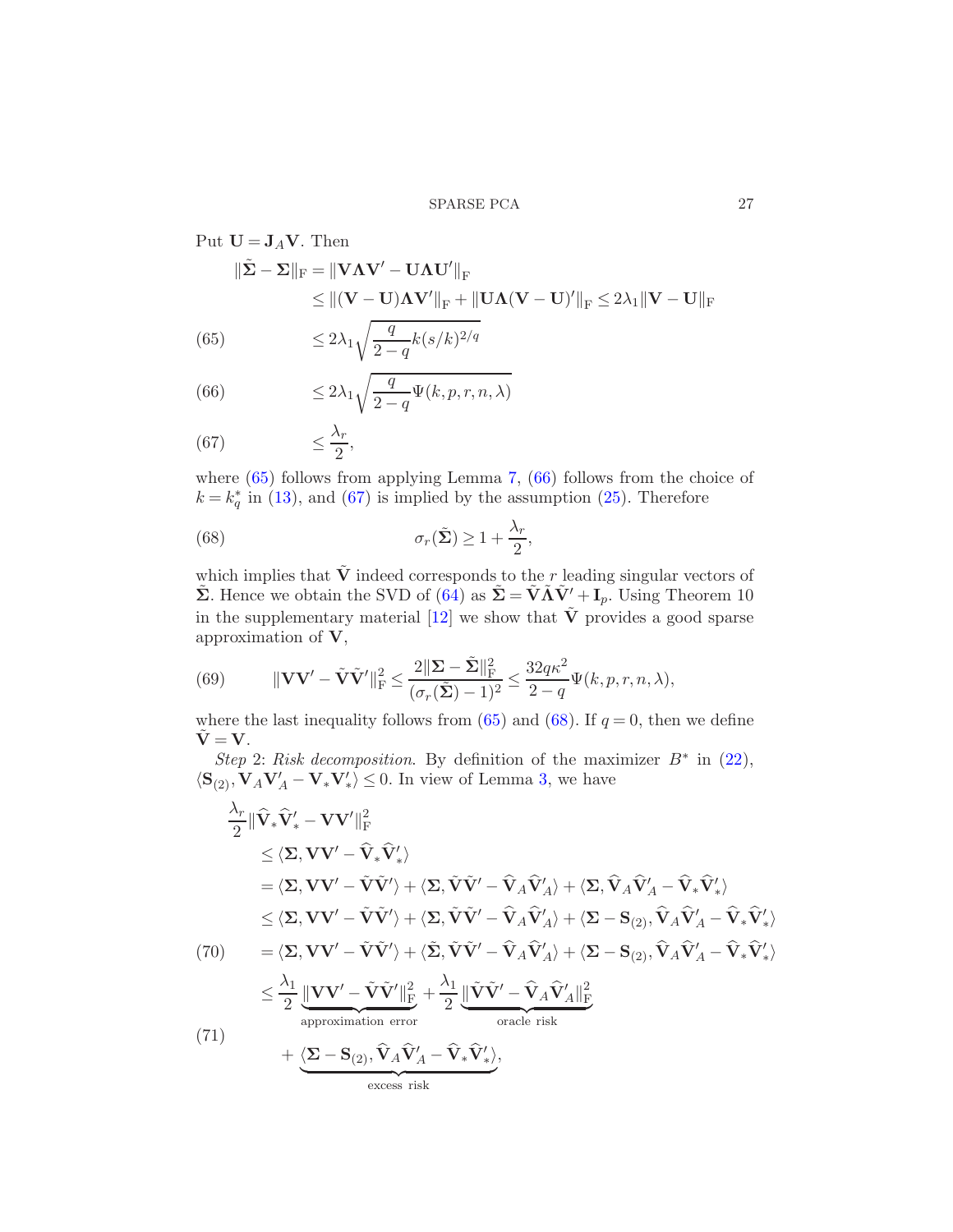where [\(70\)](#page-26-2) follows from that  $\text{supp}(\tilde{\mathbf{V}}) = \text{supp}(\hat{\mathbf{V}}_A) = A$ , and [\(71\)](#page-26-2) follows from Lemma [3.](#page-24-3)

Note that the expected oracle risk is upper bounded by Theorem [9](#page-24-0) because the conditions of Theorem [4](#page-10-1) imply those of Theorem [9.](#page-24-0) The sparse approximation error can be upper bounded by  $(69)$ . Moreover, in the exact sparse case  $(q = 0)$ , we have  $\mathbf{V} = \mathbf{V}$  and the approximation error is zero.

Step 3: Excess risk. The hard part is to control the third term (the worstcase fluctuation) in [\(71\)](#page-26-2). To this end, we decompose the sample covariance matrix as

<span id="page-27-2"></span>
$$
\mathbf{S}_{(2)} = \frac{1}{n} \mathbf{X}'_{(2)} \mathbf{X}_{(2)} = \frac{1}{n} (\mathbf{VDU}'_{(2)} + \mathbf{Z}'_{(2)}) (\mathbf{U}_{(2)} \mathbf{DV}' + \mathbf{Z}_{(2)}).
$$

Then

(72) 
$$
\mathbf{\Sigma} - \mathbf{S}_{(2)} = \mathbf{G} + \mathbf{H},
$$

where

<span id="page-27-4"></span>(73) 
$$
\mathbf{G} \triangleq \mathbf{V} \mathbf{D} \left( \frac{1}{n} \mathbf{U}'_{(2)} \mathbf{U}_{(2)} - \mathbf{I}_r \right) \mathbf{D} \mathbf{V}',
$$

(74) 
$$
\mathbf{H} \triangleq \mathbf{I}_p - \frac{1}{n} \mathbf{Z}_{(2)}' \mathbf{Z}_{(2)} - \frac{1}{n} \mathbf{V} \mathbf{D} \mathbf{U}_{(2)}' \mathbf{Z}_{(2)} - \frac{1}{n} \mathbf{Z}_{(2)}' \mathbf{U}_{(2)} \mathbf{D} \mathbf{V}'.
$$

We first deal the inner product with G: write  $\langle G, V_A V'_A - V_* V'_* \rangle =$  $\langle \mathbf{G}, \mathbf{V}_A \mathbf{V}_A' - \mathbf{V} \mathbf{V}' \rangle - \langle \mathbf{G}, \mathbf{V}_* \mathbf{V}_*' - \mathbf{V} \mathbf{V}' \rangle$ . Note that

<span id="page-27-0"></span>(75)  
\n
$$
\langle \mathbf{G}, \mathbf{V}\mathbf{V}' - \hat{\mathbf{V}}_A \hat{\mathbf{V}}_A' \rangle = \left\langle \mathbf{D} \left( \frac{1}{n} \mathbf{U}_{(2)}' \mathbf{U}_{(2)} - \mathbf{I}_r \right) \mathbf{D}, \mathbf{V}' (\mathbf{V}\mathbf{V}' - \hat{\mathbf{V}}_A \hat{\mathbf{V}}_A' ) \mathbf{V} \right\rangle
$$
\n
$$
= \left\langle \mathbf{D} \left( \frac{1}{n} \mathbf{U}_{(2)}' \mathbf{U}_{(2)} - \mathbf{I}_r \right) \mathbf{D}, \mathbf{I}_r - \mathbf{V}' \hat{\mathbf{V}}_A \hat{\mathbf{V}}_A' \mathbf{V} \right\rangle
$$
\n(75)  
\n
$$
\leq \left\| \mathbf{D} \left( \frac{1}{n} \mathbf{U}_{(2)}' \mathbf{U}_{(2)} - \mathbf{I}_r \right) \mathbf{D} \right\| \operatorname{Tr}(\mathbf{I}_r - \mathbf{V}' \hat{\mathbf{V}}_A \hat{\mathbf{V}}_A' \mathbf{V})
$$

(76) 
$$
\leq \frac{\lambda_1}{2} \left\| \frac{1}{n} \mathbf{U}'_{(2)} \mathbf{U}_{(2)} - \mathbf{I}_r \right\| \| \mathbf{V} \mathbf{V}' - \widehat{\mathbf{V}}_A \widehat{\mathbf{V}}_A' \|^2_{\mathrm{F}},
$$

where  $(76)$  is due to  $(19)$  and  $(75)$  is a consequence of Lemma [6,](#page-24-4) in view of the fact that  $I_r - V'V_A V_A'V$  is symmetric positive semi-definite while  $\mathbf{D}(\frac{1}{n}\mathbf{U}'_{(2)}\mathbf{U}_{(2)} - \mathbf{I}_r)\mathbf{D}$  is symmetric. Similarly, we have

<span id="page-27-1"></span>(77) 
$$
\langle \mathbf{G}, \hat{\mathbf{V}}_* \hat{\mathbf{V}}'_* - \mathbf{V} \mathbf{V}' \rangle \le \frac{\lambda_1}{2} \left\| \frac{1}{n} \mathbf{U}'_{(2)} \mathbf{U}_{(2)} - \mathbf{I}_r \right\| \left\| \mathbf{V} \mathbf{V}' - \hat{\mathbf{V}}_* \hat{\mathbf{V}}'_* \right\|_{\mathrm{F}}^2.
$$

Combining  $(76)$  and  $(77)$ , we arrive at

<span id="page-27-3"></span>
$$
(78)\ |\langle \mathbf{G}, \widehat{\mathbf{V}}_A\widehat{\mathbf{V}}_A' - \widehat{\mathbf{V}}_*\widehat{\mathbf{V}}_*'\rangle| \le 2\lambda_1 \bigg\|\frac{1}{n}\mathbf{U}_{(2)}'\mathbf{U}_{(2)} - \mathbf{I}_r\bigg\| \|\widehat{\mathbf{V}}_A\widehat{\mathbf{V}}_A' - \widehat{\mathbf{V}}_*\widehat{\mathbf{V}}_*'\|_{\mathrm{F}}^2.
$$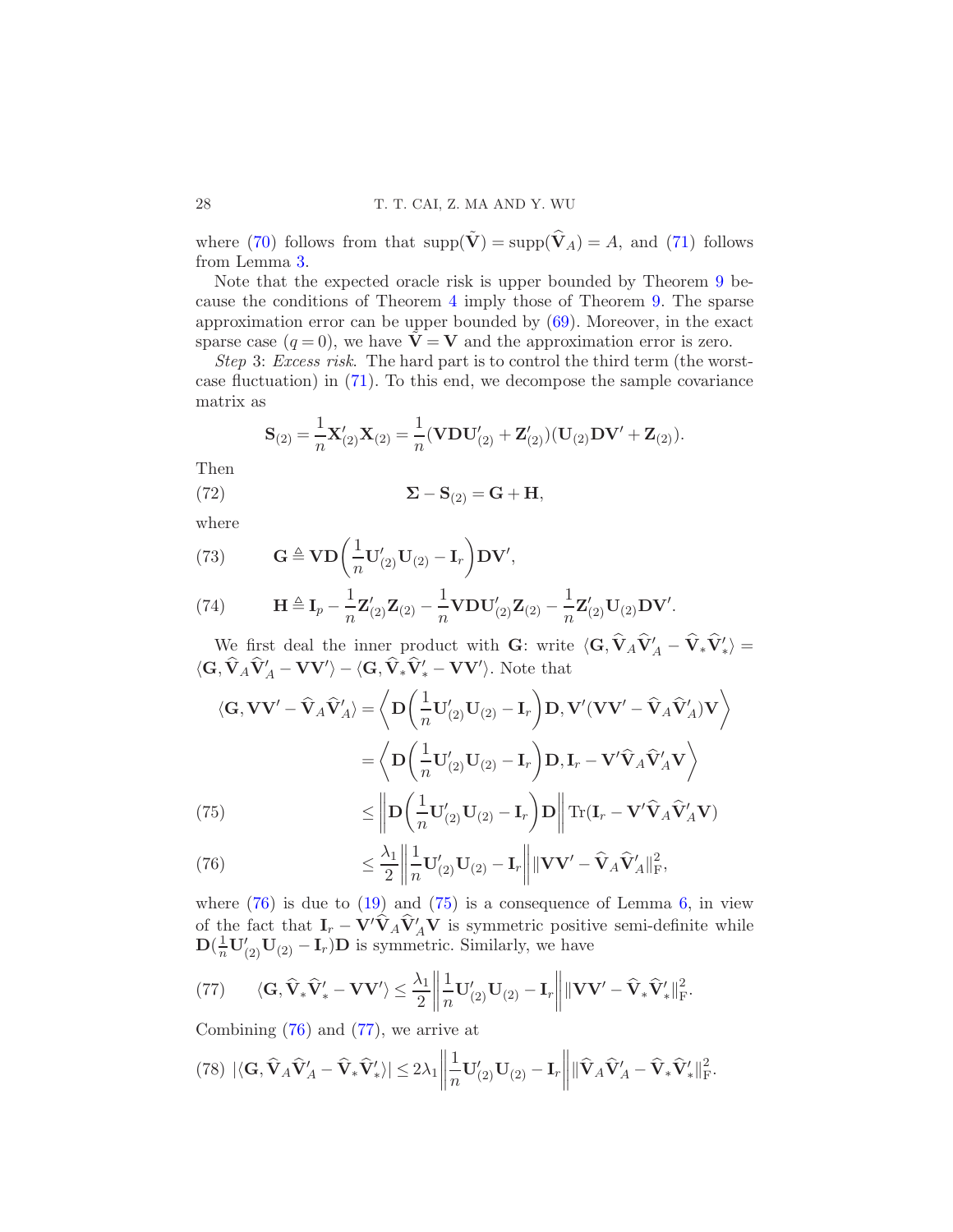Next we control the inner product with **H**: recall that  $A = \text{supp}(\tilde{\mathbf{V}})$  is fixed. We define a collection of  $p \times p$  symmetric matrices indexed by  $B \in \mathcal{B}(k)$ as follows:

(79) 
$$
\mathbf{K}_B \triangleq \|\hat{\mathbf{V}}_A\hat{\mathbf{V}}_A' - \hat{\mathbf{V}}_B\hat{\mathbf{V}}_B'\|_{\text{F}}^{-1}(\hat{\mathbf{V}}_A\hat{\mathbf{V}}_A' - \hat{\mathbf{V}}_B\hat{\mathbf{V}}_B'),
$$

which has *zero trace* and unit Frobenius norm. Recall that  $\widehat{\mathbf{V}}_* = \widehat{\mathbf{V}}_{B^*}$ . Then

<span id="page-28-0"></span>(80)  
\n
$$
\langle \mathbf{H}, \hat{\mathbf{V}}_A \hat{\mathbf{V}}_A' - \hat{\mathbf{V}}_* \hat{\mathbf{V}}_*' \rangle = \|\hat{\mathbf{V}}_A \hat{\mathbf{V}}_A' - \hat{\mathbf{V}}_* \hat{\mathbf{V}}_*'\|_{\mathrm{F}} \langle \mathbf{H}, \mathbf{K}_{B^*} \rangle
$$
\n
$$
\leq \|\hat{\mathbf{V}}_A \hat{\mathbf{V}}_A' - \hat{\mathbf{V}}_* \hat{\mathbf{V}}_*'\|_{\mathrm{F}} \max_{B \in \mathcal{B}(k)} |\langle \mathbf{H}, \mathbf{K}_B \rangle|
$$

Assembling  $(72)$ ,  $(78)$  and  $(80)$ , we can upper bound the excess risk by

<span id="page-28-1"></span>
$$
\langle \mathbf{\Sigma} - \mathbf{S}_{(2)}, \mathbf{\hat{V}}_A \mathbf{\hat{V}}_A' - \mathbf{\hat{V}}_* \mathbf{\hat{V}}_*' \rangle
$$
  
\n
$$
(81) = \langle \mathbf{G}, \mathbf{\hat{V}}_A \mathbf{\hat{V}}_A' - \mathbf{\hat{V}}_* \mathbf{\hat{V}}_*' \rangle + \langle \mathbf{H}, \mathbf{\hat{V}}_A \mathbf{\hat{V}}_A' - \mathbf{\hat{V}}_* \mathbf{\hat{V}}_*' \rangle
$$
  
\n
$$
\leq 2\lambda_1 \left\| \frac{1}{n} \mathbf{U}_{(2)}' \mathbf{U}_{(2)} - \mathbf{I}_r \right\| \|\mathbf{\hat{V}}_A \mathbf{\hat{V}}_A' - \mathbf{\hat{V}}_* \mathbf{\hat{V}}_*' \|^2_{\mathrm{F}} + T \|\mathbf{\hat{V}}_A \mathbf{\hat{V}}_A' - \mathbf{\hat{V}}_* \mathbf{\hat{V}}_*' \|^2_{\mathrm{F}}.
$$

Now we combine the risk decomposition [\(71\)](#page-26-2) with the upper bounds above to control the risk of our aggregated estimator  $\hat{\mathbf{V}}_*$ : to simplify notation, denote

$$
\delta = \|\hat{\mathbf{V}}_*\hat{\mathbf{V}}'_* - \mathbf{V}\mathbf{V}'\|_{\text{F}}, \qquad \Delta = \|\mathbf{V}\mathbf{V}' - \tilde{\mathbf{V}}\tilde{\mathbf{V}}'\|_{\text{F}},
$$

$$
R = \|\tilde{\mathbf{V}}\tilde{\mathbf{V}}' - \hat{\mathbf{V}}_A\hat{\mathbf{V}}_A'\|_{\text{F}}, \qquad M = \left\|\frac{1}{n}\mathbf{U}_{(2)}'\mathbf{U}_{(2)} - \mathbf{I}_r\right\|
$$

Assembling  $(71)$  and  $(81)$ , we have

(82) 
$$
\left(\frac{\lambda_r}{2} - 6\lambda_1 M\right) \delta^2 \le T\delta + (\Delta^2 + R^2) \left(\frac{\lambda_1}{2} + 6\lambda_1 M\right) + T(R + \Delta).
$$

Introduce the event  $E = \{M \leq \frac{1}{24}\}$  $\frac{1}{24\kappa}$ . By assumption [\(26\)](#page-10-4),  $r \leq c''n$  for a sufficiently small constant  $c''$ . Then there exists a constant  $c' > 0$  only depending on  $\kappa$ , such that  $\frac{1}{24\kappa} \geq 2(\sqrt{\frac{r}{n}} + t) + (\sqrt{\frac{r}{n}} + t)^2$ , where  $t = \sqrt{\frac{\log(c'nh(\lambda))}{n}}$  $\frac{nn(\lambda)}{n}$ . Applying Proposition 4 in the supplementary material [\[12](#page-35-8)] yields

<span id="page-28-3"></span>(83) 
$$
\mathsf{P}(E^c) \leq \frac{1}{c' n h(\lambda)}.
$$

Conditioning on the event  $E$  and using Lemma [2,](#page-24-5) we have

<span id="page-28-2"></span>(84) 
$$
\delta^2 \le \frac{32T^2}{\lambda_r^2} + \frac{3\lambda_1(\Delta^2 + R^2) + 4T(R + \Delta)}{\lambda_r}.
$$

.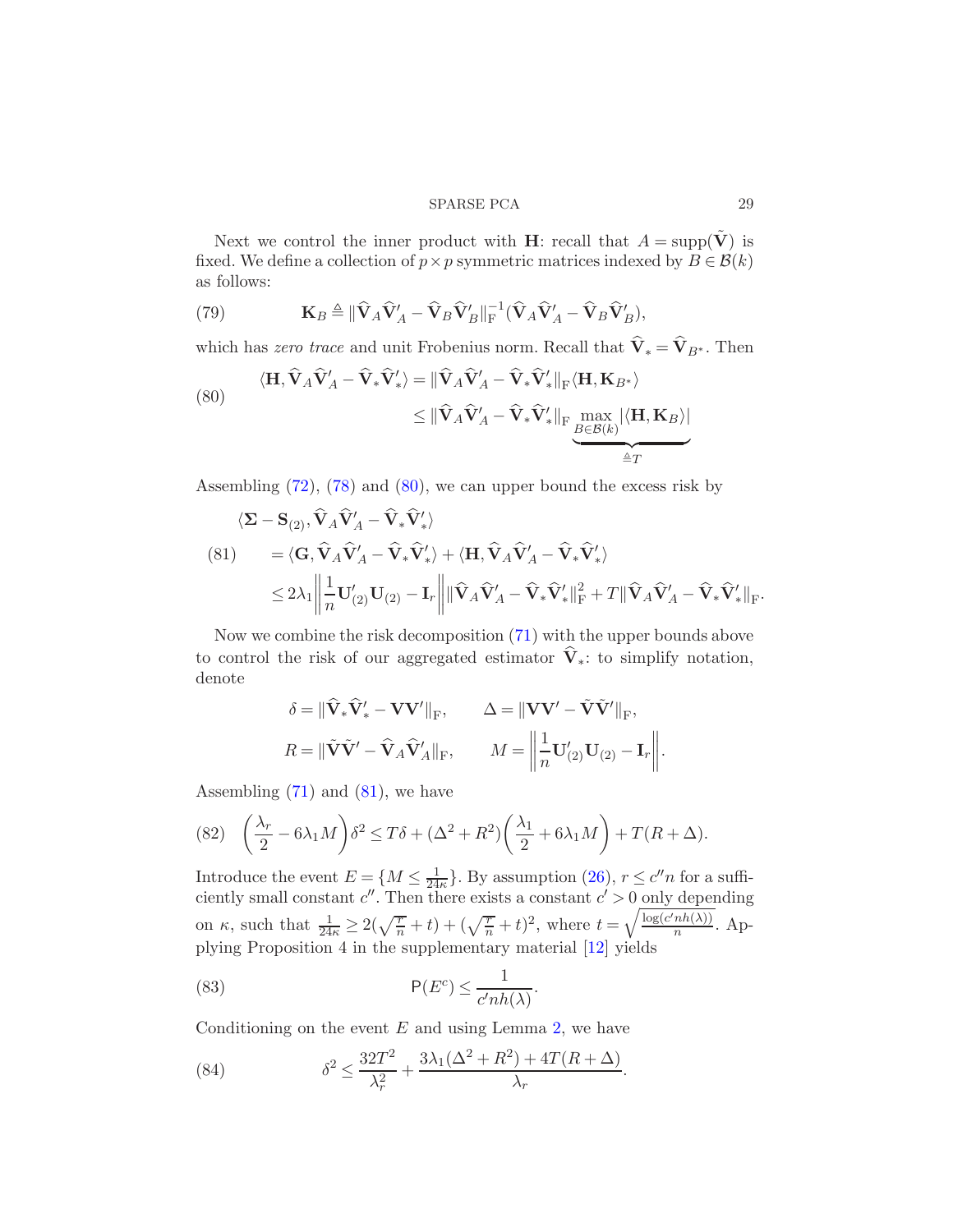Recall from [\(19\)](#page-9-1) that the loss function is upper bounded by  $r \wedge (p - r)$ . Taking expectation on both sides of [\(84\)](#page-28-2), and using [\(83\)](#page-28-3) together with the Cauchy–Schwarz inequality, we have

<span id="page-29-0"></span>
$$
\mathsf{E} \|\widehat{\mathbf{V}}_* \widehat{\mathbf{V}}'_* - \mathbf{V} \mathbf{V}'\|_{\mathrm{F}}^2
$$
\n
$$
\leq \frac{32\mathsf{E}T^2}{\lambda_r^2} + 3\kappa(\Delta^2 + \mathsf{E}R^2) + \frac{4\mathsf{E}[T(R+\Delta)]}{\lambda_r} + r\mathsf{P}(E^c)
$$

(86) 
$$
\leq \frac{20ET^2}{\lambda_r^2} + (3\kappa + 8)(\Delta^2 + \mathsf{E}R^2) + \frac{r}{c'nh(\lambda)}.
$$

In view of the oracle upper bound in Theorem [9,](#page-24-0) we have

<span id="page-29-1"></span>(87) 
$$
\mathsf{E}R^2 \leq C\bigg(r\wedge (k-r)\wedge \frac{(k-r)r}{nh(\lambda)}\bigg).
$$

By  $(69)$ , if  $q > 0$ , the approximation is upper bounded by

<span id="page-29-2"></span>(88) 
$$
\Delta^2 \le \frac{32q\kappa^2}{2-q} \Psi(k, p, r, n, \lambda).
$$

If  $q = 0$ , then  $\Delta = 0$ . To control the right-hand side of [\(86\)](#page-29-0), it boils down to upper bound  $ET^2$ . In the sequel we shall prove that

<span id="page-29-3"></span>(89) 
$$
\mathsf{E}T^{2} \leq C(1+\lambda_{1})\frac{k}{n}\log\frac{ep}{k}
$$

for some absolutely constant C. Plugging  $(87)$ ,  $(88)$  and  $(89)$  into  $(86)$ , we arrive at

<span id="page-29-4"></span>
$$
\mathsf{E} \|\widehat{\mathbf{V}}_* \widehat{\mathbf{V}}'_* - \mathbf{V} \mathbf{V}'\|_{\mathrm{F}}^2
$$
  
(90) 
$$
\leq \frac{C}{h(\lambda)} \frac{k}{n} \log \frac{\mathrm{e}p}{k} + \frac{32q\kappa^2}{2-q} \Psi(k, p, r, n, \lambda) + r \wedge \frac{(k-r)r}{nh(\lambda)} + \frac{r}{c'hh(\lambda)}
$$

$$
(91) \qquad \leq C' \Psi(k, p, r, n, \lambda),
$$

where the constant C' only depends on  $\kappa$ . In the special case of  $q=0$ , the approximation error is  $\Delta = 0$ , which implies that the second term in [\(90\)](#page-29-4) is zero. Hence we have the following stronger result:

<span id="page-29-5"></span>(92)  
\n
$$
\mathbb{E} \|\widehat{\mathbf{V}}_* \widehat{\mathbf{V}}'_* - \mathbf{V} \mathbf{V}'\|_{\mathrm{F}}^2 \leq \frac{C}{h(\lambda)} \frac{k}{n} \log \frac{ep}{k} + r \wedge \frac{(k-r)r}{nh(\lambda)} + \frac{r}{c'nh(\lambda)}
$$
\n
$$
\leq C' \Psi_0(s, p, r, n, \lambda),
$$

where  $\Psi_0$  is defined in [\(12\)](#page-7-3). Then [\(91\)](#page-29-4) and [\(92\)](#page-29-5) imply the statement of the theorem for  $q > 0$  and  $q = 0$ , respectively.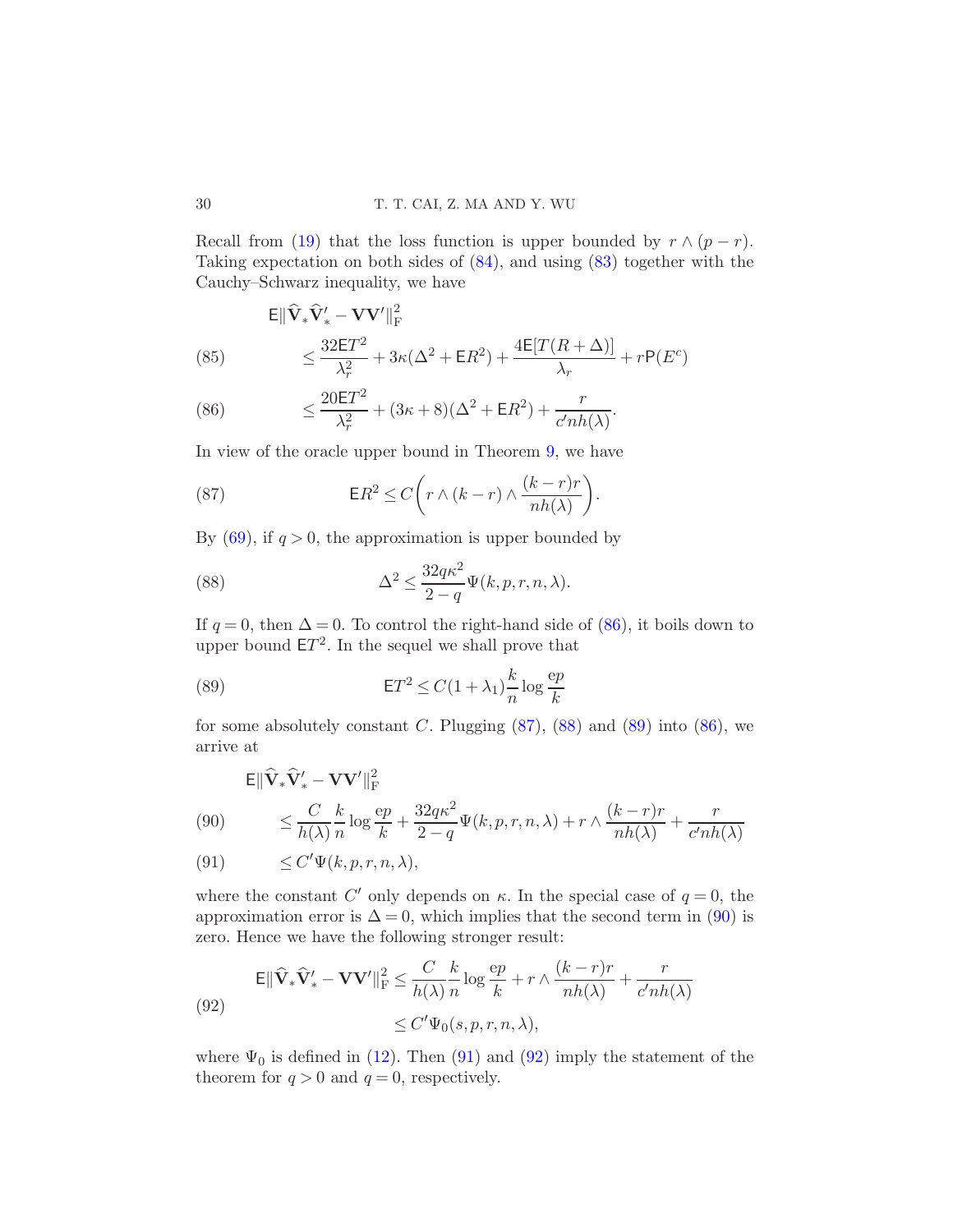To finish the proof of the theorem, it remains to establish [\(89\)](#page-29-3). To this end, recall that  $\mathbf{K}_B$  is symmetric and  $\text{Tr}(\mathbf{K}_B) = 0$ . By the definitions of T and  $H$  in  $(80)$  and  $(74)$ , respectively, we have

<span id="page-30-0"></span>
$$
(93) \t\t T \le T_1 + 2T_2,
$$

where we define

<span id="page-30-2"></span>(94) 
$$
T_1 \triangleq \frac{1}{n} \max_{B \in \mathcal{B}(k)} |\langle \mathbf{Z}'_{(2)} \mathbf{Z}_{(2)}, \mathbf{K}_B \rangle|
$$
  
(95) 
$$
T_2 \triangleq \frac{1}{n} \max_{B \in \mathcal{B}(k)} |\langle \mathbf{VDU}'_{(2)} \mathbf{Z}_{(2)}, \mathbf{K}_B \rangle| = \frac{1}{n} \max_{B \in \mathcal{B}(k)} |\langle \mathbf{Z}'_{(2)} \mathbf{U}_{(2)} \mathbf{DV}', \mathbf{K}_B \rangle|.
$$

We shall prove that

<span id="page-30-1"></span>(96) 
$$
\mathsf{E}T_1^2 \le \frac{24k}{n}\log\frac{ep}{k} + \frac{32k^2}{n^2}\log^2\frac{ep}{k} + \frac{62}{n}.
$$

(97) 
$$
\mathsf{E}T_2^2 \leq \lambda_1 \bigg( \frac{40k}{n} \log \frac{ep}{k} + \frac{24k^2}{n^2} \log^2 \frac{ep}{k} + \frac{103}{n} + \frac{17k}{n^2} \bigg).
$$

Assembling [\(93\)](#page-30-0) with [\(96\)](#page-30-1)–[\(95\)](#page-30-2) and using the fact that  $(a+b)^2 \le 2(a^2+b^2)$ , we arrive at

(98) 
$$
\mathsf{E}T^2 \leq \mathsf{E}T_1^2 + 8\mathsf{E}T_2^2
$$

$$
\leq 1500(1+\lambda_1)\left(\frac{k}{n}\log\frac{ep}{k} + \frac{k^2}{n^2}\log^2\frac{ep}{k}\right)
$$

$$
k \qquad \text{e}p
$$

(99) 
$$
\leq 3000(1+\lambda_1)\frac{k}{n}\log\frac{ep}{k},
$$

where we used  $\frac{k}{n} \log \frac{p}{k} \leq 1$  implied by the assumption [\(26\)](#page-10-4).

It then remains to establish [\(96\)](#page-30-1)–[\(97\)](#page-30-1). Note that the collection  $\{K_B : B \in$  $\mathcal{B}(k)$  belongs to the  $\sigma$ -algebra generated by the first sample  $\mathbf{X}_{(1)}$ , which is independent of  $(\mathbf{Z}_{(2)},\mathbf{U}_{(2)})$ . By conditioning on  $\mathbf{X}_{(1)}$ , we can treat  $\{\mathbf{K}_B : B \in \mathcal{B}(k)\}\$ as fixed matrices.  $\mathcal{B}(k)$  as fixed matrices.

PROOF OF [\(96\)](#page-30-1). For each fixed  $B \in \mathcal{B}(k)$ ,  $\mathbf{K}_B \perp \mathbf{Z}_{(2)}$ . Applying Lemma [4,](#page-24-6) we have

$$
P\left(\frac{1}{\sqrt{n}}|\langle \mathbf{Z}'\mathbf{Z}, \mathbf{K}_B\rangle| \ge 2t + \frac{2t^2}{\sqrt{n}}\right) \le 2\exp(-t^2).
$$

Applying Lemma [5](#page-24-7) with  $N = |\mathcal{B}(k)| = \binom{p}{k}$  $\binom{p}{k} \leq \left(\frac{ep}{k}\right)$  $(\frac{ep}{k})^k, a = 2, b = \frac{2}{\sqrt{2}}$  $rac{1}{n}$  and  $c=2$ , we have

(100) 
$$
\mathsf{E}T_1^2 \le \frac{1}{n} \bigg( 8\log(2eN) + \frac{8}{n} (\log^2(2N) + 2\log(2eN)) \bigg)
$$

(101) 
$$
= \frac{24}{n} \log(2eN) + \frac{8}{n^2} \log^2(2N),
$$

which implies [\(96\)](#page-30-1).  $\Box$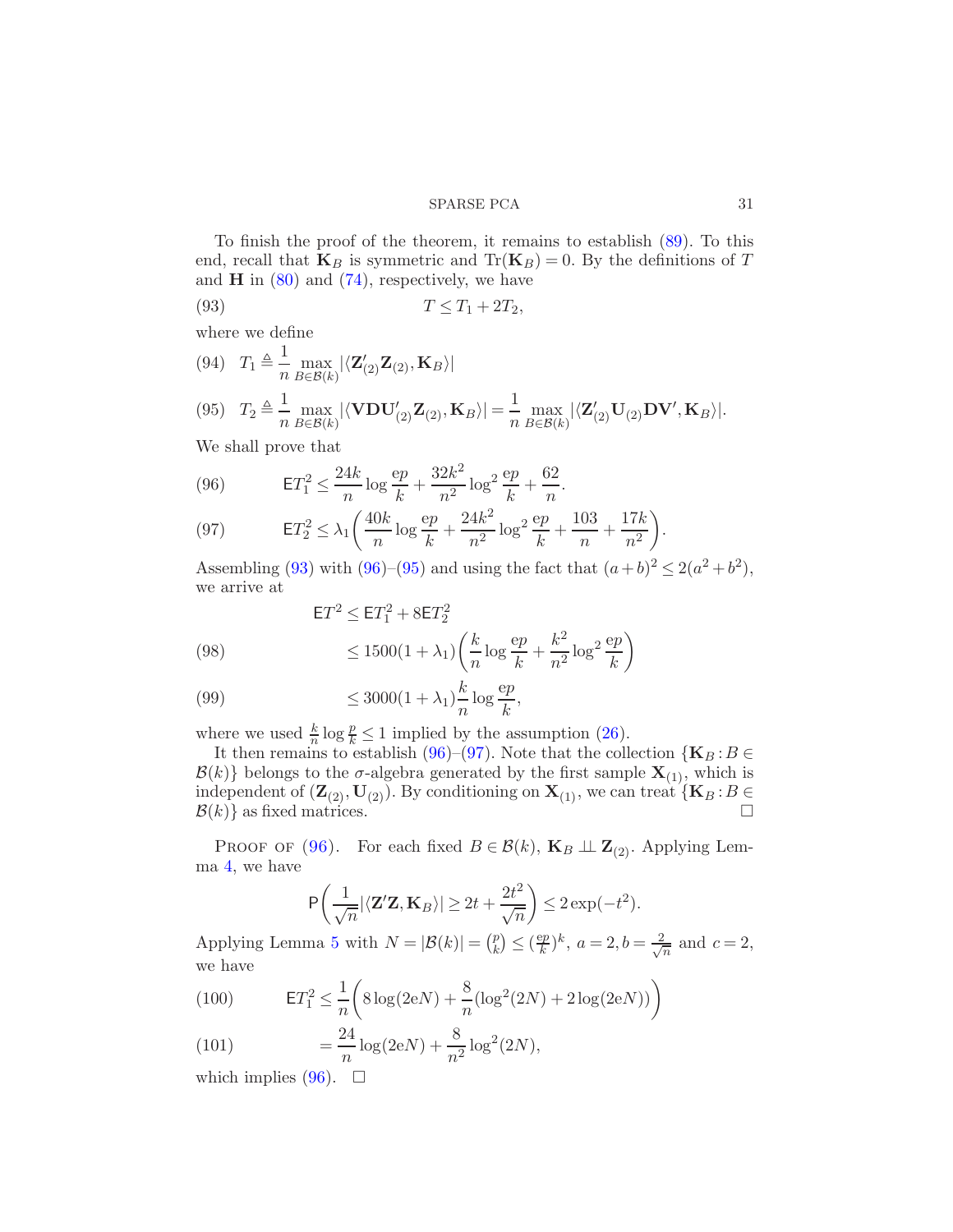PROOF OF [\(97\)](#page-30-1). Fix  $B \in \mathcal{B}(k)$ . Since  $\mathbf{U}_{(2)} \perp \mathbf{Z}_{(2)}$ , conditioned on the realization of  $U_{(2)}$ ,  $\langle \text{VDU}'_{(2)}\text{Z}_{(2)},\text{K}_B \rangle = \langle \text{K}_B \text{VDU}'_{(2)}, \text{Z}'_{(2)} \rangle$  is distributed according to  $N(0, \|\mathbf{K}_B \mathbf{VDU}'_{(2)}\|_{\text{F}}^2)$ . Therefore

$$
\langle \mathbf{VDU}'_{(2)}\mathbf{Z}_{(2)}, \mathbf{K}_B\rangle \overset{\text{(d)}}{=} \|\mathbf{K}_B\mathbf{VDU}'_{(2)}\|_F W
$$

for some  $W \sim N(0, 1)$  independent of  $U_{(2)}$ .

Using the fact that  $\|\mathbf{AB}\|_{\text{F}} \leq \|\mathbf{A}\|_{\text{F}} \|\mathbf{B}\|$ , we have

$$
\Vert \mathbf{K}_{B}\mathbf{V}\mathbf{D}\mathbf{U}_{(2)}'\Vert_{\mathrm{F}} \leq \Vert \mathbf{K}_{B}\Vert_{\mathrm{F}}\Vert \mathbf{V}\Vert \Vert \mathbf{D}\Vert \Vert \mathbf{U}_{(2)}'\Vert \Vert \leq \sqrt{\lambda_{1}}\Vert \mathbf{U}_{(2)}\Vert.
$$

Consequently,  $\langle \mathbf{VDU}'_{(2)}\mathbf{Z}_{(2)},\mathbf{K}_B\rangle$  is stochastically dominated by  $\sqrt{\lambda_1} ||\mathbf{U}_{(2)}|| |W|$ . Since  $\mathbf{U}_{(2)}$  is an  $n \times r$  standard Gaussian matrix, Lemma 10 in the supplementary material [\[12](#page-35-8)] yields

(102) 
$$
\mathsf{P}(\|\mathbf{U}_{(2)}\| \ge \sqrt{n} + \sqrt{r} + t) \le \exp\left(-\frac{t^2}{2}\right), \qquad t > 0.
$$

Applying the union bound yields

<span id="page-31-0"></span>
$$
P(||\mathbf{U}_{(2)}|||W| \ge \sqrt{2}(\sqrt{n} + \sqrt{r})t + 2t^2)
$$
  
\n
$$
\le P((||\mathbf{U}_{(2)}|| - \sqrt{n} - \sqrt{r})|W| \ge 2t^2) + P(|W| \ge \sqrt{2}t)
$$
  
\n
$$
\le P(||\mathbf{U}_{(2)}|| \ge \sqrt{n} + \sqrt{r} + \sqrt{2}t) + 2P(|W| \ge \sqrt{2}t)
$$
  
\n
$$
\le 3 \exp(-t^2),
$$

 $\sqrt{2}t) \leq \frac{1}{2}$ which the last inequality follows from [\(102\)](#page-31-0) and the Chernoff bound  $P(W \geq$  $\frac{1}{2}$  exp( $-t$ ). Therefore,

$$
\mathsf{P}\bigg(\frac{\langle \mathbf{VDU}'_{(2)}\mathbf{Z}_{(2)}, \mathbf{K}_B\rangle}{\sqrt{\lambda_1}}\geq \sqrt{2}(\sqrt{n}+\sqrt{r})t+2t^2\bigg)\leq 3\exp(-t^2).
$$

Applying Lemma [5](#page-24-7) with  $N = \binom{p}{k}$  $\binom{p}{k}$  yields

$$
ET_2^2 \le \frac{4\lambda_1}{n^2}((8 + (\sqrt{n} + \sqrt{r})^2) \log(3eN) + 2\log^2(3N)),
$$

which, in view of  $r \leq k$ , implies the desired [\(97\)](#page-30-1).  $\Box$ 

6.3. Proof of Theorem [7.](#page-17-1) We prove the theorem in three steps. First, we verify that the "whitening" procedure in step 3 of the reduction scheme can be performed. Next, we investigate the signal-to-noise ratio of the regression problem conditional on the values of  $U$  and  $Z^0$ . Finally, we derive the desired rates by using Theorem [6](#page-16-3) and Wedin's sin-theta theorem [\[55\]](#page-37-10).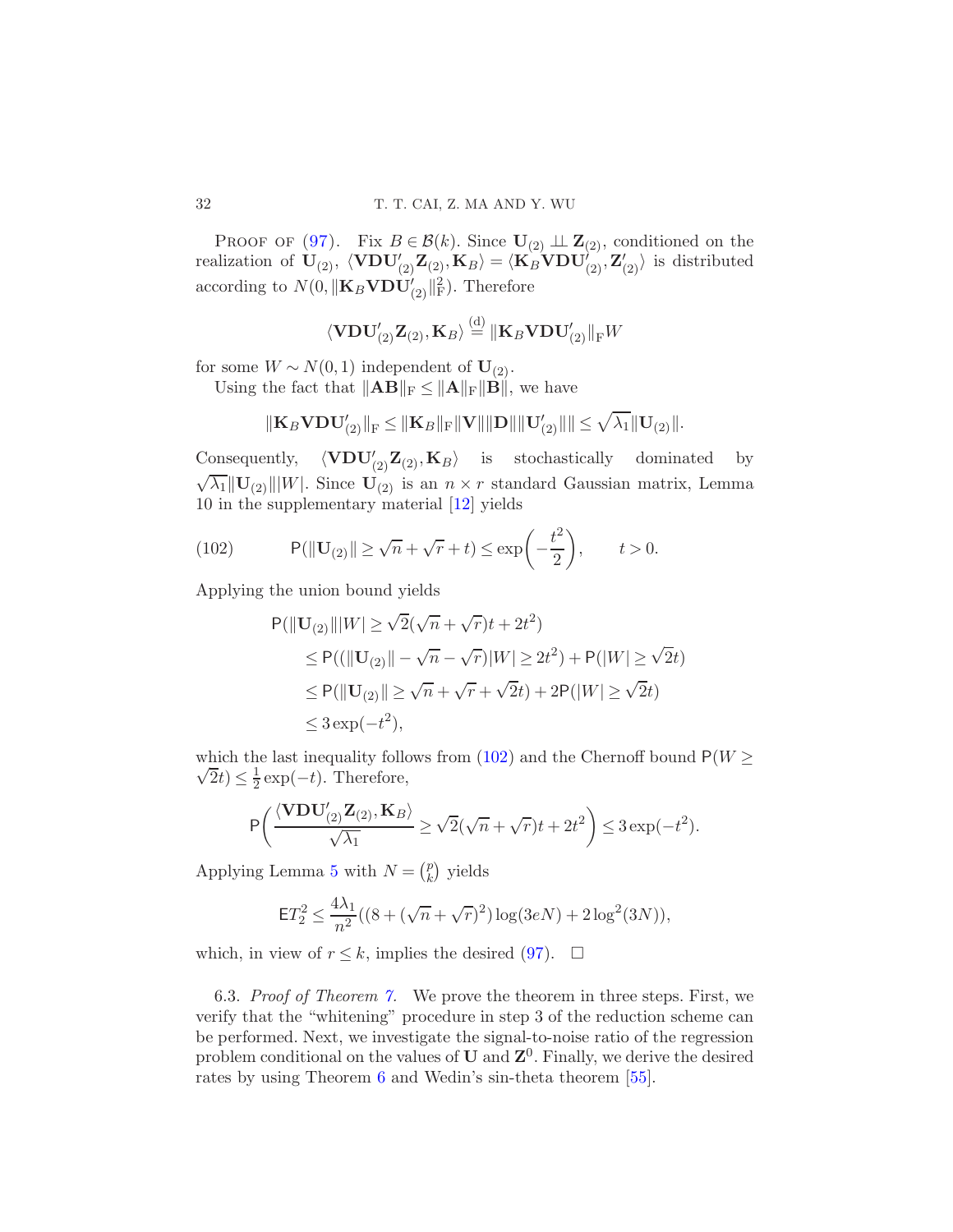(1◦ ) As a first step, we verify that the "whitening" step is indeed possible, which requires that  $\sigma_r(\mathbf{B}) > 0$ . To this end, let  $J = \text{supp}(\mathbf{V}^0)$ . Since  $\mathbf{B} =$  $\mathbf{UDV'V}^0 + \mathbf{Z}^0\mathbf{V}^0$ , we have

<span id="page-32-1"></span>(103)  
\n
$$
\sigma_r(\mathbf{B}) \geq \sigma_r(\mathbf{UDV'V^0}) - \sigma_1(\mathbf{Z}^0\mathbf{V}^0)
$$
\n
$$
\geq \sigma_r(\mathbf{U})\sigma_r(\mathbf{D})\sigma_r(\mathbf{V'V^0}) - \sigma_1(\mathbf{Z}_J^0).
$$

By our assumption on  $V^0$ , condition [\(41\)](#page-16-0) is satisfied with probability at least  $1 - C/[nh(\lambda)]$ . By Lemma 10 in the supplementary material [\[12\]](#page-35-8) and the union bound,

<span id="page-32-0"></span>(104)  

$$
\sigma_r(\mathbf{U}) \ge \sqrt{n} \left( 1 - \sqrt{\frac{r}{n}} - \sqrt{\frac{2 \log[nh(\lambda)]}{n}} \right),
$$

$$
\sigma_r(\mathbf{V}' \mathbf{V}^0) \ge \frac{1}{2}, \qquad |J| \le k_q^*
$$

holds with probability at least  $1 - C/[nh(\lambda)]$ . Note that assumption [\(26\)](#page-10-4) implies that  $n \geq C_0r$  and that  $n \geq C_0 \log[nh(\lambda)]$ . Thus, for sufficiently large  $C_0$  in [\(26\)](#page-10-4), the first inequality in [\(104\)](#page-32-0) leads to  $\sigma_r(\mathbf{U}) \geq \frac{2}{3}$  $\frac{2}{3}\sqrt{n}$ . Together with  $\sigma_r(\mathbf{D}) = \sqrt{\lambda_r}$ , the first term in [\(103\)](#page-32-1) is thus lower bounded by  $\frac{1}{3}$  $\sqrt{n\lambda_r}$ , and hence

<span id="page-32-2"></span>(105) 
$$
\sigma_r(\mathbf{B}) \ge \frac{1}{3} \sqrt{n\lambda_r} - \sigma_1(\mathbf{Z}_J^0)
$$

with probability at least  $1 - C/[nh(\lambda)].$ 

Turning to the second term in  $(103)$ , we first note that it is upper bounded by  $\max_{I \subseteq [p], |I| = k_q^*} ||\mathbf{Z}_I^0||$  conditioned on the event that  $|J| \leq k_q^*$ . Note that for any  $t > 0$ , we have

$$
\begin{split} &\mathsf{P}\Big\{\max_{I\subset [p],|I|=k_q^*}\lVert \mathbf{Z}_I^0\rVert > \sqrt{n} + \sqrt{k_q^*} + t\Big\}\\ &\leq \sum_{I\subset [p],|I|=k_q^*}\mathsf{P}\{\lVert \mathbf{Z}_I^0\rVert > \sqrt{n} + \sqrt{k_q^*} + t\} \leq \binom{p}{k_q^*}\exp(-t^2/2)\\ &\leq \left(\frac{ep}{k_q^*}\right)^{k_q^*}\exp(-t^2/2) = \exp\left(-\frac{t^2}{2} + k_q^*\log\left(\frac{ep}{k_q^*}\right)\right). \end{split}
$$

Set  $t = t^* = \sqrt{2k_q^* \log(ep/k_q^*)} + \sqrt{2\log(nh(\lambda))}$ . The rightmost side of the last display is then bounded by  $C/[nh(\lambda)]$ . Thus, by [\(104\)](#page-32-0) and the union bound,

<span id="page-32-3"></span>(106) 
$$
\sigma_1(\mathbf{Z}_{J}^0) \leq \sqrt{n} + \sqrt{k_q^*} + t^* \leq 2\sqrt{n}
$$

with probability at least  $1 - C/[nh(\lambda)]$ , where the last inequality holds be-cause the assumption [\(26\)](#page-10-4) implies that  $k_q^* \leq n/4$  and  $t^* \leq n/2$  as long as  $C_0$ is sufficiently large.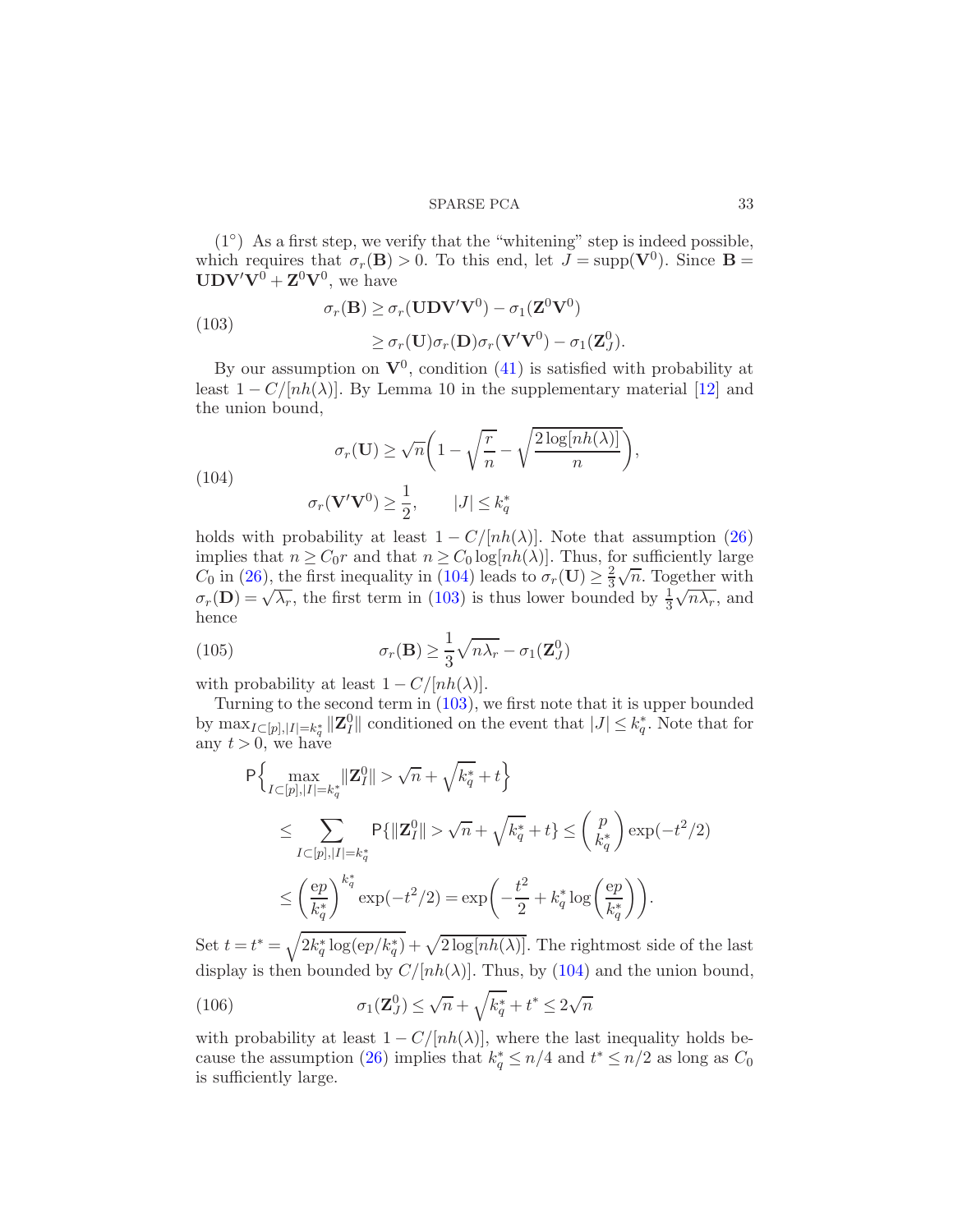Under the assumption that  $\lambda_r \geq C_0$  for some sufficiently large  $C_0 > 36$ , [\(105\)](#page-32-2) and [\(106\)](#page-32-3) lead to  $\sigma_r(\mathbf{B}) \ge c\sqrt{n\lambda_r} > 0$  with probability at least 1 –  $C/[nh(\lambda)]$ . This completes the first step in the proof.

 $(2^{\circ})$  Let  $\bar{\mathbf{A}} = \frac{1}{\sqrt{2}}$  $\frac{1}{2} \text{ARC}^{-1} = \frac{1}{\sqrt{2}}$  $\frac{1}{2}$ DU′BRC $^{-1}$   $=$   $\frac{1}{\sqrt{2}}$  $\frac{1}{2}$ DU'L. Then  $\Theta = V\bar{A}$ in [\(32\)](#page-13-2). In the second step, we show that there exist two constants  $C_2 > C_1$ 0 depending only on  $\kappa$ , such that with probability at least  $1 - C/[nh(\lambda)],$ 

<span id="page-33-0"></span>(107) 
$$
C_1\sqrt{n\lambda} \leq \sigma_r(\bar{\mathbf{A}}) \leq \sigma_1(\bar{\mathbf{A}}) \leq C_2\sqrt{n\lambda}.
$$

To this end, note that [\(104\)](#page-32-0) and assumption [\(26\)](#page-10-4) imply

$$
\sigma_r(\bar{\mathbf{A}}) \ge \frac{1}{\sqrt{2}} \sigma_r(\mathbf{D}) \sigma_r(\mathbf{U}) \ge \sqrt{\frac{n\lambda_r}{2}} \left(1 - \sqrt{\frac{r}{n}} - \sqrt{\frac{2\log[nh(\lambda)]}{n}}\right) \ge C_1 \sqrt{n\lambda}
$$

holds with probability at least  $1 - C/[nh(\lambda)]$ . Under the same assumption, Lemma 10 in the supplementary material [\[12](#page-35-8)] implies

$$
\sigma_1(\bar{\mathbf{A}}) \leq \frac{1}{\sqrt{2}} \sigma_1(\mathbf{D}) \sigma_1(\mathbf{U}) \leq \sqrt{\frac{n\lambda_1}{2}} \left(1 + \sqrt{\frac{r}{n}} + \sqrt{\frac{2\log[nh(\lambda)]}{n}}\right) \leq C_2 \sqrt{n\lambda}.
$$

Thus [\(107\)](#page-33-0) is established.

 $(3°)$  Next we show that, conditioned on the event that  $(107)$  holds, the signal matrix  $\Theta$  lies in  $\mathcal{F}_q(s', p)$  where

<span id="page-33-1"></span>(108) 
$$
s' \leq s\sigma_1^q(\bar{\mathbf{A}}) \leq C s(n\lambda)^{q/2} \leq C s(nh(\lambda))^{q/2},
$$

where the middle inequality is due to  $(107)$ , the last inequality follows from the assumption that  $\lambda \geq C_0$  and the first inequality is due to  $\|\Theta\|_{q,w} \leq$  $\|\mathbf{V}\|_{q,w}\|\bar{\mathbf{A}}\|^q$ , which is a consequence of equation (110) in Section 7.1 of the supplementary material [\[12](#page-35-8)].

<span id="page-33-2"></span>Let  $k'$  be defined in  $(44)$ . We show that whenever  $(108)$  holds, we have

$$
(109) \t\t k' \le C' k_q^*,
$$

where  $k_q^*$  is the effective dimension defined in [\(13\)](#page-7-0), and the constant  $C'$ depends only on q. To see this, note that  $k_q^* \geq 1$  by Remark [1.](#page-7-5) Then [\(109\)](#page-33-2) holds trivially if  $k' = 1$ . Next assume that  $k' \geq 2$ . By definition,  $t^{q/2}_{k'-1}$  $\frac{q}{k'-1}(k'-$ 1)  $\leq s'$ . Note that  $\beta > 1$  and  $t_k \geq r + \log \frac{ep}{k}$ . By [\(108\)](#page-33-1), we have  $(k'^{-1})(r +$  $\log \frac{ep}{k'-1}$ ) $q/2 \leq Cs(nh(\lambda))^{q/2}$ . Hence  $k'-1 \leq k_q^*(Cs, p, r, n, \lambda) \leq \tau_q(C)k_q^*(s, p, r, n, \lambda)$  $(r, n, \lambda)$ , where the last inequality follows from the third property of  $k_q^*$  in Remark [1.](#page-7-5) This proves the desired [\(109\)](#page-33-2).

Let  $E$  denote the event that both  $(104)$  and  $(107)$  hold. Then

$$
\mathsf{E} \|\widehat{\mathbf{V}}\widehat{\mathbf{V}}' - \mathbf{V}\mathbf{V}'\|_{\mathrm{F}}^2 = \mathsf{E} \|\widehat{\mathbf{V}}\widehat{\mathbf{V}}' - \mathbf{V}\mathbf{V}'\|_{\mathrm{F}}^2 \mathbf{1}_{\{E\}} + \mathsf{E} \|\widehat{\mathbf{V}}\widehat{\mathbf{V}}' - \mathbf{V}\mathbf{V}'\|_{\mathrm{F}}^2 \mathbf{1}_{\{E^c\}} \n\leq \mathsf{E} \|\widehat{\mathbf{V}}\widehat{\mathbf{V}}' - \mathbf{V}\mathbf{V}'\|_{\mathrm{F}}^2 \mathbf{1}_{\{E\}} + \frac{Cr}{nh(\lambda)}.
$$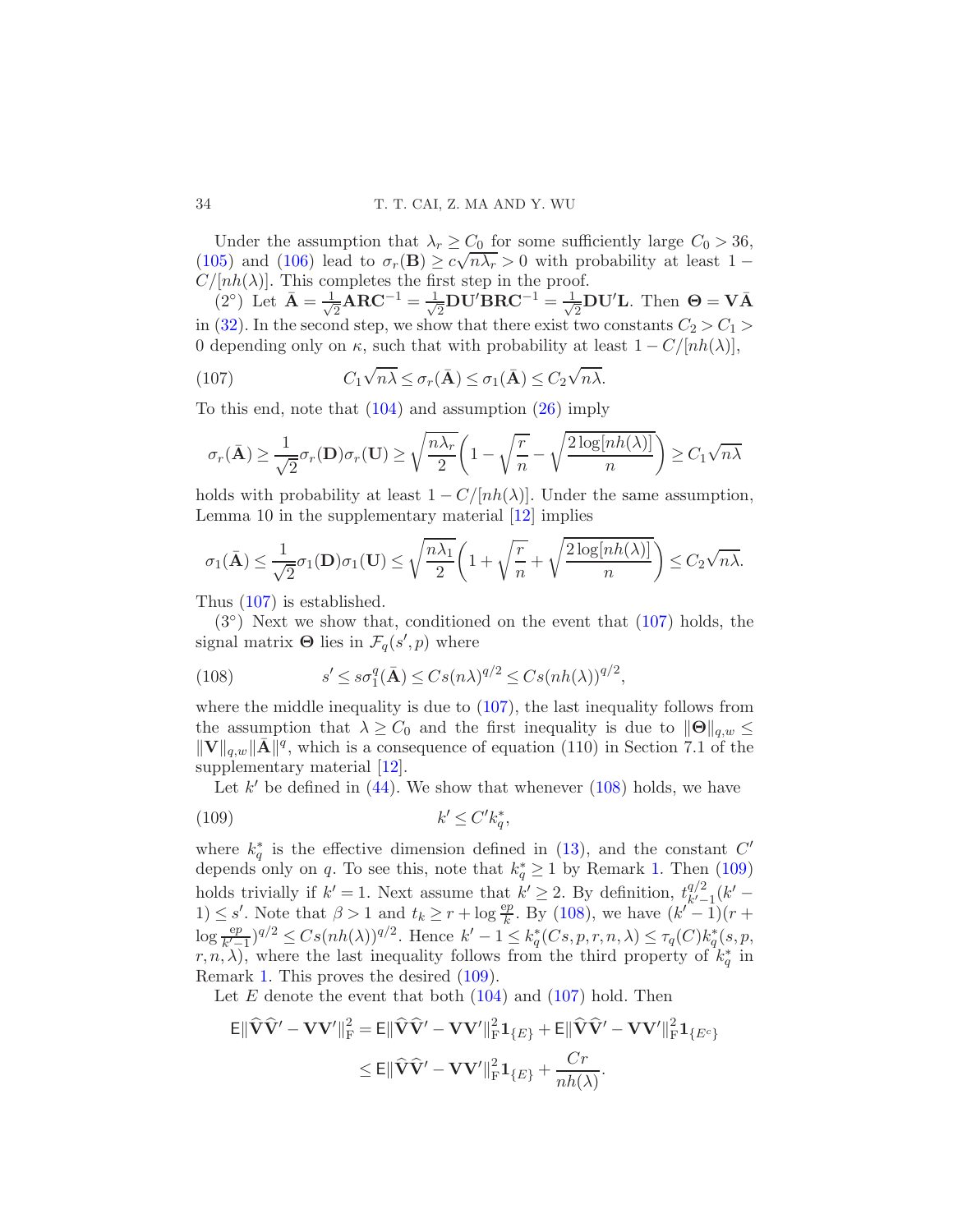Here, the last inequality holds because the loss function is upper bounded by r and  $P(E^c) \leq C/[nh(\lambda)].$ 

To further bound the first term on the rightmost hand side, we note that  $E$ is completely determined by U and  $\mathbb{Z}^0$ . Hence, it is nonrandom conditioned on  $\mathbf U$  and  $\mathbf Z^0$ . Thus

$$
\mathsf{E} \|\widehat{\mathbf{V}}\widehat{\mathbf{V}}' - \mathbf{V}\mathbf{V}'\|_{\mathrm{F}}^2 \mathbf{1}_{\{E\}} \leq 2 \mathsf{E} \frac{\|\widehat{\boldsymbol{\Theta}} - \boldsymbol{\Theta}\|_{\mathrm{F}}^2}{\sigma_r^2(\bar{\mathbf{A}})} \mathbf{1}_{\{E\}} \leq \frac{C}{n\lambda} \mathsf{E} \|\widehat{\boldsymbol{\Theta}} - \boldsymbol{\Theta}\|_{\mathrm{F}}^2 \mathbf{1}_{\{E\}}
$$
\n
$$
= \frac{C}{n\lambda} \mathsf{E}[\mathsf{E}[\|\widehat{\boldsymbol{\Theta}} - \boldsymbol{\Theta}\|_{\mathrm{F}}^2 \mathbf{1}_{\{E\}}] \mathbf{U}, \mathbf{Z}^0] \mathbf{1}_{\{E\}}]
$$
\n
$$
\leq \frac{C}{n\lambda} \mathsf{E} \left[ k' \left( r + \log \frac{ep}{k'} \right) \mathbf{1}_{\{E\}} \right]
$$
\n
$$
\leq \frac{C k_q^*}{n\lambda} \left( r + \log \frac{ep}{k_q^*} \right).
$$

Here, the first inequality comes from Wedin's sin-theta theorem for SVD [\[55](#page-37-10)]. The second inequality comes from [\(107\)](#page-33-0). The second-to-last inequality comes from Theorem [6.](#page-16-3) The last inequality holds because on the event  $E, k' \leq C k_q^*$ in view of [\(109\)](#page-33-2), and  $k \mapsto k(r + \log(ep/k))$  is increasing. We complete the proof by noting that  $1/\lambda \leq C/h(\lambda)$  holds since  $\lambda > C_0$ . The upper bound  $2(r \wedge (p-r))$  holds in view of  $(20)$ .

## SUPPLEMENTARY MATERIAL

Supplement to "Sparse PCA: Optimal rates and adaptive estimation" (DOI: [10.1214/13-AOS1178SUPP;](http://dx.doi.org/10.1214/13-AOS1178SUPP) .pdf). We provide proofs for all the remaining theoretical results in the paper. The proofs rely on results in [\[17](#page-35-17), [19,](#page-35-18) [20](#page-35-19), [25,](#page-35-20) [31](#page-36-19), [33](#page-36-20)] and [\[51\]](#page-37-11).

# REFERENCES

- <span id="page-34-4"></span>[1] Abramovich, F., Benjamini, Y., Donoho, D. L. and Johnstone, I. M. (2006). Adapting to unknown sparsity by controlling the false discovery rate. Ann. Statist. 34 584–653. [MR2281879](http://www.ams.org/mathscinet-getitem?mr=2281879)
- <span id="page-34-2"></span>[2] Amini, A. A. and Wainwright, M. J. (2009). High-dimensional analysis of semidefinite relaxations for sparse principal components. Ann. Statist. 37 2877–2921. [MR2541450](http://www.ams.org/mathscinet-getitem?mr=2541450)
- <span id="page-34-0"></span>[3] Anderson, T. W. (2003). An Introduction to Multivariate Statistical Analysis, 3rd ed. Wiley, Hoboken, NJ. [MR1990662](http://www.ams.org/mathscinet-getitem?mr=1990662)
- <span id="page-34-1"></span>[4] Baik, J. and Silverstein, J. W. (2006). Eigenvalues of large sample covariance matrices of spiked population models. J. Multivariate Anal. 97 1382–1408. [MR2279680](http://www.ams.org/mathscinet-getitem?mr=2279680)
- <span id="page-34-3"></span>[5] Berthet, Q. and Rigollet, P. (2013). Optimal detection of sparse principal components in high dimension. Ann. Statist. 41 1780–1815. [MR3127849](http://www.ams.org/mathscinet-getitem?mr=3127849)
- <span id="page-34-5"></span>[6] Bickel, P. J. and Levina, E. (2008). Covariance regularization by thresholding. Ann. Statist. 36 2577–2604. [MR2485008](http://www.ams.org/mathscinet-getitem?mr=2485008)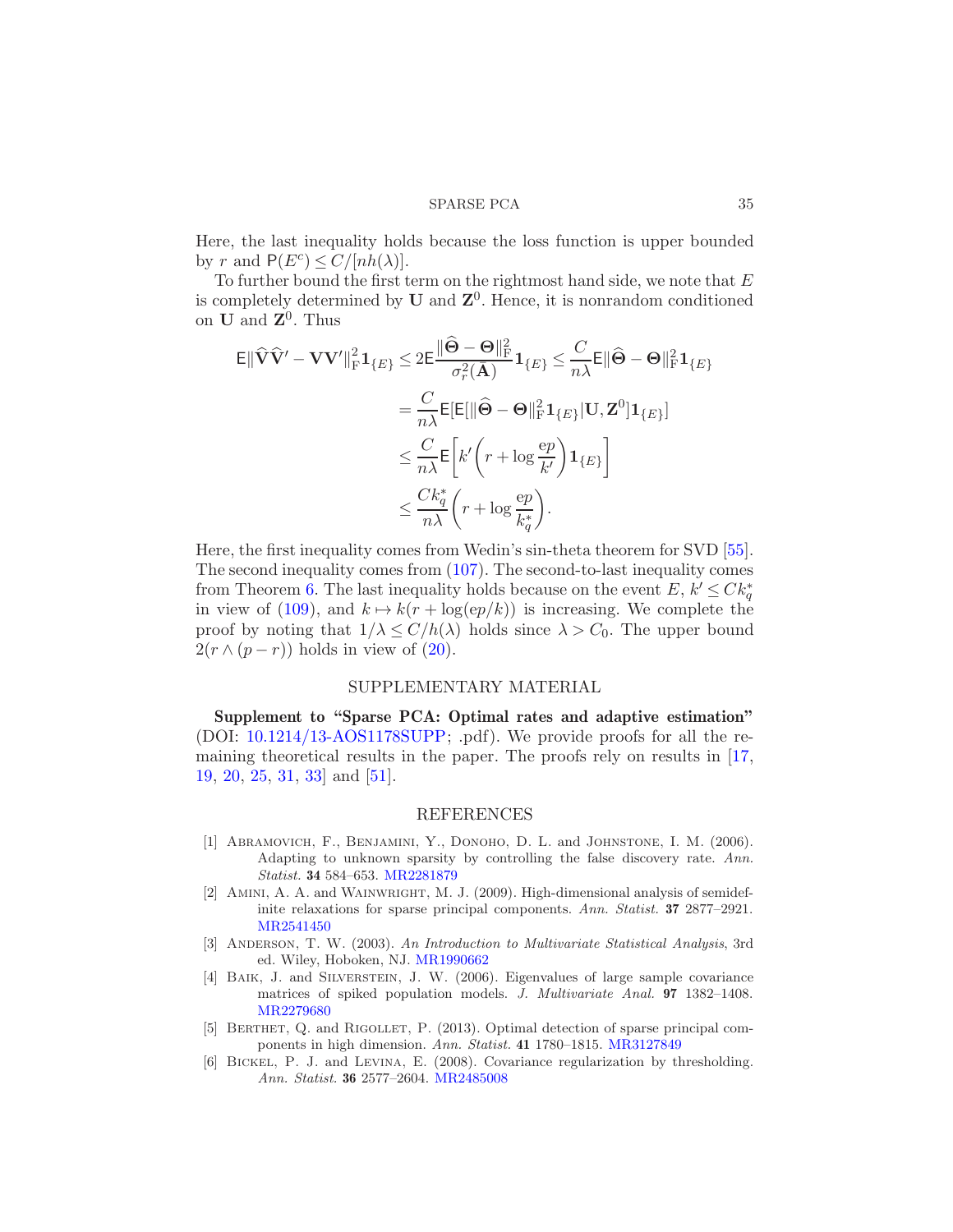- <span id="page-35-9"></span>[7] Birg´e, L. (1983). Approximation dans les espaces m´etriques et th´eorie de l'estimation. Z. Wahrsch. Verw. Gebiete 65 181–237. [MR0722129](http://www.ams.org/mathscinet-getitem?mr=0722129)
- <span id="page-35-10"></span>[8] Birg´e, L. and Massart, P. (2001). Gaussian model selection. J. Eur. Math. Soc. (JEMS) 3 203–268. [MR1848946](http://www.ams.org/mathscinet-getitem?mr=1848946)
- <span id="page-35-1"></span>[9] Birnbaum, A., Johnstone, I. M., Nadler, B. and Paul, D. (2013). Minimax bounds for sparse PCA with noisy high-dimensional data. Preprint. Available at [arXiv:1203.0967.](http://arxiv.org/abs/arXiv:1203.0967)
- <span id="page-35-13"></span>[10] Cai, T. T., Liu, W. and Zhou, H. H. (2012). Optimal estimation of large sparse precision matrices. Technical Report, Univ. Pennsylvania, PA.
- <span id="page-35-15"></span>[11] Cai, T. T., Ma, Z. and Wu, Y. (2013). Optimal estimation and rank detection for sparse spiked covariance matrices. Preprint. Available at [arXiv:1305.3235.](http://arxiv.org/abs/arXiv:1305.3235)
- <span id="page-35-8"></span>[12] Cai, T. T., Ma, Z. and Wu, Y. (2013). Supplement to "Sparse PCA: Optimal rates and adaptive estimation." DOI[:10.1214/13-AOS1178SUPP.](http://dx.doi.org/10.1214/13-AOS1178SUPP)
- <span id="page-35-12"></span>[13] CAI, T. T. and YUAN, M. (2012). Adaptive covariance matrix estimation through block thresholding. Ann. Statist. 40 2014–2042. [MR3059075](http://www.ams.org/mathscinet-getitem?mr=3059075)
- <span id="page-35-11"></span>[14] CAI, T. T., ZHANG, C.-H. and ZHOU, H. H. (2010). Optimal rates of convergence for covariance matrix estimation. Ann. Statist. 38 2118–2144. [MR2676885](http://www.ams.org/mathscinet-getitem?mr=2676885)
- <span id="page-35-7"></span>[15] CAI, T. T. and ZHOU, H. H. (2012). Optimal rates of convergence for sparse covariance matrix estimation. Ann. Statist. 40 2389–2420. [MR3097607](http://www.ams.org/mathscinet-getitem?mr=3097607)
- <span id="page-35-0"></span>[16] CHAMBERLAIN, G. and ROTHSCHILD, M. (1983). Arbitrage, factor structure, and mean–variance analysis on large asset markets. Econometrica 51 1281–1304. [MR0736050](http://www.ams.org/mathscinet-getitem?mr=0736050)
- <span id="page-35-17"></span>[17] Cover, T. M. and Thomas, J. A. (2006). Elements of Information Theory, 2nd ed. Wiley, Hoboken, NJ. [MR2239987](http://www.ams.org/mathscinet-getitem?mr=2239987)
- <span id="page-35-4"></span>[18] d'Aspremont, A., El Ghaoui, L., Jordan, M. I. and Lanckriet, G. R. G. (2007). A direct formulation for sparse PCA using semidefinite programming. SIAM Rev. 49 434–448 (electronic). [MR2353806](http://www.ams.org/mathscinet-getitem?mr=2353806)
- <span id="page-35-18"></span>[19] DAVIDSON, K. R. and SZAREK, S. J. (2001). Handbook of the Geometry of Banach Spaces 317–366. North-Holland, Amsterdam. [MR1863696](http://www.ams.org/mathscinet-getitem?mr=1863696)
- <span id="page-35-19"></span>[20] Davis, C. and Kahan, W. M. (1970). The rotation of eigenvectors by a perturbation. III. SIAM J. Numer. Anal. 7 1–46. [MR0264450](http://www.ams.org/mathscinet-getitem?mr=0264450)
- <span id="page-35-14"></span>[21] Eaton, M. L. (1970). Some problems in covariance estimation. Technical Report 49, Dept. Statistics, Univ. Stanford, Stanford, CA.
- <span id="page-35-16"></span>[22] Horn, R. A. and Johnson, C. R. (1990). Matrix Analysis. Cambridge Univ. Press, Cambridge. [MR1084815](http://www.ams.org/mathscinet-getitem?mr=1084815)
- <span id="page-35-2"></span>[23] HOYLE, D. C. and RATTRAY, M. (2004). Principal-component-analysis eigenvalue spectra from data with symmetry-breaking structure. Phys. Rev.  $E(3)$  69 026124.
- <span id="page-35-6"></span>[24] Johnstone, I. M. (2001). On the distribution of the largest eigenvalue in principal components analysis. Ann. Statist. 29 295–327. [MR1863961](http://www.ams.org/mathscinet-getitem?mr=1863961)
- <span id="page-35-20"></span>[25] Johnstone, I. M. (2001). Thresholding for weighted chi-squared. Statist. Sinica 11 691–704.
- <span id="page-35-3"></span>[26] Johnstone, I. M. and Lu, A. Y. (2009). On consistency and sparsity for principal components analysis in high dimensions. J. Amer. Statist. Assoc. 104 682–693. [MR2751448](http://www.ams.org/mathscinet-getitem?mr=2751448)
- <span id="page-35-5"></span>[27] Jolliffe, I. T., Trendafilov, N. T. and Uddin, M. (2003). A modified principal component technique based on the LASSO. J. Comput. Graph. Statist. 12 531– 547. [MR2002634](http://www.ams.org/mathscinet-getitem?mr=2002634)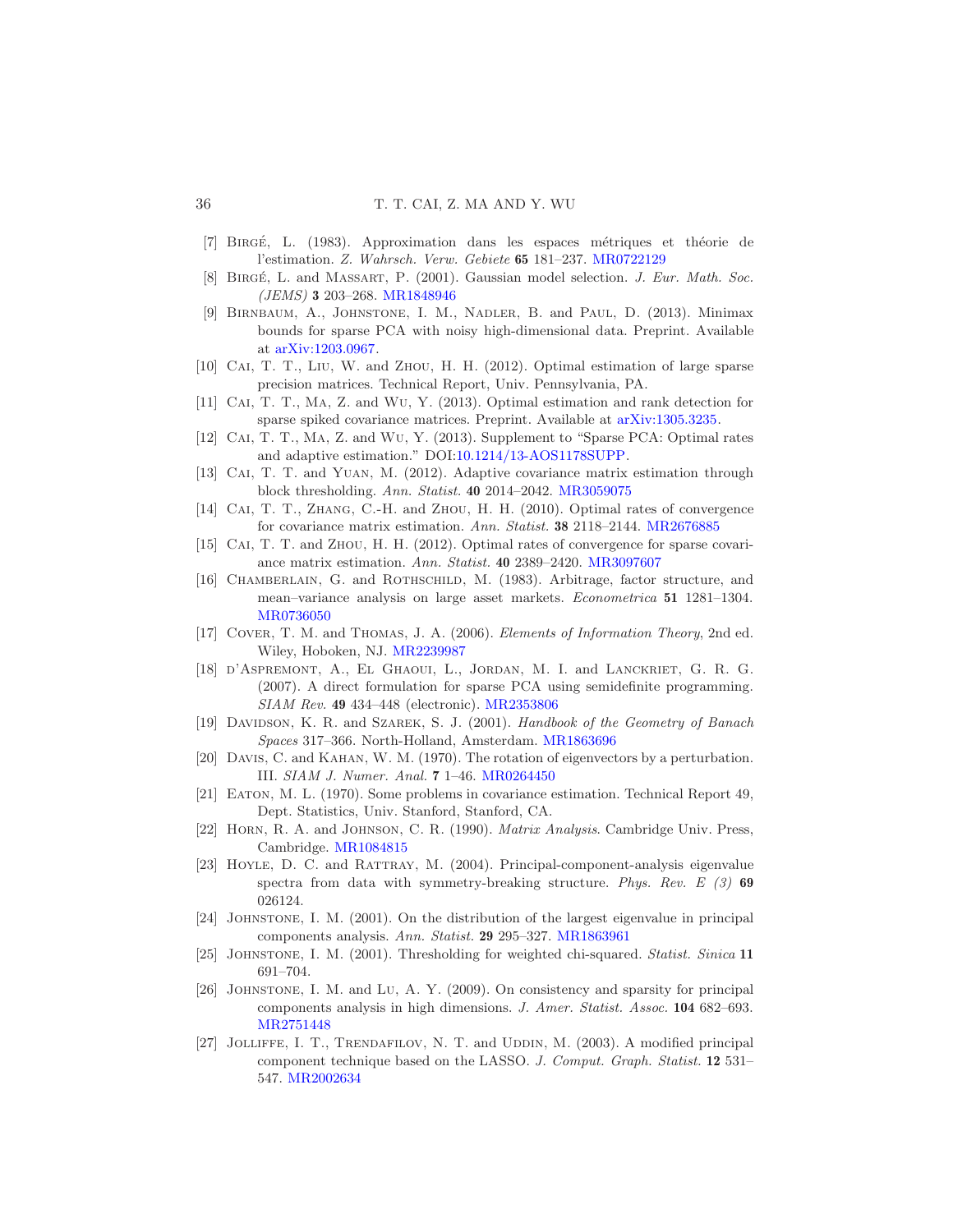- <span id="page-36-3"></span>[28] JOURNÉE, M., NESTEROV, Y., RICHTÁRIK, P. and SEPULCHRE, R. (2010). Generalized power method for sparse principal component analysis. J. Mach. Learn. Res. 11 517–553. [MR2600619](http://www.ams.org/mathscinet-getitem?mr=2600619)
- <span id="page-36-10"></span>[29] JUDITSKY, A. and NEMIROVSKI, A. (2000). Functional aggregation for nonparametric regression. Ann. Statist. 28 681–712. [MR1792783](http://www.ams.org/mathscinet-getitem?mr=1792783)
- <span id="page-36-0"></span>[30] Jung, S. and Marron, J. S. (2009). PCA consistency in high dimension, low sample size context. Ann. Statist. 37 4104–4130. [MR2572454](http://www.ams.org/mathscinet-getitem?mr=2572454)
- <span id="page-36-19"></span>[31] KOLMOGOROV, A. N. and TIHOMIROV, V. M. (1959).  $\varepsilon$ -entropy and  $\varepsilon$ -capacity of sets in function spaces. Uspehi Mat. Nauk 14 3–86. [MR0112032](http://www.ams.org/mathscinet-getitem?mr=0112032)
- <span id="page-36-14"></span>[32] KOLTCHINSKII, V., LOUNICI, K. and TSYBAKOV, A. B. (2011). Nuclear-norm penalization and optimal rates for noisy low-rank matrix completion. Ann. Statist. 39 2302–2329. [MR2906869](http://www.ams.org/mathscinet-getitem?mr=2906869)
- <span id="page-36-20"></span>[33] Laurent, B. and Massart, P. (2000). Adaptive estimation of a quadratic functional by model selection. Ann. Statist. 28 1302–1338. [MR1805785](http://www.ams.org/mathscinet-getitem?mr=1805785)
- <span id="page-36-9"></span>[34] LeCam, L. (1973). Convergence of estimates under dimensionality restrictions. Ann. Statist. 1 38–53. [MR0334381](http://www.ams.org/mathscinet-getitem?mr=0334381)
- <span id="page-36-6"></span>[35] LOUNICI, K. (2013). Sparse principal component analysis with missing observations. In High Dimensional Probability VI 327–356. Springer, Basel.
- <span id="page-36-8"></span>[36] Lounici, K., Pontil, M., van de Geer, S. and Tsybakov, A. B. (2011). Oracle inequalities and optimal inference under group sparsity. Ann. Statist. 39 2164– 2204. [MR2893865](http://www.ams.org/mathscinet-getitem?mr=2893865)
- <span id="page-36-7"></span>[37] Ma, Z. (2013). Sparse principal component analysis and iterative thresholding. Ann. Statist. 41 772–801. [MR3099121](http://www.ams.org/mathscinet-getitem?mr=3099121)
- <span id="page-36-17"></span>[38] MENDELSON, S. (2010). Empirical processes with a bounded  $\psi_1$  diameter. Geom. Funct. Anal. 20 988–1027. [MR2729283](http://www.ams.org/mathscinet-getitem?mr=2729283)
- <span id="page-36-1"></span>[39] NADLER, B. (2008). Finite sample approximation results for principal component analysis: A matrix perturbation approach. Ann. Statist. 36 2791–2817. [MR2485013](http://www.ams.org/mathscinet-getitem?mr=2485013)
- <span id="page-36-13"></span>[40] Negahban, S. and Wainwright, M. J. (2011). Estimation of (near) low-rank matrices with noise and high-dimensional scaling. Ann. Statist. 39 1069–1097. [MR2816348](http://www.ams.org/mathscinet-getitem?mr=2816348)
- <span id="page-36-11"></span>[41] Nemirovski, A. (2000). Topics in non-parametric statistics. In Lectures on Probability Theory and Statistics (Saint-Flour, 1998). Lecture Notes in Math. 1738 85–277. Springer, Berlin. [MR1775640](http://www.ams.org/mathscinet-getitem?mr=1775640)
- <span id="page-36-18"></span>[42] PAUL, D. (2005). Nonparametric estimation of principal components. Ph.D. thesis, Univ. Stanford, Stanford, CA. [MR2707156](http://www.ams.org/mathscinet-getitem?mr=2707156)
- <span id="page-36-2"></span>[43] Paul, D. (2007). Asymptotics of sample eigenstructure for a large dimensional spiked covariance model. Statist. Sinica 17 1617–1642. [MR2399865](http://www.ams.org/mathscinet-getitem?mr=2399865)
- <span id="page-36-15"></span>[44] RECHT, B., FAZEL, M. and PARRILO, P. A. (2010). Guaranteed minimum-rank solutions of linear matrix equations via nuclear norm minimization. SIAM Rev. 52 471–501. [MR2680543](http://www.ams.org/mathscinet-getitem?mr=2680543)
- <span id="page-36-12"></span>[45] RIGOLLET, P. and TSYBAKOV, A. (2011). Exponential screening and optimal rates of sparse estimation. Ann. Statist. 39 731–771. [MR2816337](http://www.ams.org/mathscinet-getitem?mr=2816337)
- <span id="page-36-16"></span>[46] ROHDE, A. and TSYBAKOV, A. B. (2011). Estimation of high-dimensional low-rank matrices. Ann. Statist. 39 887–930. [MR2816342](http://www.ams.org/mathscinet-getitem?mr=2816342)
- <span id="page-36-5"></span>[47] Shen, D., Shen, H. and Marron, J. S. (2013). Consistency of sparse PCA in high dimension, low sample size contexts. J. Multivariate Anal. 115 317–333.
- <span id="page-36-4"></span>[48] Shen, H. and Huang, J. Z. (2008). Sparse principal component analysis via regularized low rank matrix approximation. J. Multivariate Anal. 99 1015–1034. [MR2419336](http://www.ams.org/mathscinet-getitem?mr=2419336)